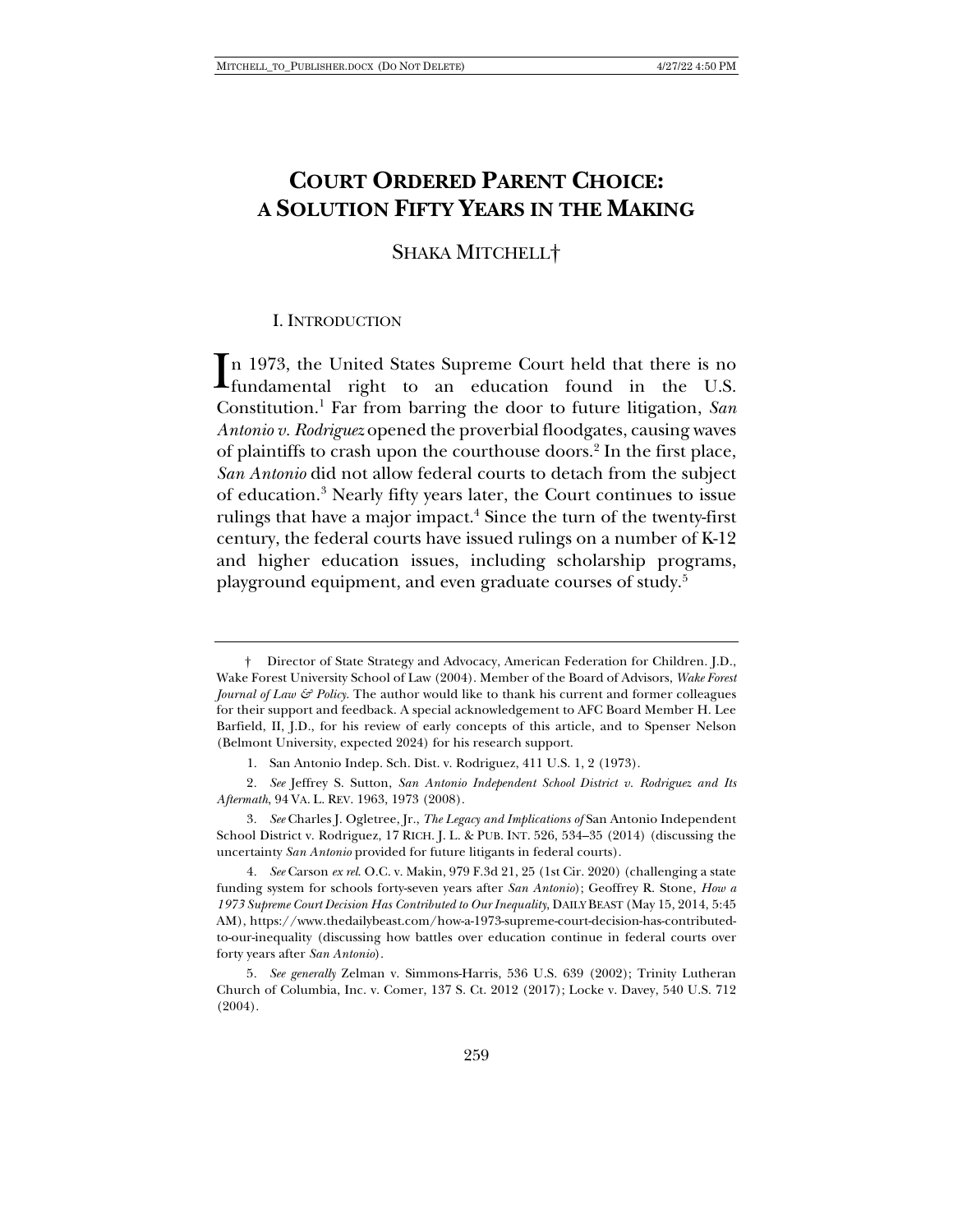In the second place, after dissenting in *San Antonio,* Justice Brennan went on to give friendly advice to those seeking legal protection but who had been turned away by the majority in *San Antonio*. <sup>6</sup> Justice Brennan noted that "[s]tate Constitutions, too, are a font of individual liberties  $\dots$ ."<sup>7</sup> This seemingly innocuous sentence in a law review article would embolden districts, taxpayers, and parents to challenge a range of state-based laws and practices related to all manner of education issues.<sup>8</sup> Decisions at the state level could not be shirked—all fifty state constitutions contain language about the provision of an education system.<sup>9</sup> The rulings and their attendant remedies, however, have been mostly underwhelming when viewed from the perspective of parents and students seeking better educational outcomes.<sup>10</sup>

State courts, however, should be given a measure of grace. They were doing the best they could with the situations presented; in effect, making lemonade. Nevertheless, this article contends that in the nearly fifty years since *San Antonio* and through *Carson v. Makin* (heard in December 2021), legal rulings at the state and federal levels, changes in policy mechanics, and decades' worth of evidence have finally converged to remove the barriers that have prevented a truly student-centric system of education.<sup>11</sup> As students across the United States are coping with multiple school years disrupted by the COVID-19 pandemic, this confluence could not be better timed.<sup>12</sup>

6*. San Antonio Indep. Sch. Dist.*, 411 U.S. at 62–63.

7. William Brennan, *State Constitutions and the Protection of Individual Rights*, 90 HARV. L. REV. 489, 491 (1977).

8. Throughout this article the term "parent" is meant to include "guardian."

9. Scott Dallman & Anusha Nath, *Education Clauses in State Constitutions Across the United States*, FED. RSRV. BANK OF MINNEAPOLIS (Jan. 8, 2020), https://www.minneapolisfed.org/article/2020/education-clauses-in-state-constitutionsacross-the-united-states.

10*. See* Rick Hess, *The Kind of School Reform that Parents Actually Want*, EDUC. WEEK (Oct. 25, 2021), https://www.edweek.org/policy-politics/opinion-the-kind-of-school-reformthat-parents-actually-want/2021/10 (discussing parent dissatisfaction with education generally).

11*. See* Carson *ex rel*. O.C. v. Makin, 979 F.3d 21, 49 (1st Cir. 2020) (discussing "a commitment, rooted in its own founding charter, to pursue the wholly legitimate end of ensuring the distribution of the benefits of a free public education even to those who happen to live in places that cannot provide it of their own accord").

12*. See* Michael B. Henson et al., *Hunger for Stability Quells Appetite for Change: Results of the 2021 Education Next Survey of Public Opinion*, EDUC. NEXT (Aug. 31, 2021), https:// www.educationnext.org/hunger-for-stability-quells-appetite-for-change-results-2021-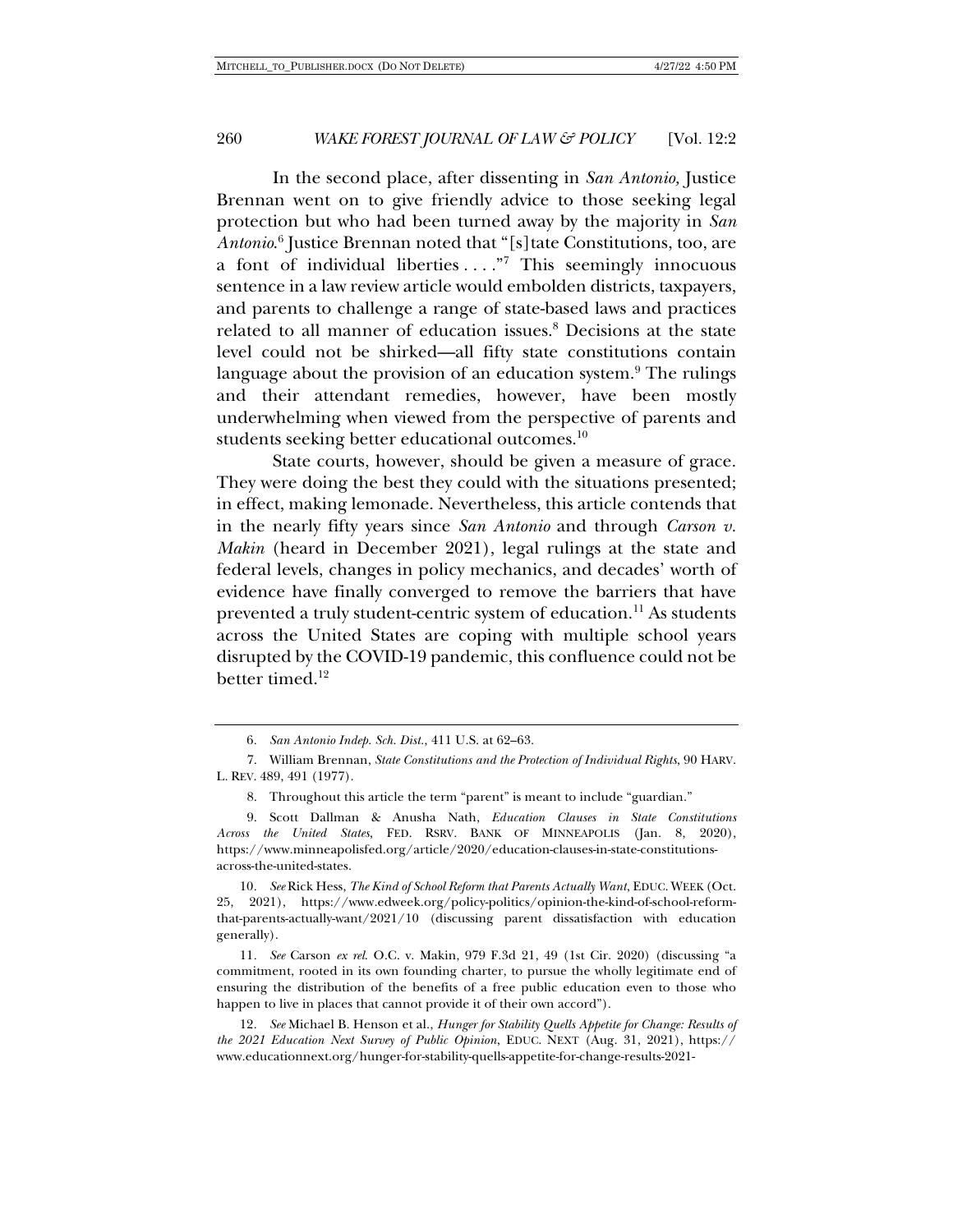Part II of this article examines the evolution of K-12 school finance cases before asserting that the reasons undergirding this legal strategy should be reevaluated. Part III analyzes four rationales behind court rulings that resulted in resources being apportioned at the district or state level and why those rationales are now outmoded. Part IV advocates for judicially initiated parent choice programs as an appropriate remedy for families seeking relief under education clauses found in state constitutions. $^{13}$ 

## II. FEDERAL AND STATE COURTS ENTERTAIN EQUITY AND ADEQUACY CLAIMS IN THREE WAVES

By 2022, more than seventy million people across 190 countries have registered to access educational content via the online service Khan Academy, founded in 2004 by Sal Khan.<sup>14</sup> In less than twenty years, Khan Academy has developed tens of thousands of videos, articles, and exercises designed to help students master content in subjects as diverse as second grade English to multivariate calculus to social and emotional skills.15 The nonprofit offers "[a] free, world class education for anyone, anywhere." Despite the growing ubiquity of this no-cost option, the vast majority of education litigation has centered around questions of money, both in the legal issues presented *and* the judgements issued.

#### *A. The First Wave – Equal Protection Claims*

There is no mention of education in the U.S. Constitution, but in 1971, the California Supreme Court found that the Los Angeles County public school system's funding scheme violated both the State and Federal Constitutions, specifically the Equal Protection Clause of the Fourteenth Amendment.<sup>16</sup> Challenging

educationnext-survey-public-opinion-poll (discussing how parent dissatisfaction with education services has increased during the pandemic).

<sup>13.</sup> The terms "parent choice," "school choice," "educational choice," are used interchangeably.

<sup>14.</sup> KHAN ACAD., https://www.khanacademy.org/donors (last visited Jan. 11, 2022).

<sup>15</sup>*. Courses*, KHAN ACAD., https://www.khanacademy.org (last visited Jan. 22, 2022) (showing, through the use of a drop-down menu, the courses offered); *What Is the History of Khan Academy?*, KHAN ACAD., https://support.khanacademy.org/hc/en-us/articles/20248 3180-What-is-the-history-of-Khan-Academy- (last visited Feb. 27, 2022).

<sup>16.</sup> Serrano v. Priest, 487 P.2d 1241, 1244 (Cal. 1971).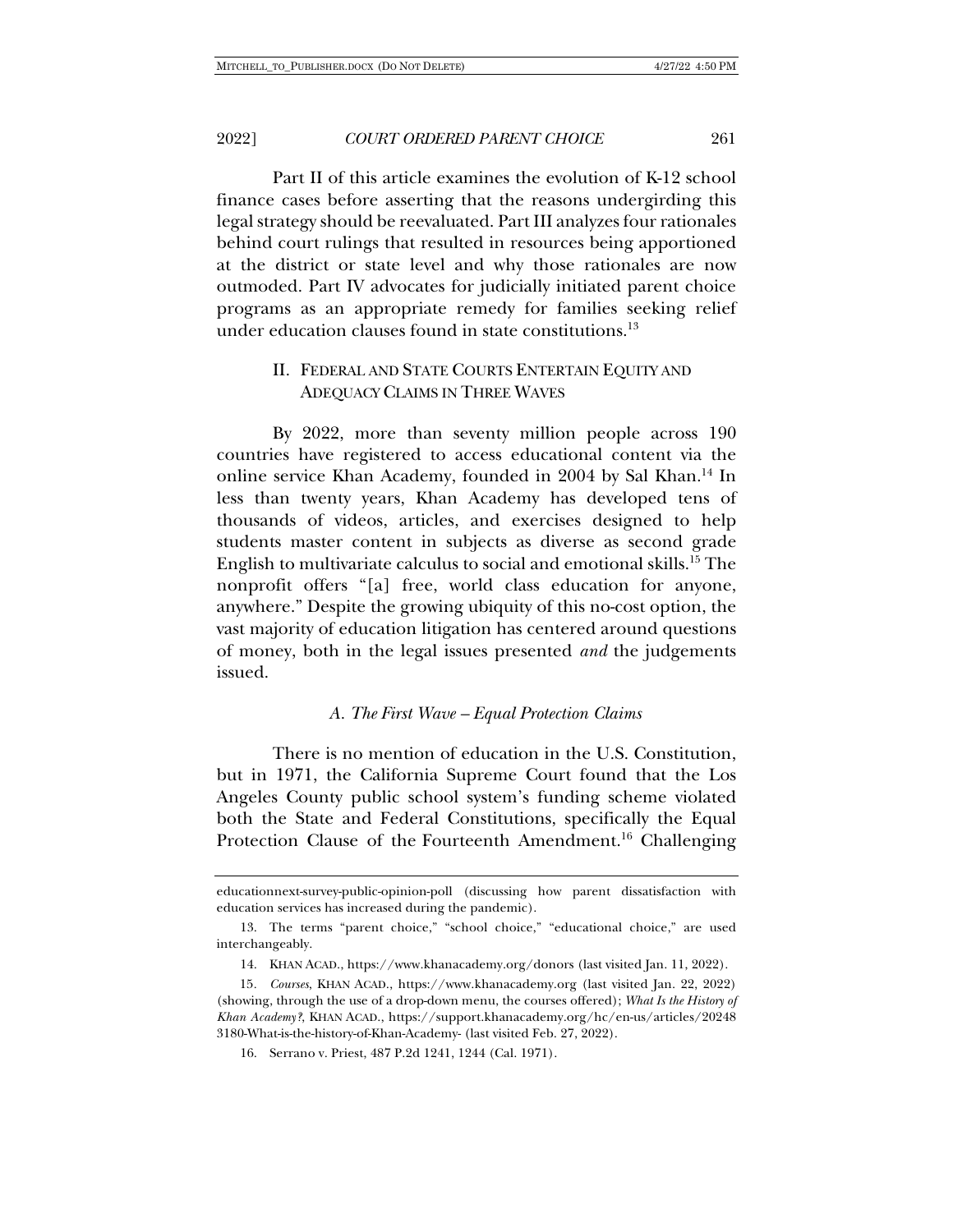school finance systems by including an Equal Protection Claim signaled the so-called "First Wave" of school finance litigation.<sup>17</sup> The interplay between the state education financing system and the Equal Protection Clause in *Serrano* never reached the U.S. Supreme Court because successive cases (*Serrano II* and *Serrano III*) were affirmed in reliance upon the California Constitution.18 The U.S. Supreme Court was finally presented with a comparable issue in *San Antonio* when Rodriguez challenged a property tax-based school funding system that created large disparities in per pupil funding because the amount collected depended upon the value of assessed property.19 Ultimately, the Court did not find a federal fundamental right to an education within the confines of the Constitution, but this ruling did not deter plaintiffs from seeking other venues.<sup>20</sup>

### *B. The Second Wave – State Constitutional Claims*

Following *San Antonio* and Justice Brennan's 1977 admonition to seek fonts of liberty at the state level, plaintiffs challenged school finance systems through education clauses in the state constitutions, state equal protection clauses, or both.<sup>21</sup> Roughly twenty-five years after *San Antonio*, thirty-six state supreme courts had ruled on school funding cases.<sup>22</sup> During this second wave, the courts avoided being overly prescriptive—they simply sent legislators back to the drawing board to continue tinkering with their state's funding scheme.<sup>23</sup> So, while courts did not necessarily dictate tax weights and teacher-to-student ratios, they did maintain the firm belief that funding is inextricably linked to educational quality.24 The majority opinion in Wyoming's school finance case is

<sup>17.</sup> Christopher Roellke et al., *School Finance Litigation: The Promises and Limitations of the Third Wave*, 79 PEABODY J. EDUC. 104, 106 (2004).

<sup>18</sup>*. See* Serrano v. Priest, 557 P.2d 929 (Cal. 1976); Serrano v. Priest, 569 P.2d 1303 (Cal. 1977).

<sup>19.</sup> San Antonio Indep. Sch. Dist. v. Rodriguez, 411 U.S. 1, 46 (1973).

<sup>20</sup>*. Id.* at 58–59.

<sup>21</sup>*. See* Douglas Reed, *Twenty-Five Years after* Rodriguez*: School Finance Litigation and the Impact of the New Judicial Federalism*, 32 L. & SOC'Y REV. 175, 176 (1998).

<sup>22</sup>*. Id.* at 176–77.

<sup>23.</sup> Roellke et al., *supra* note 17, at 107.

<sup>24</sup>*. See id.* (discussing a New Jersey court's invalidation of a state school's finance system during the second wave for not providing a thorough or effective education).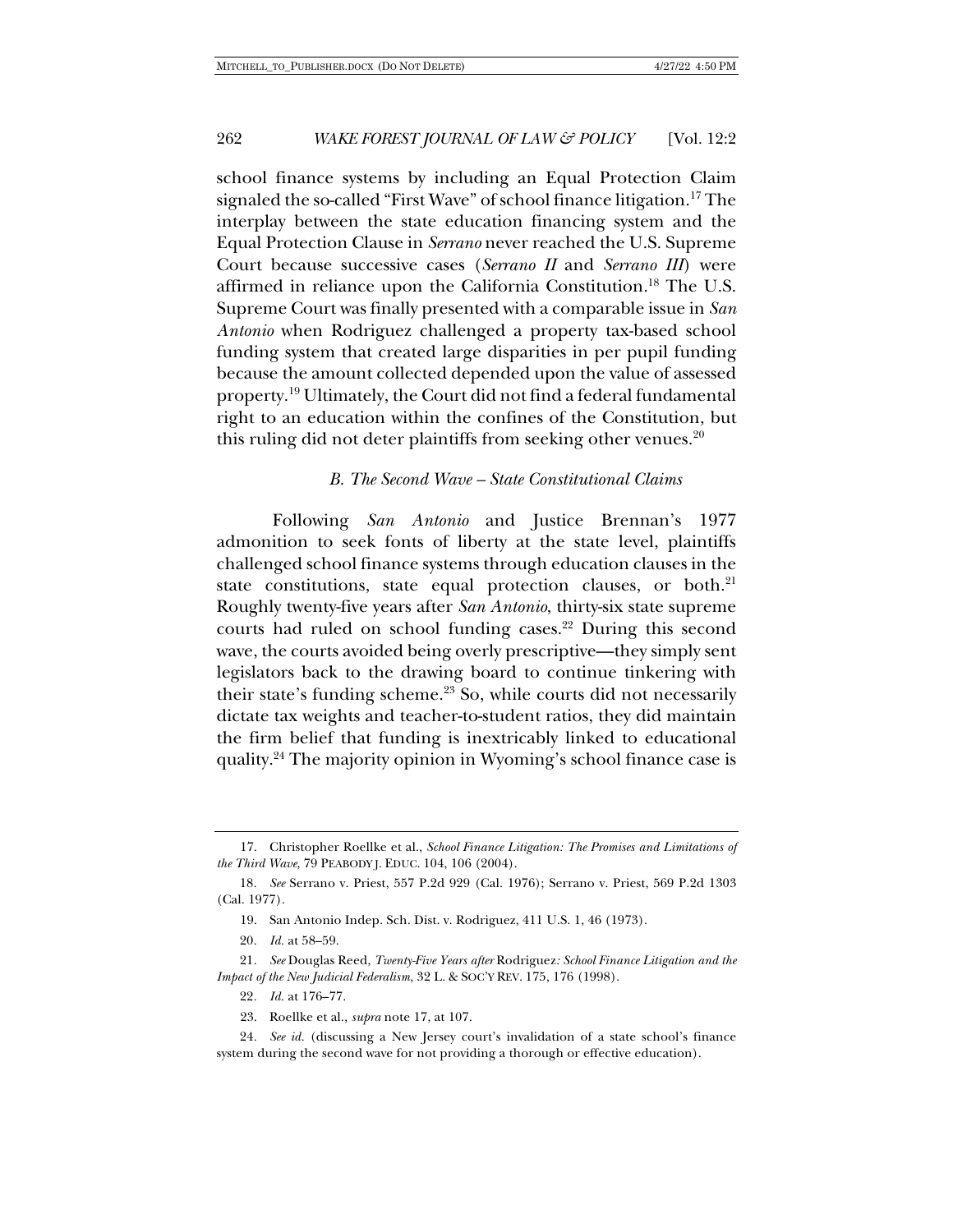telling.<sup>25</sup> In finding that the state's education funding system violated the Wyoming Constitution, the court held that "until the equality of financing is achieved, there is no practicable method of achieving the equality of quality."26 Over time, the phrase "practicable method" was essentially ignored by both litigants and state courts across the country.<sup>27</sup> The Wyoming holding then reads that "until the equality of financing is achieved, there is no . . . equality of quality."28 In advancing their interests during the second wave, plaintiffs focused mostly on equality of financing at the school or district level.29 Meanwhile, courts issued rulings that stayed within the quantifiable, known guardrails of funding formula reform.30 This failure of imagination regarding the question of "practicable method" led to a failure of education for millions of children in public schools in the U.S.<sup>31</sup> This failure is explored more deeply in Part III.

#### *C. The Third Wave – Equity and Adequacy Claims*

Beginning in approximately 1989, some state courts did get more prescriptive.<sup>32</sup> During this third wave, plaintiffs alleged that the school finance formulas prevented poor districts from providing an adequate education as defined by state education clauses.33 In *Rose v. Council for Better Education*, the Kentucky Supreme Court found that the state's education system, itself a product of the funding mechanism, violated the constitutional requirement to provide an efficient system of common schools.<sup>34</sup> The court then went on to create a standard that included seven expected student outcomes such as the "sufficient knowledge of

- 29. Reed, *supra* note 21, at 176.
- 30. Roellke et al., *supra* note 17, at 112–14.
- 31*. Id.* at 130.
- 32*. Id.* at 120.
- 33*. Id.* at 106.
- 34. Rose v. Council for Better Educ. Inc., 790 S.W.2d 186, 215 (Ky. 1989).

<sup>25.</sup> Washakie Cnty. Sch. Dist. No. One v. Herschler, 606 P.2d 310, 337 (Wyo. 1980) (holding that remedying the state funding system for schools will "require time for adequate study, drafting of appropriate legislation and transition from the present scheme of financing to one in conformity with the sense of this decision").

<sup>26</sup>*. Id.* at 334.

<sup>27</sup>*. Id.*

<sup>28</sup>*. Id.*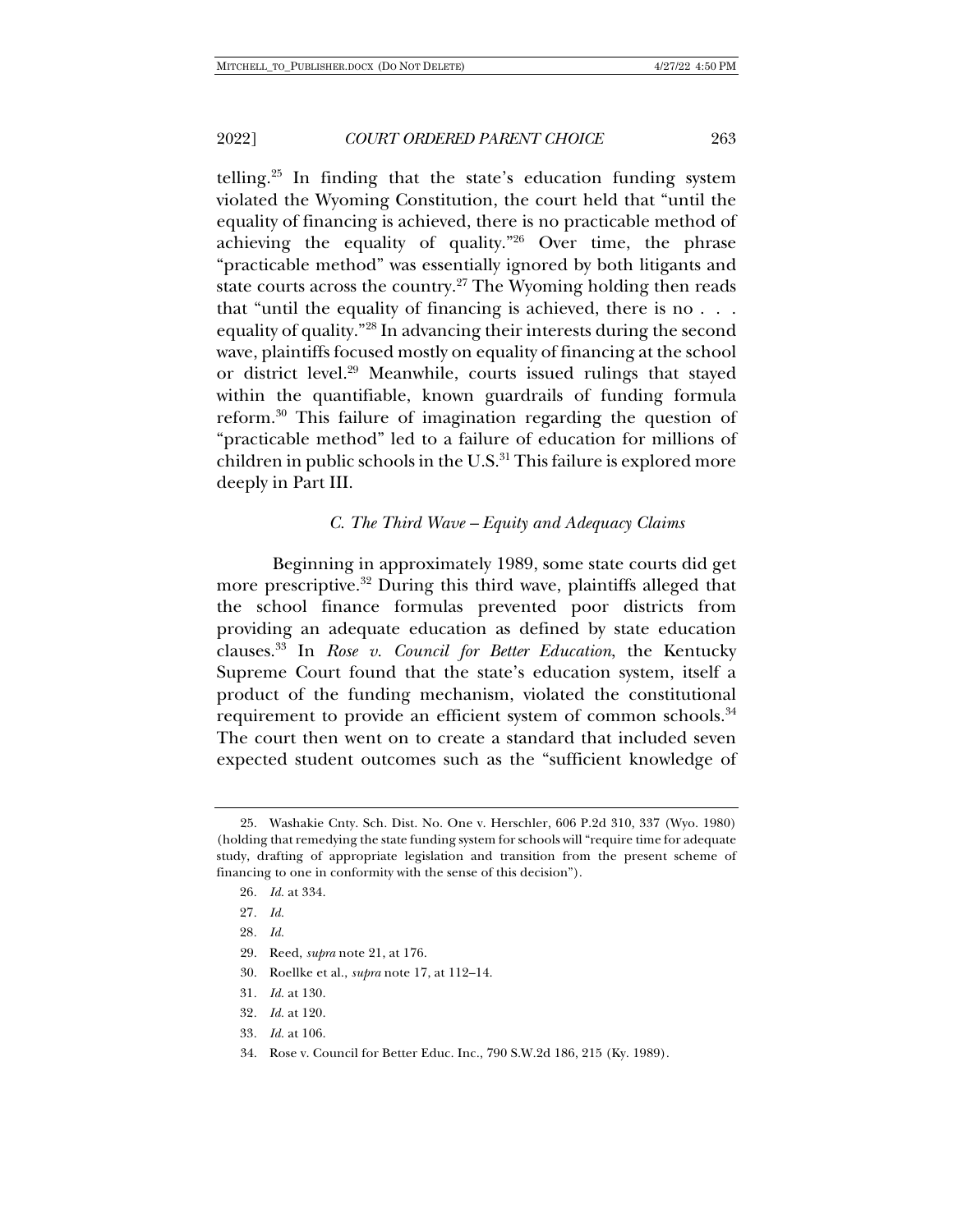economic, social and political systems to enable the student to make<br>informed choices."<sup>35</sup> Despite the vagueness of "sufficient Despite the vagueness of "sufficient" knowledge" and the difficulty in assessing the efficacy of a teenager's "informed choices," the Kentucky Supreme Court provided a glimmer of hope for plaintiffs seeking more out of their state's education system than additional, or so-called "equitable" funding.36

The three waves of school finance litigation all involve plaintiffs seeking a rejiggering of the allocation of resources dedicated to public education.<sup>37</sup> An undercurrent of all three waves is the assumption that by adjusting the primary input (i.e., money), one can expect better outcomes.38 But this idea was questioned even at the outset of the first wave.39 In writing for the majority in *San Antonio*, Justice Powell urges judicial restraint in the face of questionable data linking funding and quality.40 The main source of controversy is "the extent to which there is a demonstrable correlation between educational expenditures and the quality of education."41 Justice Powell can be commended for his humility.

That a court could know the educational solution for even dozens of students, let alone hundreds of thousands, defies belief. But this does not mean the court lacks a role—indeed, judicial engagement is appropriate when vindicating constitutional rights. Nor does it mean that discerning educational solutions is impossible for *everyone*; it simply means that the court is not in the best position to identify the individual needs of students.

- 36*. Rose*, 790 S.W.2d at 212.
- 37. Roellke et al., *supra* note 17, at 130–31.

<sup>35</sup>*. Id.* at 212; Roellke et al., *supra* note 17, at 122.

<sup>38</sup>*. See* Jason R. Kopanke, A Contemporary Understanding of the Effects of the Third Wave of School Finance Litigation 29–30 (Dec. 2020) (Ed.D. dissertation, University of Northern Colorado) (on file with the Scholarship and Creative Works at the University of Northern Colorado).

<sup>39</sup>*. See* Roellke et al., *supra* note 17, at 109.

<sup>40.</sup> San Antonio Indep. Sch. Dist. v. Rodriguez, 411 U.S. 1, 43 (1973).

<sup>41</sup>*. Id.*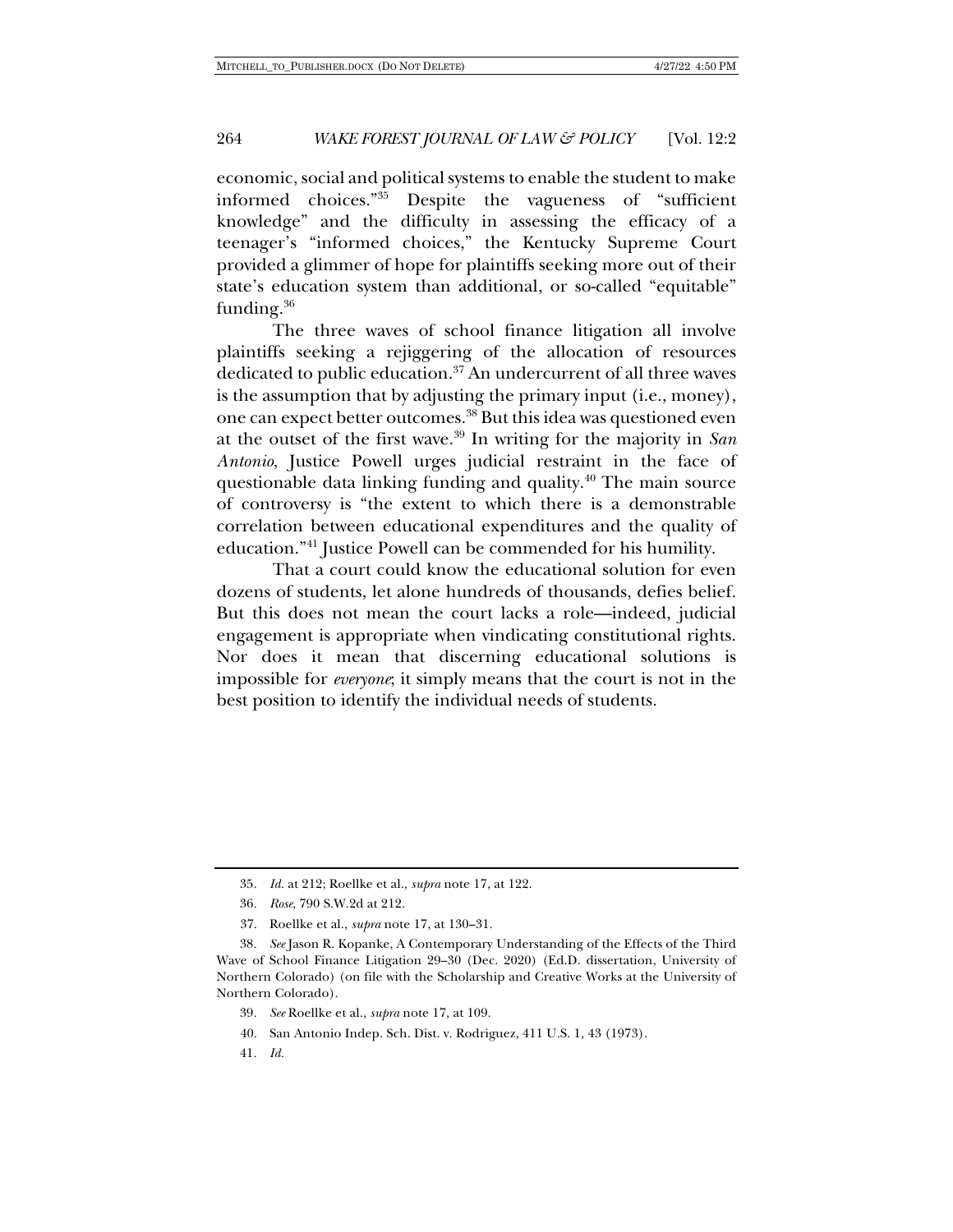#### III. EDUCATION REMEDY RATIONALES RE-EXAMINED

#### *A. Rationale #1 – Money Matters, a Lot*

With the third wave of school finance litigation, courts were finally presented with an opportunity to consider the definition of "adequacy" and other similar terms found in many state constitutions.42 But the pendulum swung too far in favor of systemsthinking technocrats and away from the intended beneficiaries students. The first explanation for this movement is the belief that, contrary to Justice Powell's doubts, there is a clear link between funding amounts and student outcomes.<sup>43</sup> It is attractive to use cost functions and formulas because they seem like objective and scientific ways of estimating (and thereby directing) the amount of spending necessary to achieve certain performance results.<sup>44</sup> Even in an article lamenting the disappointing results of years of school finance litigation, one author nevertheless assumes that a bettereducated citizenry is a collective good produced by school finance reform.45 It must be noted that this conclusion is not completely without evidence. In the years immediately following court-ordered funding formula reform, Connecticut, Kentucky, New Jersey, Tennessee, and Texas showed smaller disparities across districts in the per pupil dollars spent.<sup>46</sup> But, as the author notes, there has been scant research on the educational outcomes or the "equity of the distribution of that money."47 Courts (and plaintiffs) focused on the overall amount of money being spent in a state or across district lines, but especially during the first and second waves, courts had little ability to see whether the funds had been spent in a manner that actually satisfied the underlying purpose of the litigation better student outcomes.<sup>48</sup> There are any number of difficulties when courts fashion education remedies that are, by their very

- 47*. Id.* at 178.
- 48. Roellke et al., *supra* note 17, at 130.

<sup>42.</sup> Roellke et al., *supra* note 17, at 120.

<sup>43</sup>*. See* Kopanke, *supra* note 38, at 29–30.

<sup>44.</sup> Eric Hanushek et al., *What Do Cost Functions Tell Us About the Cost of an Adequate Education?*, 83 PEABODY J. OF EDUC. 198, 198 (2008).

<sup>45.</sup> Note, *Unfulfilled Promises: School Finance Remedies and State Courts*, 104 HARV. L. REV. 1072, 1080 (1991) (citing Michael W. McConnell & Richard A. Posner, *An Economic Approach to Issues of Religious Freedom*, 56 U. CHI. L. REV. 16–17 (1989)).

<sup>46.</sup> Reed, *supra* note 21, at 180.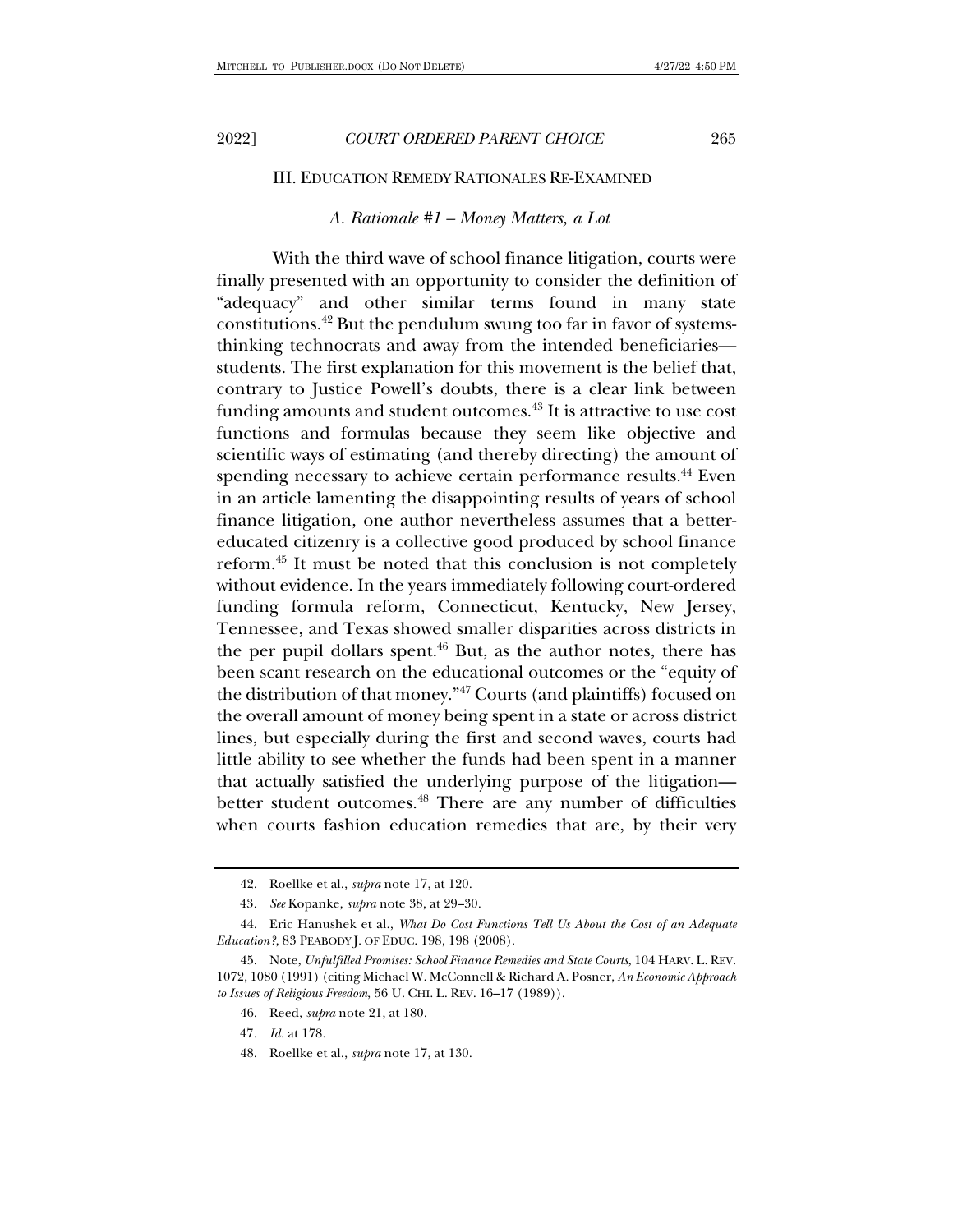nature, meant to apply to a vast number of districts, let alone students.49 These difficulties are compounded when courts simply turn over the revision of a funding formula to the legislative  $branch<sup>50</sup>$ 

Clearly, courts can direct state legislatures to enact statutory financing schemes to remedy constitutional injuries.<sup>51</sup> But even well-intended courts and legislatures have yet to demonstrate clear links between funding levels and student outcomes.<sup>52</sup>

#### i. Funding Does Not Fix Everything

Just after the Kentucky Supreme Court ushered in the third wave of finance reform, yet again built upon the supposedly tight linkage between funding and educational outcomes, another court questioned those very same assumptions.<sup>53</sup> At least some of the justices in North Carolina had reason to be skeptical of finance reform as a panacea for education reform.54 In *Hoke County Board of Education v. State of North Carolina*, education policy scholar Eric Hanushek testified for the State*.* <sup>55</sup> His meta-research showed no correlation between increased school inputs and outputs.56 Hanushek's follow up research indicates that we cannot even be sure that the initial tabulation for the cost of providing a quality education was sound.57 Research now shows that even sophisticated analysis of education spending and results does not move us closer to identifying the cost of achieving a specific level of performance.<sup>58</sup> It is a "huge and unwarranted stretch" to claim that specific performance levels for districts or demographics can definitively be achieved at known spending levels.59 However, Hanushek does note that state-created accountability systems can improve the incentive

- 56*. Id.*
- 57. Hanushek et al., *supra* note 44, at 200.
- 58*. Id.*
- 59*. Id.* at 199–200.

<sup>49</sup>*. Id.*

<sup>50</sup>*. See* Note, *supra* note 45, at 1072.

<sup>51</sup>*. See* Kentucky Education Reform Act of 1990, 1990 Ky. Acts 476.

<sup>52.</sup> Hoke City. Bd. of Educ. v. State, 95 CVS 1158 at \*73 (N.C. Super. Oct. 2000).

<sup>53</sup>*. Id.*

<sup>54</sup>*. See* Hoke City. Bd. of Educ. v. State, 599 S.E.2d 365, 390 (N.C. 2004).

<sup>55</sup>*. Hoke City. Bd. of Educ*., 95 CVS 1158 at \*73.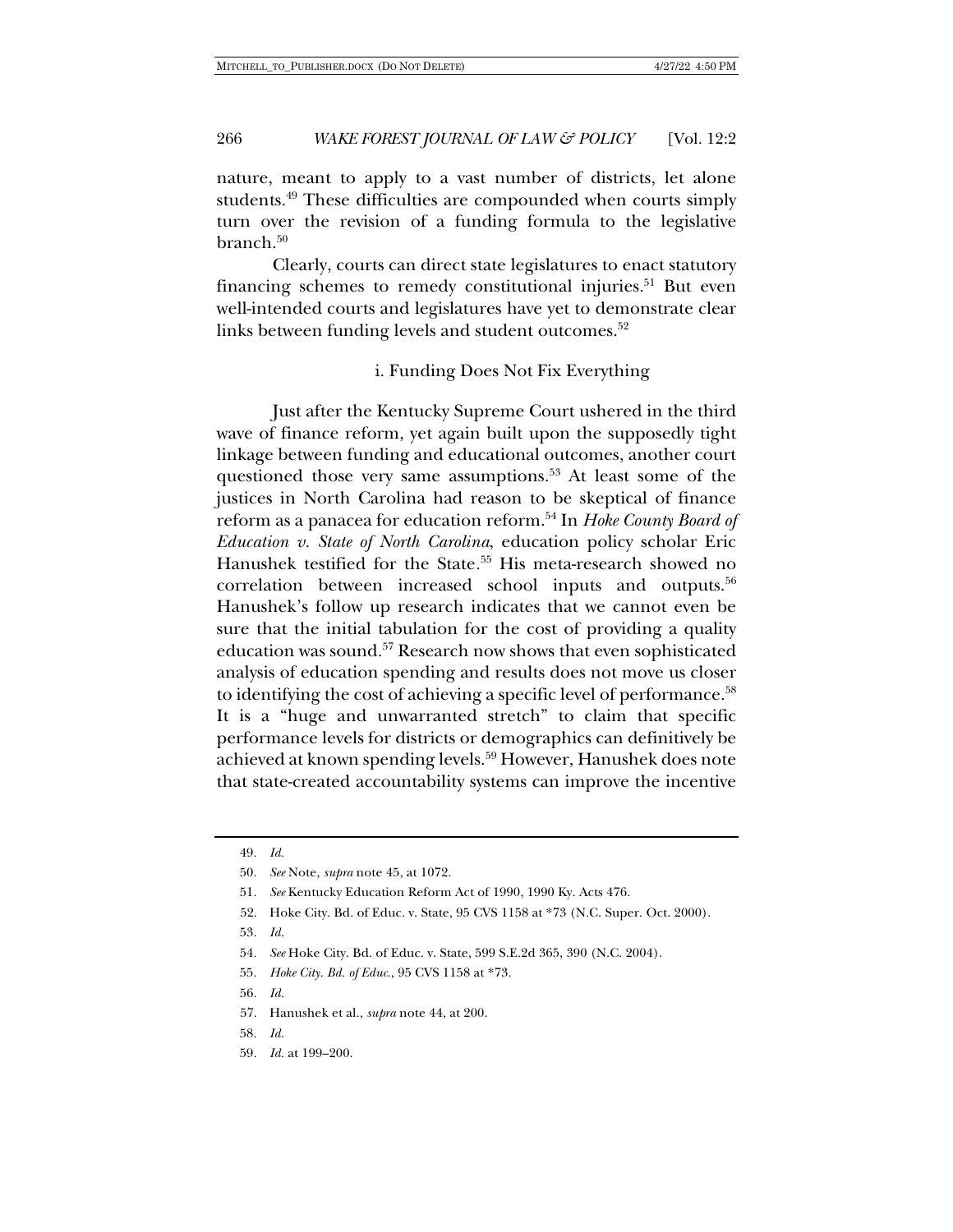2022] *COURT ORDERED PARENT CHOICE* 267

structure such that schools and districts spend money in such a way as to improve student achievement.<sup>60</sup>

Even putting aside high-level econometrics designed to hone in on precise spending amounts, when analyzing the first rationale for system-level resource allocation, the belief that funding and outcomes are tightly linked, a simple question can be asked: Given the numerous school finance litigation wins over the decades, are students in the public education system any better off?61 Unfortunately, while this question should be on the tip of the tongues of activists who sought change and courts that demanded reform, it is rarely asked.

The following is a chart showing spending and achievement trends between 1970 and 2012: <sup>62</sup>



While the per pupil expenditure in the U.S. increased by 127% during that time, largely due to spending and staffing levels,

<sup>60.</sup> Eric Hanushek, *When School Finance "Reform" May Not Be Good Policy*, 28 HARV. J. ON LEGIS. 423, 449–50 (1991).

<sup>61.</sup> John Dayton & Anne Dupre, *School Funding Litigation: Who's Winning the War?*, 57 VAND. L. REV. 2351, 2405 (2004).

<sup>62.</sup> MATTHEW LADNER, *You Say You want an Evolution? The History, Promise, and Challenges of Education Savings Accounts*, *in* EDUCATION SAVINGS ACCOUNTS 1, 4 (Nat Makus, Adam Peshek, & Gerard Robinson eds., 2017).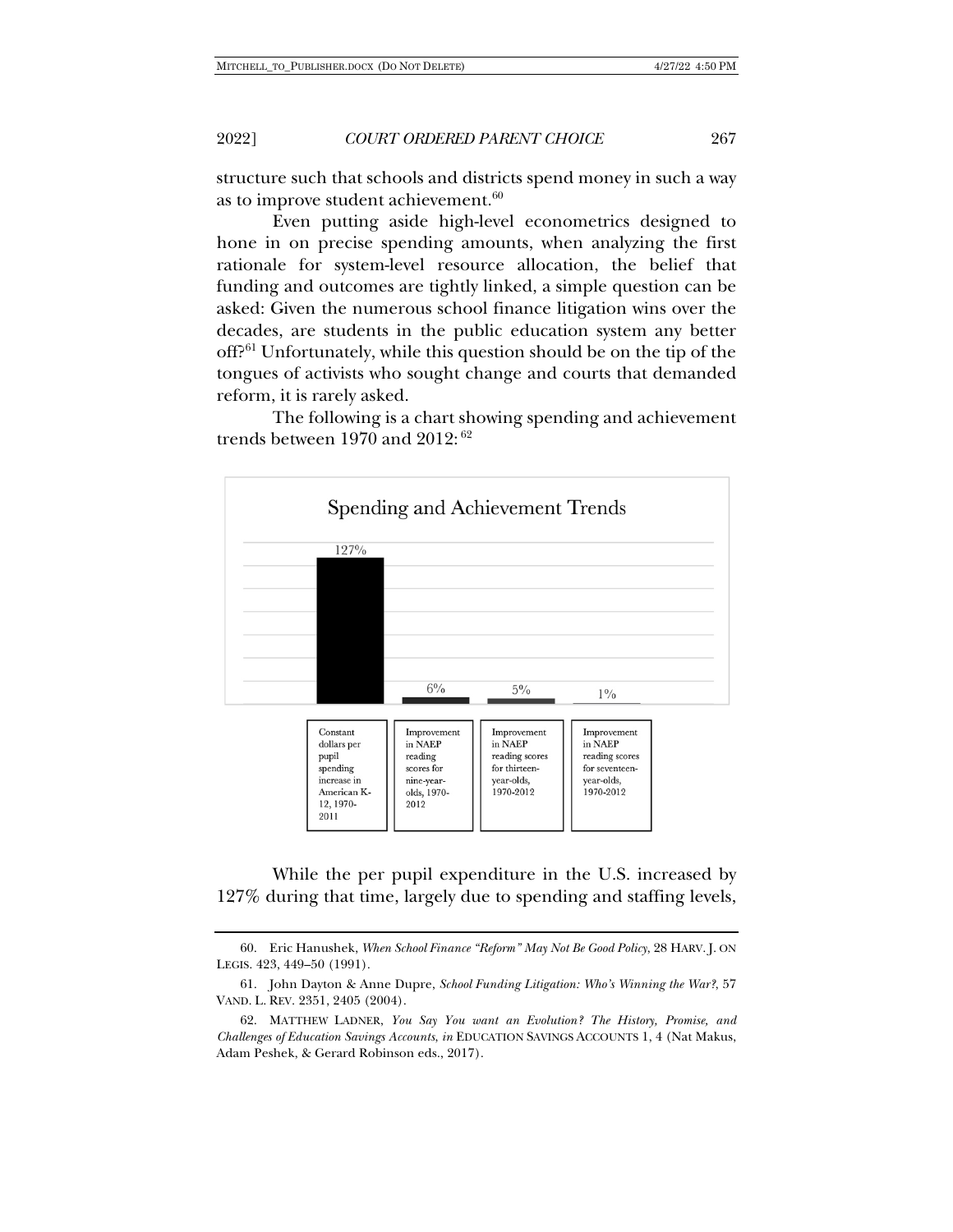academic achievement is virtually flat.63 Another pair of researchers examined the relationship between academic scores on the National Assessment of Education Progress ("NAEP") and per pupil expenditure.<sup>64</sup> When controlling for various cost factors, the researchers found "evidence that state spending appears to have reached a point of zero returns" on state performance.<sup>65</sup>

The negligible relationship between funding and academic achievement poses an interesting question. $66$  Can a struggling system reform itself and undo the harm it has caused? Consider an example from torts. In a case where Party B's negligence causes damage to Party A's automobile, the administration of justice would not force the negligent party to manually carry out the necessary repairs. We would not force Party B to upend their life, master the skills of an auto-technician, all to fix the damage caused to Party A. In fact, we might balk at the idea that a demonstrably negligent party would be the same party to remedy the situation. Yet this is precisely what is being asked of public school districts and state education agencies. Plaintiffs with clear educational injuries have come time and again with hat in hand to courts seeking relief only to be placed back under the tutelage of the same district that was unable to educate them in the first place.<sup>67</sup> School finance experts Paul Hill and Marguerite Roza put a fine point on the problem with viewing school improvement solely through the lens of funding:

> [M]oney is used so loosely in public education—in ways that few understand and that lack plausible connections to student learning—that no one can say how much money, if used optimally, would be enough. . . . Districts [and courts] can't choose the

<sup>63</sup>*. Reading and Mathematics Score Trends*, NAT'L CTR. FOR EDUC. STAT. (May 2015), https://nces.ed.gov/programs/coe/indicator/cnj.

<sup>64.</sup> Stan Liebowitz & Matthew Kelly, *Fixing the Bias in Current State K-12 Education Rankings*, 854 CATO INST. POL'Y ANALYSIS 9, 11 (2018), https://papers.ssrn.com/sol3/papers.cfm?abstract\_id=3185152.

<sup>65</sup>*. Id.*

<sup>66</sup>*. Id.*

<sup>67.</sup> San Antonio Indep. Sch. Dist. v. Rodriguez, 411 U.S. 1, 55 (1973).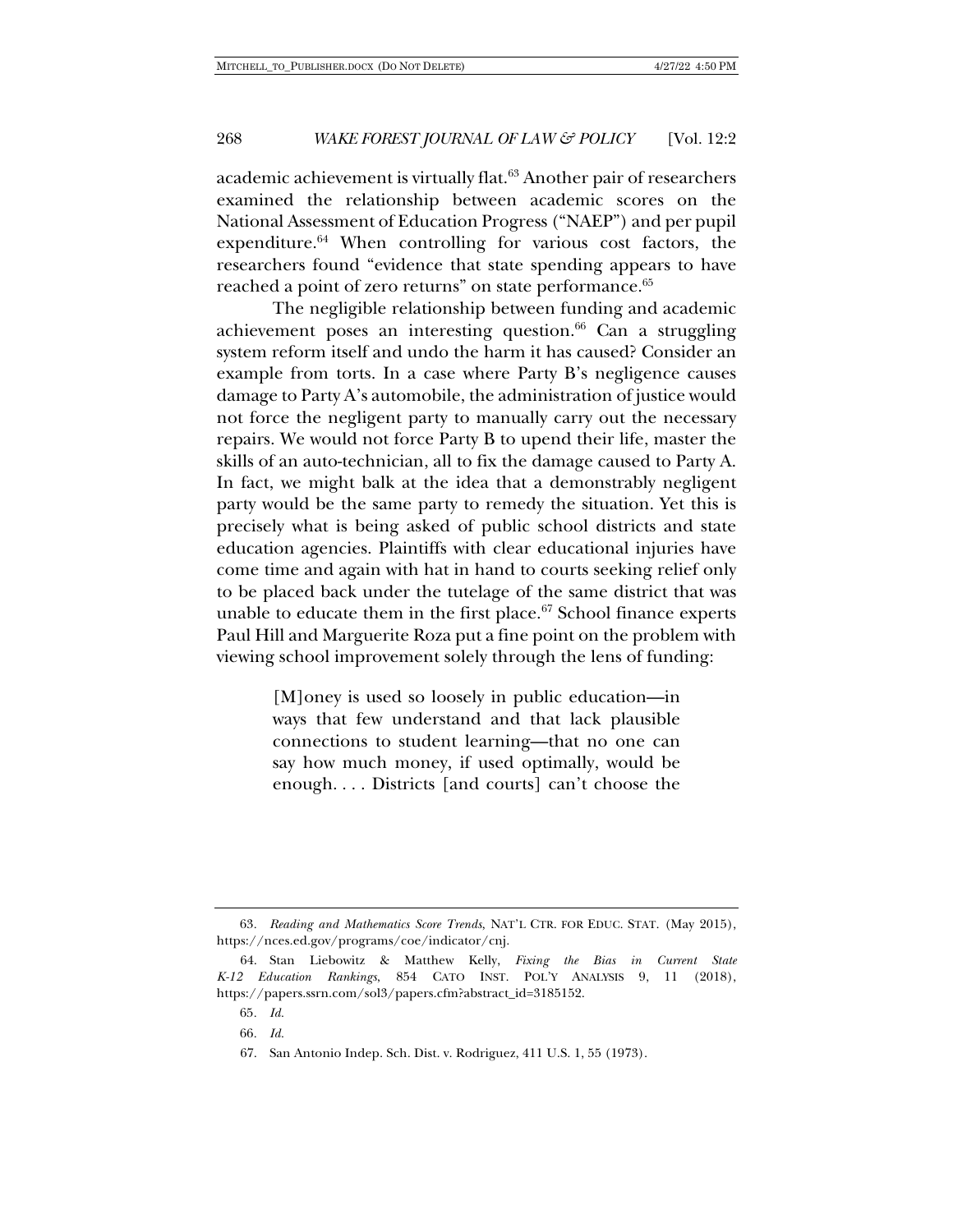most cost-effective programs because they lack evidence on costs and results.<sup>68</sup>

Some posit that residents in rich districts with financial interests (such as paying low property tax amounts) have an outsized influence in maintaining the gap between education rights and remedies.69 That is, rich districts have a vested interest in maintaining the status quo funding formula because they want to keep property tax rates low. This is cynical but perhaps not cynical enough. If residents of rich districts are primarily driven by such calculations, they would likely vote to raise property taxes in lieu of spending money on private school tuition. Such an outcome would be economically practical. Perhaps the "gap" exists not because of monied individuals, but because state courts and governments perpetuated an educational model that mirrored turn-of-thetwentieth-century factories. When the prevailing K-12 educational construct is one that mimics an assembly line, a premium is placed on efficiency.

## *B. Rationale #2 – Public Schools as Efficient Production Hubs*

While the phrase "factory model" only came about in the late twentieth century to describe public (or government) run schools, it is not without historical basis.<sup>70</sup> This historical context likely influenced plaintiffs seeking relief and courts crafting remedies. Implicit in most school finance lawsuits is the assumption that the most efficient method for reforming the education system was through the vehicle of local education agencies ("LEAs"), or state education agencies ("SEAs").71 Even in *San Antonio*, where the

<sup>68.</sup> Paul T. Hill & Marguerite Roza, *The End of School Finance as We Know It*, EDUC. WEEK (Apr. 29, 2008), https://www.edweek.org/policy-politics/opinion-the-end-of-schoolfinance-as-we-know-it/2008/04.

<sup>69</sup>*. See* Note, *supra* note 45, at 1078.

<sup>70</sup>*. See* Joel Rose, *How to Break Free from Our 19th-Century Factory-Model Education System*, ATLANTIC (May 9, 2012), https://www.theatlantic.com/business/archive/2012/05/ how-to-break-free-of-our-19th-century-factory-model-education-system/256881.

<sup>71.</sup> Most public school districts are "LEA." Some states allow individual schools, e.g., charter schools, to function as LEAs. An example of an SEA is the Florida Department of Education, which serves as the single, statewide repository of education data from primary, secondary, and post-secondary institutions throughout the state. *About Us*, FLA. DEPT. EDUC., https://www.fldoe.org/about-us (last visited Jan. 12, 2022).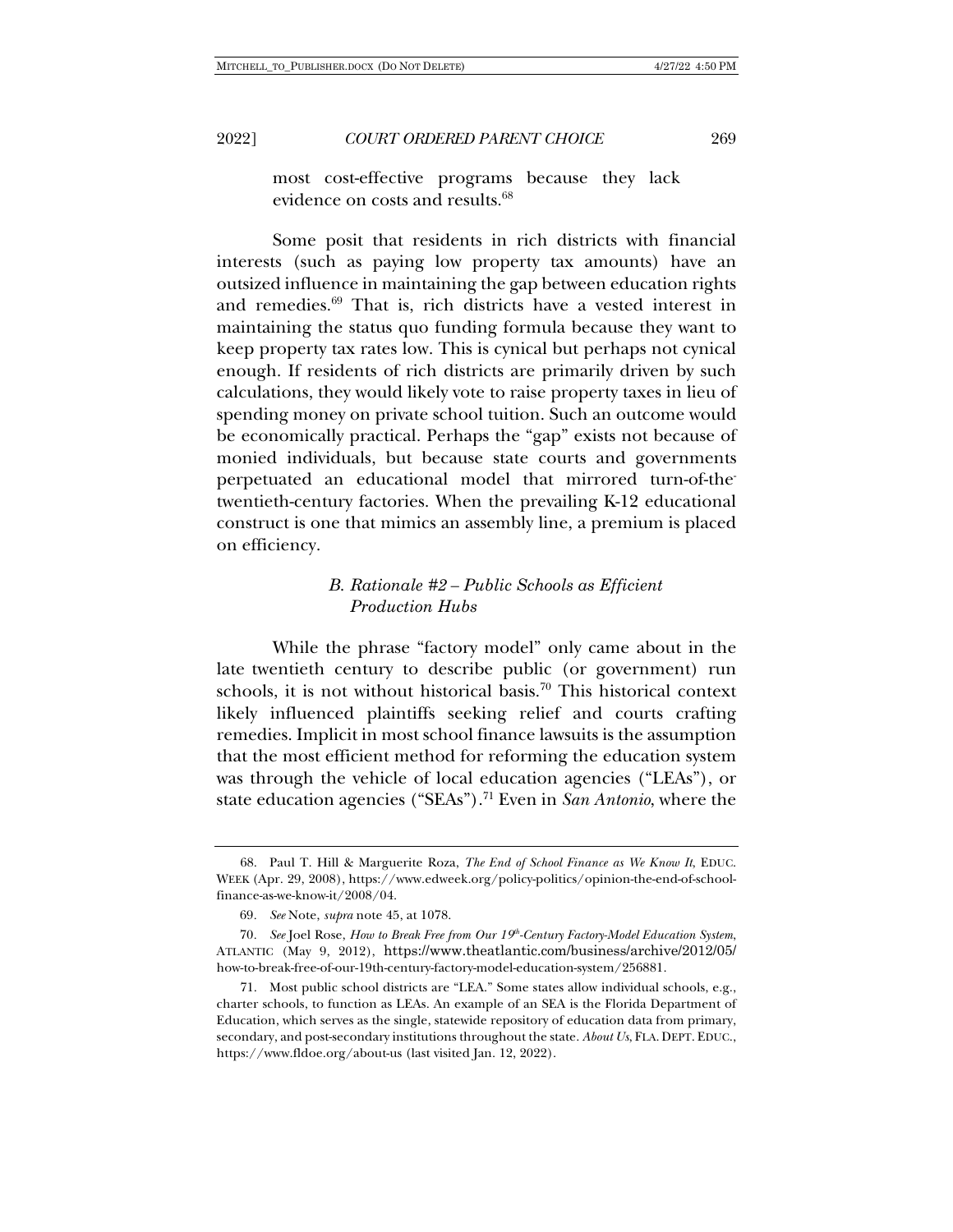Rodriguez family challenged the school funding system on behalf of a group of low-income parents, the relief sought was a dismantling of the statewide reliance on a particular taxing scheme, rather than relief that was tailored to the needs of their particular school-aged children.<sup>72</sup> Though it did not need to, the Court spent considerable time entertaining Texas's argument that the mere provision of supplies, transportation, and teachers across the state constitutes fulfillment of its obligation to maintain an efficient system of public free schools under the Texas Constitution.73 This systems-first thinking has provided at least a base level of education throughout the country. The vast majority (90%) of school-aged students in the U.S. attend free, public elementary and secondary schools.<sup>74</sup> When considering how to teach thousands of students and disseminate the resources required to administer these programs, it is reasonable to do things that may resemble best business practices. These might include:

- Pooling resources to achieve the benefits of scale (e.g., all schools in a district send students with special needs to a single facility that is better equipped to meet student needs);
- Seeking group pricing from vendors; or
- Hiring a reserve of substitute teachers at the district level to be deployed at individual schools.75

Over the past century, the U.S. K-12 educational system has been crafted so that it runs like a well-oiled machine, squeezing out every possible drop of efficiency in the service of the goal its architecture was originally designed to fulfill: efficiently ranking students in order to assign them to their proper place in society.<sup>76</sup> This may sound like a cynical explanation of public schools' (and districts') resemblance to factories, but, when operating under the

<sup>72</sup>*. San Antonio Indep. Sch. Dist.*, 411 U.S. at 1282.

<sup>73</sup>*. Id.* at 1292.

<sup>74.</sup> Imed Bouchrika, *101 American School Statistics: 2020/2021 Data, Trends & Predictions*, RESEARCH.COM, https://research.com/education/american-school-statistics (last visited Jan. 12, 2022).

<sup>75</sup>*. See generally* Pat Maio, *Districts Pool Resources to Boost Computer Science Education*, EDSOURCE (Dec. 15, 2016), https://edsource.org/2016/districts-pool-resources-to-boostcomputer-science-education/574405.

<sup>76.</sup> TODD ROSE, THE END OF AVERAGE 50–52 (2016).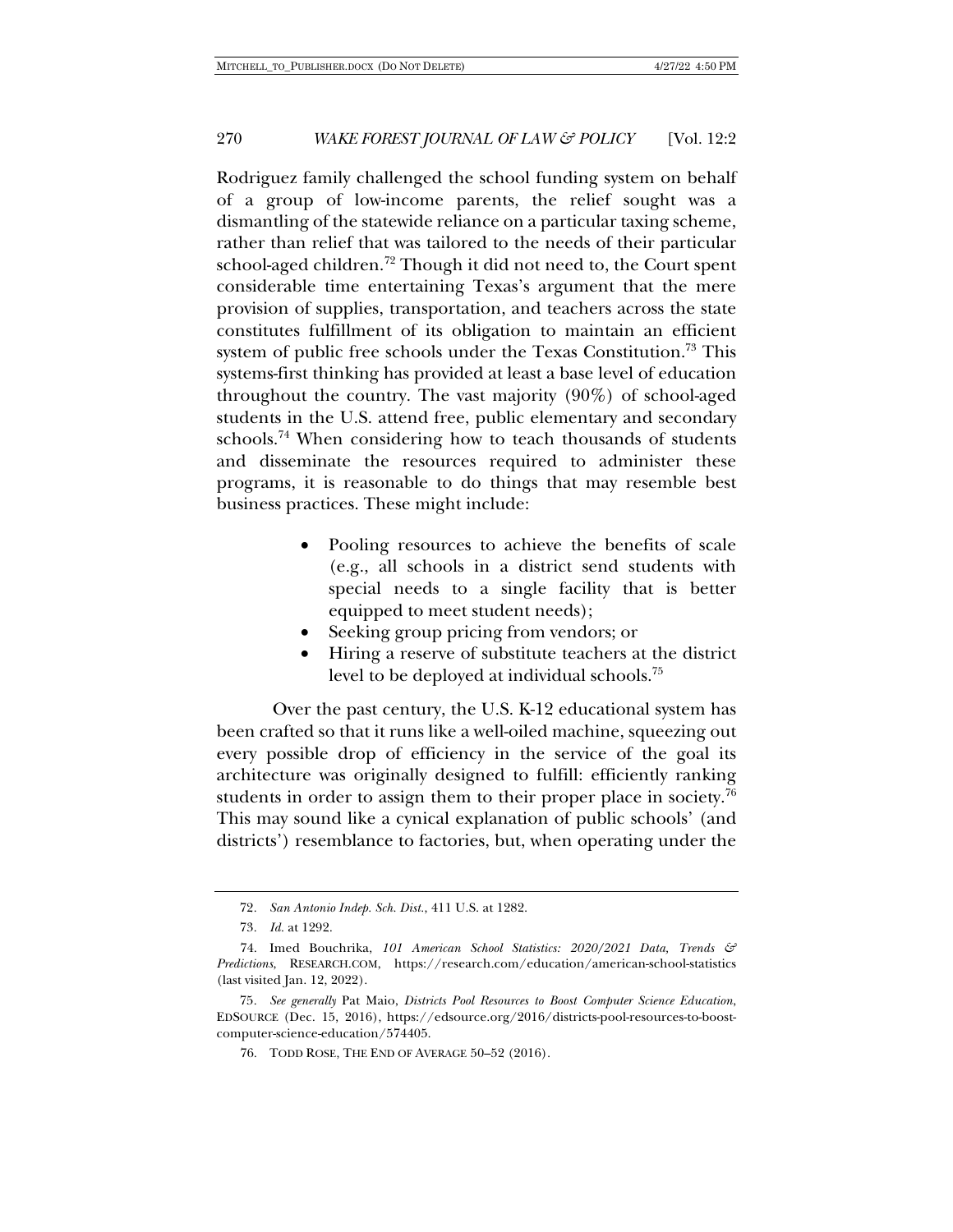right leadership, this model functions exactly as hoped by early advocates of the common school.77

Noted public school superintendent, professor at Stanford University and, later, Columbia University, Ellwood Patterson Cubberley, invoked the factory model when describing education.78

> Our schools are, in a sense, factories in which the raw products (children) are to be shaped and fashioned into product to meet the various demands of life. The specifications for manufacturing come from the demands of twentieth-century civilization, and it is the business of the school to build its pupils according to the specifications laid down.79

While it is true that Cubberley warned *against* individual school leaders being overly rigid in their management of faculty, the implication was clear—school *systems* ought to function akin to businesses, which fundamentally involves the top-down allocation (by SEAs or LEAs) of the means of production and resources for lower-level employees (teachers) to function efficiently in their development of products (students). Cubberley's books were widely studied during the first quarter of the twentieth century. $80$ 

i. Merging Efficiency with Innovation

As the heading of this sub-section suggests, the time has come to consider innovation in education. It must be noted that at the turn of the twentieth century, creating large associations of government-run schools was innovative.<sup>81</sup> Many regions of the country were moving away from hyper-local schools and towards more centrally managed school systems.<sup>82</sup> As states increased the amount of money spent on education, centralized spending

<sup>77</sup>*. Id.* at 56.

<sup>78.</sup> ELLWOOD P. CUBBERLEY, PUBLIC SCHOOL ADMINISTRATION 338 (1916).

<sup>79</sup>*. Id.*

<sup>80</sup>*. See generally* George E. Arnstein, *Cubberley: The Wizard of Stanford*, 5 HIST. EDUC. J. 73, 73 (1954).

<sup>81</sup>*. See generally* Gail L. Sunderman, *Evidence of the Impact of School Reform on Systems Governance and Educational Bureaucracies in the United States*, 34 REV. RSCH. EDUC. 226, 228 (2010).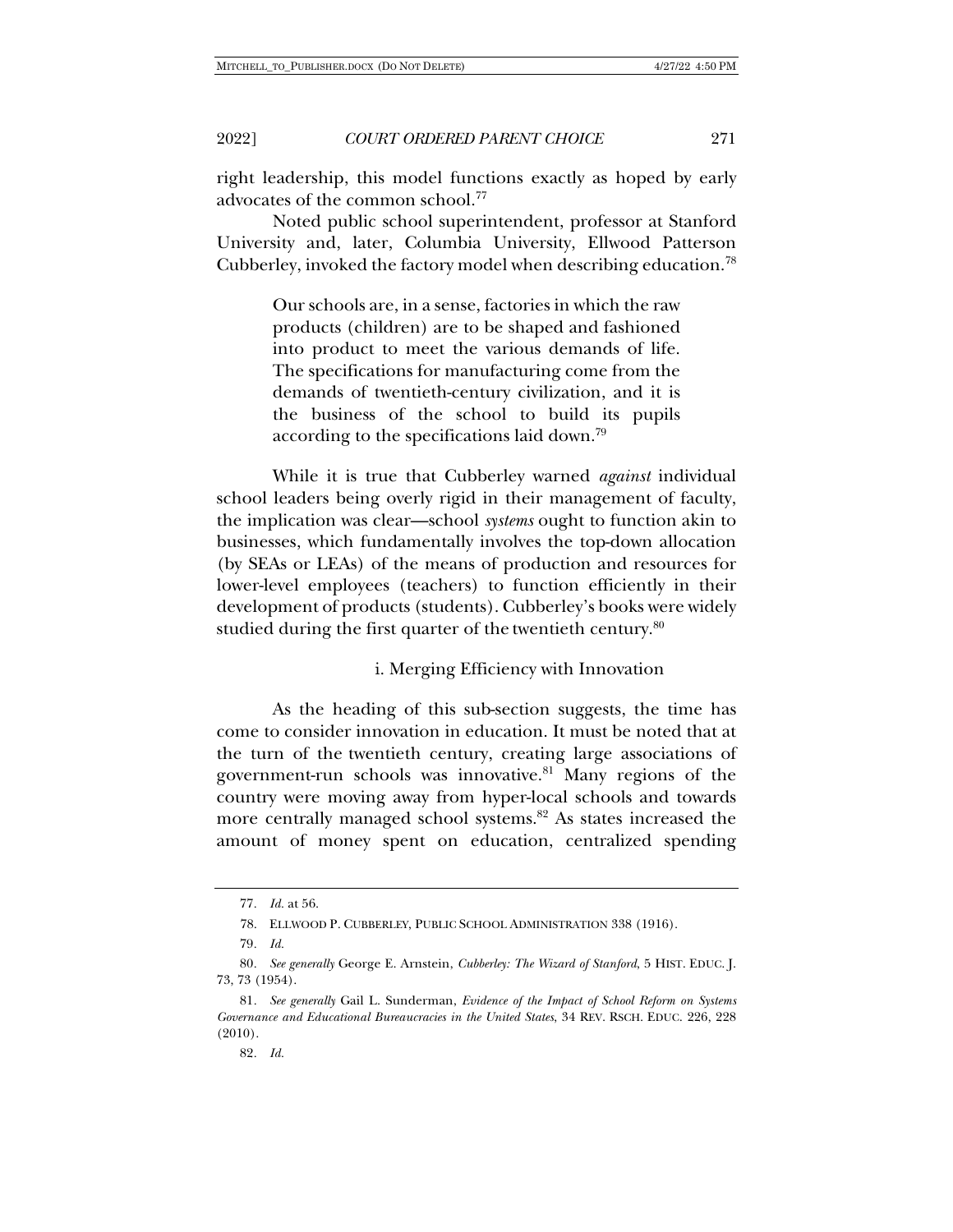allowed resources to be disseminated quickly and to all corners of a district or state.<sup>83</sup> The efficiency rationale was, therefore, plausible for much of the country; however, even then the most important educational actor, a parent, was often left out of the construct.

Again, consider the torts example of an automobile accident. A court is likely to issue a money judgement in favor of Party A, whose automobile was damaged. The amount will approximate the cost of the damage done, the idea being that with the funds, Party A can have the damage repaired and be made whole. Certainly, this solution can be considered efficient. Judicial efficiency could not require courts to individually seek out bids from local repair shops, gauging their quality and craftsmanship. Rather, it is more efficient to allow Party A to take the funds and work out a solution that is suitable. So too, courts cannot be expected to assess the specific needs of all school-aged children in a given locale, crafting a customized educational plan for each child.84 However, where this solution is virtually impossible for courts (and even districts or state education agencies), this is imminently achievable for the parents of said children.<sup>85</sup> Parents are best positioned to guide the educational experience of their children.<sup>86</sup>

Unfortunately, many of the progenitors of the factory-school model did not believe parents to be the best advocates for their own children.87 When describing its vision for a better educated populace, the General Education Board, created by John D. Rockefeller, spoke about parents in an especially patronizing tone:<sup>88</sup>

> We shall not try to make these people or any of their children into philosophers or men of learning or of science. We are not to raise up from among them authors, orators, poets, or men of letters. We shall not search for embryo great artists, painters,

<sup>83</sup>*. Id.*

<sup>84</sup>*. See generally* Elizabeth S. Scott & Robert E. Scott, *Parents as Fiduciaries*, 81 VA. L. REV. 2401, 2441 (1995).

<sup>85</sup>*. Id.*

<sup>86</sup>*. Id.*

<sup>87</sup>*. See, e.g.*, FREDERICK T. GATES, THE COUNTRY SCHOOL OF TOMORROW 6, 10 (Gen. Educ. Bd., 1913).

<sup>88</sup>*. Id.*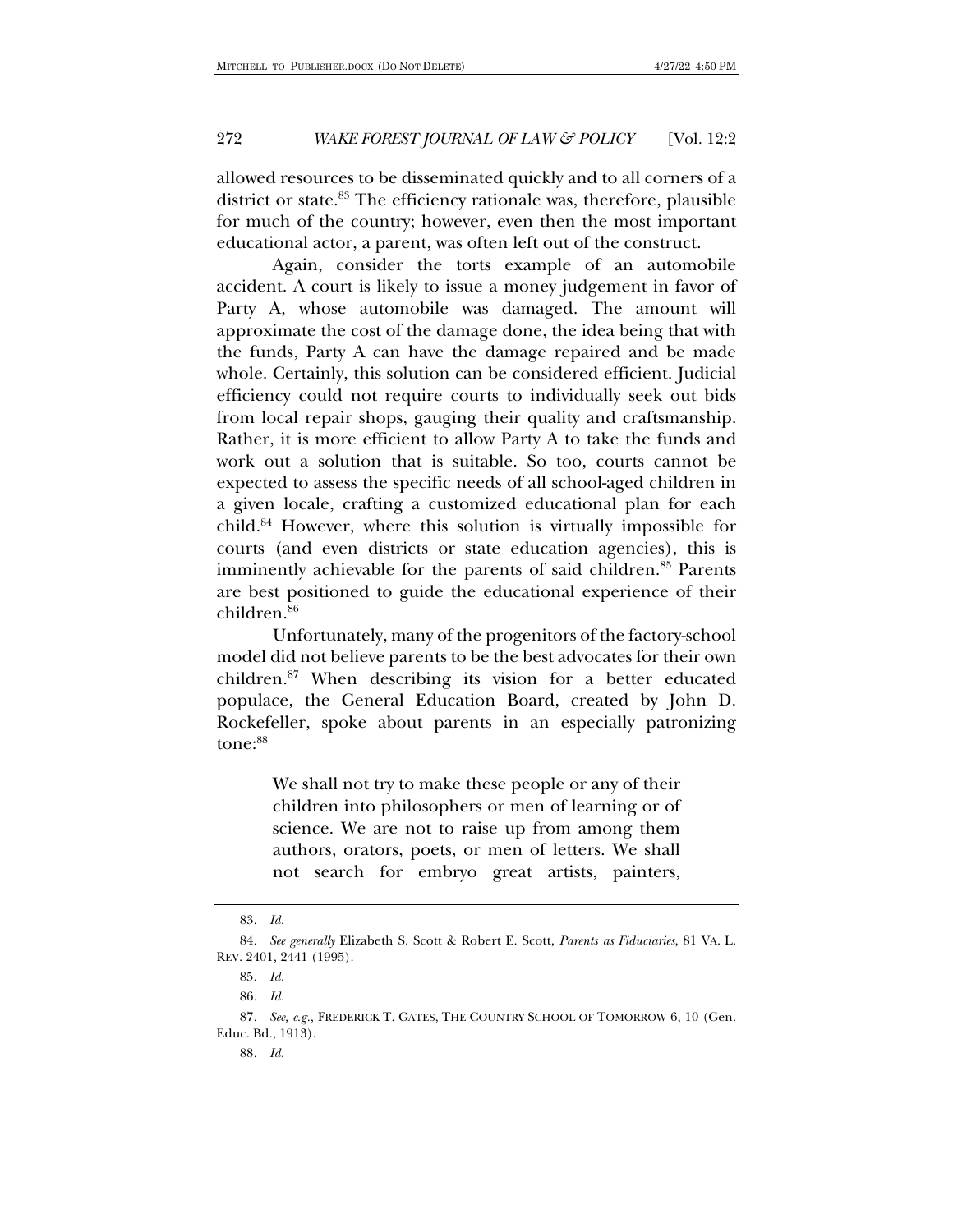musicians nor lawyers, doctors, preachers, politicians, statesmen, of whom we have ample supply. . . . [T]he task that we set before ourselves is very simple as well as very beautiful one, to train these people as we find them to a perfectly ideal life just where they are. . . . So we will organize our children into a little community and teach them to do in a perfect way the things their fathers and mothers are doing in an imperfect way, in the home, in the shop and on the farm.89

No modern school district or state board of education would hold such thinly veiled contempt of parents; however, research shows that as compared to charter and private schools, traditional public school staff still engage parents (as measured by seeking parents' input) at far lower rates.<sup>90</sup> This engagement is key because, ultimately, those served by schools—not lawmakers, researchers, or courts—may be best judges of whether programs and school systems are accomplishing their purpose.<sup>91</sup>

Gathering parental observations, while not efficient, can yield actionable information that would not have been garnered otherwise. For instance, take the example of the McMurray family in Arizona.<sup>92</sup> Parents, Tim and Lynn, have adopted eight children including three of Native American heritage who are developmentally delayed due to their biological parents' substance abuse.93 Their oldest daughter, Alicia, is 16 years old and suffers from fetal alcohol syndrome and a rare genetic disorder that affects various cognitive and physical functions.<sup>94</sup> Lynn says that Alicia's needs were being met in public school, but after just six months of being home-schooled, her daughter made huge strides.<sup>95</sup> The difference was like "night and day," and friends and family alike

<sup>89</sup>*. Id.*

<sup>90.</sup> ANDREW CATT & ALBERT CHENG, FAMILIES' EXPERIENCES ON THE NEW FRONTIER OF EDUCATIONAL CHOICE 14 (2019).

<sup>91.</sup> ALLYSIA FINLEY, *Parents and Providers speak up*, *in* EDUCATION SAVINGS ACCOUNTS 121, 139 (Nat Makus, Adam Peshek, & Gerard Robinson eds., 2017).

<sup>92</sup>*. Id.* at 125.

<sup>93</sup>*. Id.*

<sup>94</sup>*. Id.*

<sup>95</sup>*. Id.* at 125–26.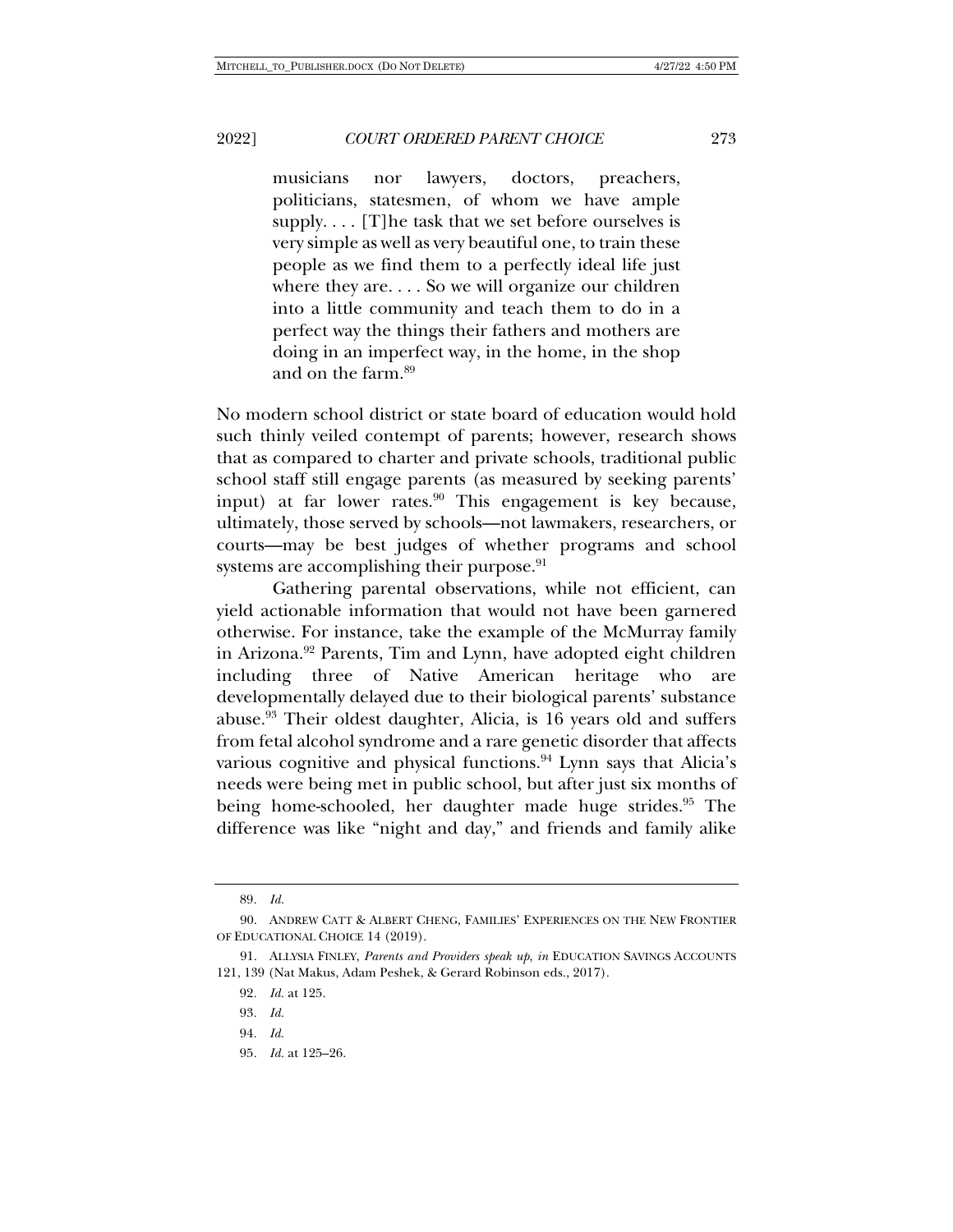recognized the positive growth in Alicia's life.<sup>96</sup> The McMurray family participates in two of Arizona's parent choice programs.<sup>97</sup> The program allows the family to use money already allocated for Alicia's education at a public school on other educational services, even in the home setting.98

Another parent, Katherine Visser, says that after transferring from a public school to a private school, her family has continued to evolve to "crafting our own completely individualized education."99 Her son Jordan receives an Education Savings Account because of his special needs, which include cerebral palsy, motor processing disorder, hypotonia, dysgraphia, and sensory processing disorder.100 With the funds that would have followed him to his zoned public school, Jordan was able to access the Sierra Academy, a private school for students with special needs.<sup>101</sup> Eventually, Katherine found that she could use the same funds to craft an even better experience for Jordan in a home-based setting.<sup>102</sup>

Far from being "imperfect" parents who need the centralized expertise of an organization such as the General Education Board, the McMurray and Visser families can tailor an educational experience that meets the unique needs of their children.103 These actions cannot be replicated by a court, SEA, LEA, or even by a school. True customization requires an intimacy that cannot be achieved through remotely managed policy.

However, the American education system need not create a false dichotomy with parent agency and efficiency staking out opposite poles. The forced closure of schools in every state due to COVID-19 presented an opportunity to marry the two concepts. Seeking to alleviate the burden borne by parents due to school closures and the overall lack of childcare, especially for working parents, the federal government used funds from the American

96*. Id.* 97*. Id.* at 126. 98*. Id.* 99*. Id.* at 123. 100*. Id.* 101*. Id.* 102*. Id.* 103*. Id.* at 123, 125–26.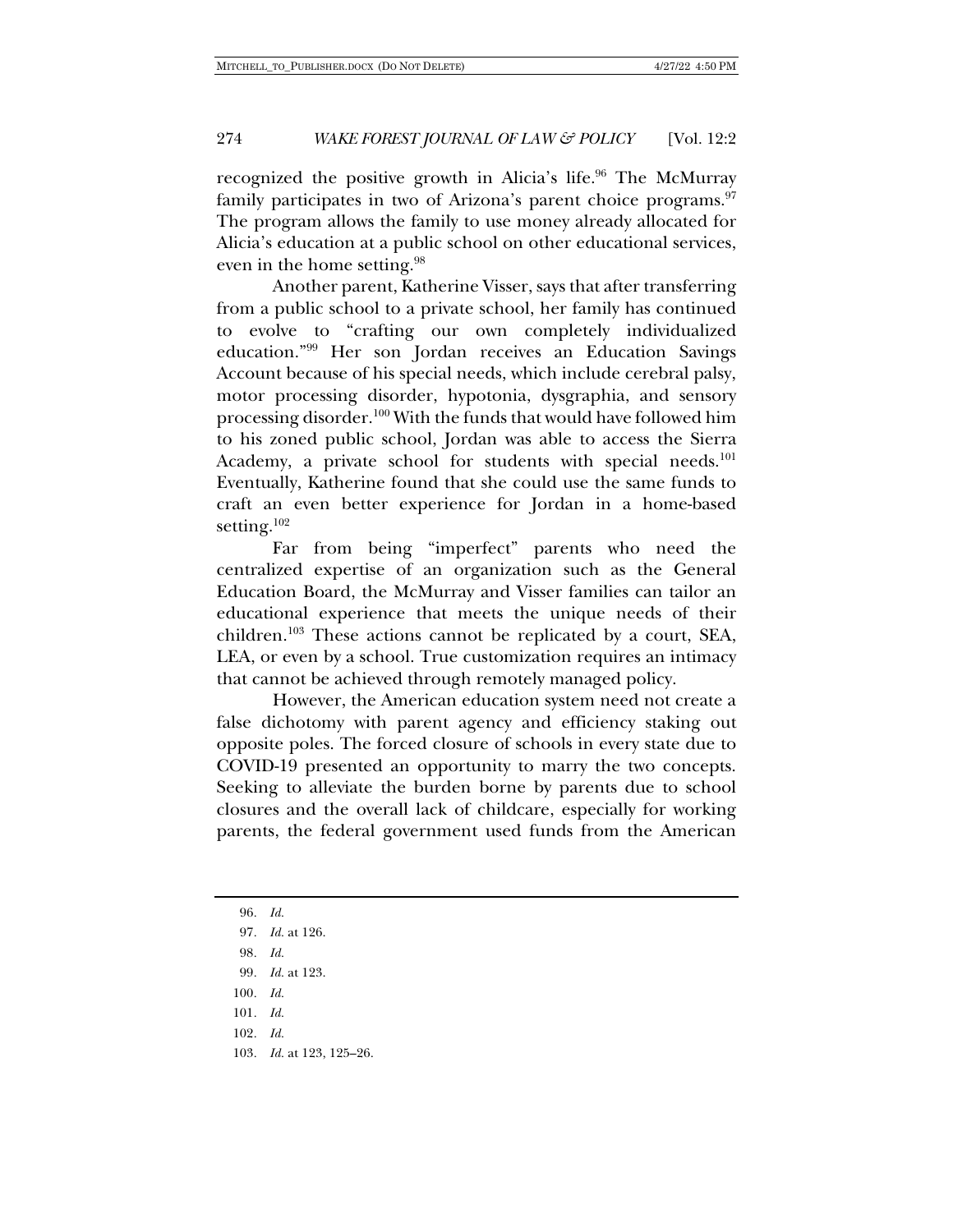Rescue Plan to create the Advance Child Tax Credit ("CTC").<sup>104</sup> This program sent payments of up to \$300 per child to parents monthly from July to December of 2021.<sup>105</sup> Most payments were transmitted via direct deposit and payments totaled roughly \$15 billion each month.<sup>106</sup> Nationwide survey data indicates that Black and Hispanic families used a greater portion of the CTC towards school-related expenses than White families (42%, 31%, and 26%, respectively).107 Another 40% of all households used the funds to pay off debt between the months of July and September.108 This program revealed that the government can swiftly move resources directly to parents. The program also demonstrated trust in parents to determine how best to spend the funds. No spending restrictions were placed on CTC funds and reporting was not required.<sup>109</sup> Data about spending occurred through voluntary survey collection.<sup>110</sup> By December 2021, more than \$93 billion reached more than thirtysix million families across the country.<sup>111</sup>

Compare this effort with another federal effort to provide support to state and local education agencies and schools—the federal Education Stabilization Fund ("ESF"), which was established by the Coronavirus Aid, Relief, and Economic Security Act ("CARES Act") in March 2020.<sup>112</sup> Additional funds have been allocated to the ESF through successive pieces of legislation, bringing the total investment to over \$273 billion.<sup>113</sup> In contrast to the broad spending flexibility of the CTC program, ESF dollars

110*. See* Perez-Lopez & Mayol-Garcia, *supra* note 107.

111. I.R.S. News Release IR-2021-249 (Dec. 15, 2021).

<sup>104.</sup> Alicia Adamczyk, *The First Advance Child Tax Credit Arrives This Month. Here's Everything You Need to Know*, CNBC (July 2, 2021, 9:00 AM), https://www.cnbc.com /2021/07/02/what-to-know-about-the-first-advance-child-tax-credit-payment.html.

<sup>105</sup>*. Id.*

<sup>106.</sup> I.R.S. News Release IR-2021-113 (May 17, 2021).

<sup>107.</sup> Daniel J. Perez-Lopez & Yeris Mayol-Garcia, *Parents with Young Children Used Child Tax Credit Payments for Child Care*, U.S. CENSUS BUREAU (Oct. 26, 2021), https:// www.census.gov/library/stories/2021/10/nearly-a-third-of-parents-spent-child-tax-crediton-school-expenses.html.

<sup>108</sup>*. Id.*

<sup>109</sup>*. See* Megan Leonhardt, *5 Smart Ways to Use Your Upcoming Child Tax Credit Payments to Get Ahead*, CNBC (June 18, 2021, 11:55 AM), https://www.cnbc.com/2021/06/18/waysto-use-your-child-tax-credit-payments.html.

<sup>112</sup>*. Education Stabilization Fund Transparency Portal*, U.S. DEP'T OF EDUC., https://covidrelief-data.ed.gov (last visited Jan. 12, 2022).

<sup>113</sup>*. Id.*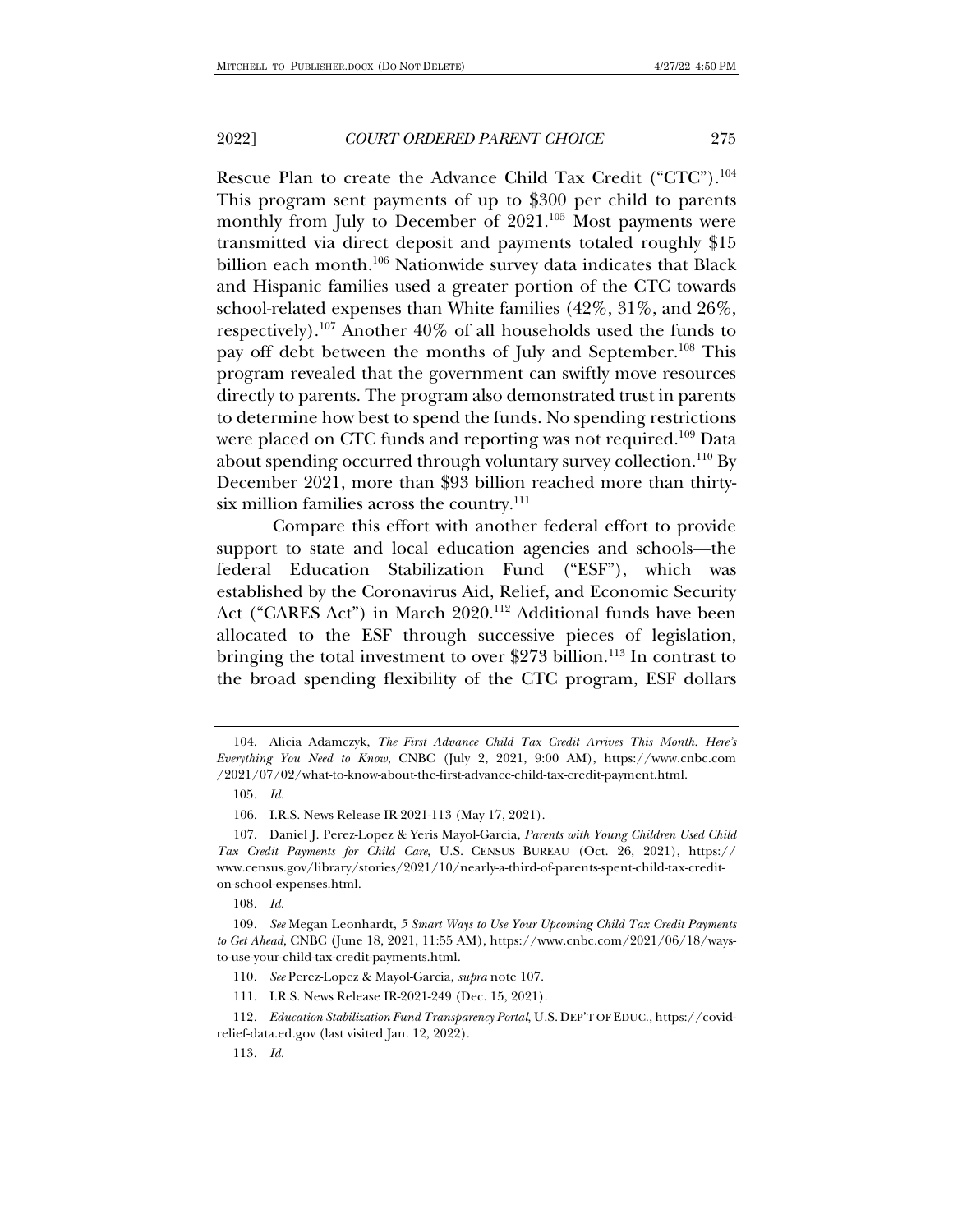must be used according to statutory and regulatory guidelines that govern everything from the time window during which funds must be spent, to the types of schools that are eligible to apply for funds earmarked to retrofit classrooms to meet COVID safety protocols.<sup>114</sup> The state of Michigan received \$7.9 billion since the creation of the ESF in March 2020.115 As of November 30, 2021, only 26.6% of the funds had been spent.<sup>116</sup> Even the funds that have been disbursed do not seem to be tethered to student needs. For instance, while roughly \$406 million (\$7,890 per pupil) has been awarded to the Detroit Public Schools District, schools continue to move in and out of remote learning due to COVID outbreaks and lack of sufficient testing materials.117 At the same time, many students still lack the technology necessary to carry out their studies at home. <sup>118</sup> Michigan was also awarded over \$86 million to one specific pot of ESF money, the Emergency Assistance for Non-Public Schools ("EANS") program.119 These funds can be awarded to schools and other nonpublic education service providers to alleviate the costs associated with pandemic-induced learning loss, cleaning and sanitizing supplies, personal protective equipment, and other COVID-related remediation items or curricula.120 As of November 30, 2021, only 14.3% had been spent. $121$ 

When compared to the Child Tax Credit program, the Education Stability Fund has more of nearly everything—more money, more restrictions on spending, more overhead costs, more bureaucracy. The ESF is anything but a well-oiled machine. Rather, it has become a warehouse for dollars that could be deployed

115*. Education Stabilization Fund Transparency Portal for Michigan*, U.S. DEP'T OF EDUC., https://covid-relief-data.ed.gov/profile/state/MI (last visited Jan. 12, 2022).

<sup>114</sup>*. See* Madie Norris Forcier, *A Closer Look: What the CARES Act Education Stabilization Fund Means for Schools*, SOLID PROFESSOR (Apr. 29, 2020), https://www.solidprof essor.com/blog/cares-act-education-stabilization-fund.

<sup>116</sup>*. Id.*

<sup>117.</sup> U.S. DEP'T OF EDUC., *supra* note 115; Corey Williams, *Families Despair over Post-Holiday Return to Remote Learning*, AP NEWS (Jan. 7, 2022), https://apnews.com/article/ coronavirus-pandemic-health-education-detroit-cde614839b15d02a594dab1e690c7d46.

<sup>118.</sup> Williams, *supra* note 117.

<sup>119.</sup> U.S. DEP'T OF EDUC., *supra* note 115.

<sup>120.</sup> Elizabeth Goodsell, *What is the Emergency Assistance to Non-Public Schools Program?*, CURRICULUM ASSOC. (Apr. 1, 2021), https://www.curriculumassociates.com/blog/ emergency-assistance-to-non-public-schools-program.

<sup>121.</sup> U.S. DEP'T OF EDUC., *supra* note 115.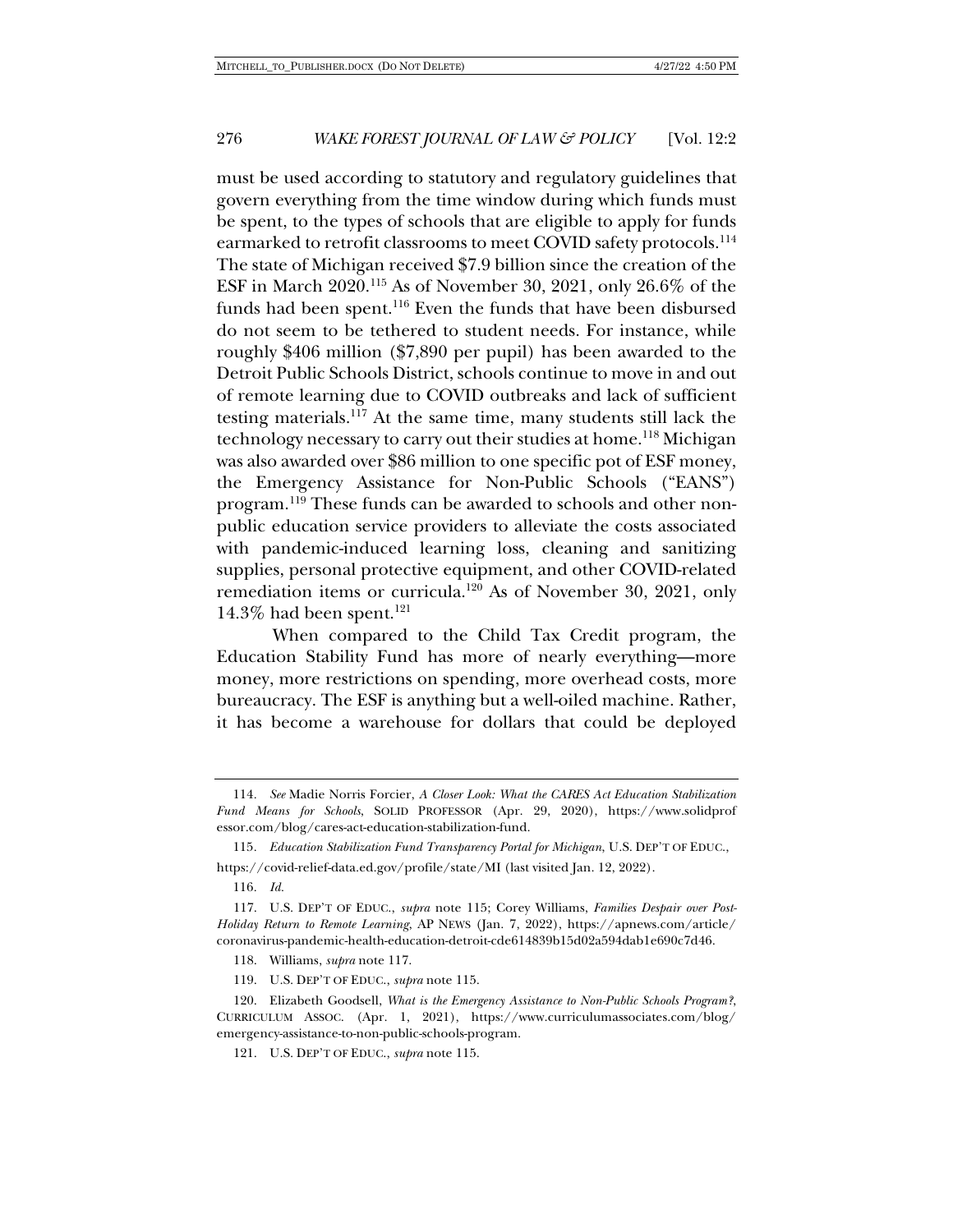quickly through direct payments to parents, similarly to the CTC program.

Another innovation that gained major traction when millions of students were forced into remote learning in the early Spring of 2020 is the so-called "pandemic pod."122 The Center for Reinventing Public Education defines a "pod" as a "pandemic learning structure that is formed, operated, and/or controlled by parents or family units, primarily for the benefit of their own children."123 The term pod is often interchangeable with "home school" and "micro school."124 Regardless of the name, the concept is essentially an organic, home-based learning environment for a small number of students.<sup>125</sup> Some providers, such as Prenda, offer training courses for parents who need to sharpen their own teaching skills.126 The Internet is ripe with resources that will allow nearly any parent to guide a child through coursework.127 Remote learning forced parents, especially those who work outside of the home, to adapt and develop new methods of keeping children academically and socially engaged.128 Here again, is another solution that a court cannot entertain if doing so requires a court to facilitate the creation of networks of pods across a district or state. However, if all that is necessary to create such learning environments is ordering capital to flow from state coffers to parent accounts, it is well within a court's capacity.

Recent innovations, though brought on by the tragic circumstances of a global health pandemic, show that dollars designated for educational purposes can reach their intended

<sup>122.</sup> Michael B. Horn, *The Rapid Rise of Pandemic Pods: Will the Parent Response to Covid-19 Lead to Lasting Change?*, EDUC. NEXT (Sept. 2, 2020), https://www.educationnext.org/ rapid-rise-pandemic-pods-will-parent-response-covid-19-lead-to-lasting-changes.

<sup>123.</sup> Ashley Jochim & Robin Lake, *Understanding the Learning Pods Landscape*, CRPE (2020), https://crpe.org/understanding-the-learning-pods-landscape.

<sup>124</sup>*. Id.*

<sup>125</sup>*. Id.*

<sup>126</sup>*. See Resource Hub: A Podcast for Educators and Parents,* PRENDA, https://www.prenda. com/podcast (last visited Feb. 4, 2022).

<sup>127</sup>*. Resources for Parents and Families,* U.S. DEP'T OF EDUC., THE OFF. OF ELEMENTARY & SECONDARY EDUC. (Dec. 12, 2020), https://oese.ed.gov/resources/learning-at-home /resources- parents-families.

<sup>128</sup>*. See* Amber Garbe et al., *Covid-19 and Remote Learning: Experiences of Parents with Children During the Pandemic,* 4 AM. J. OF QUALITATIVE RSCH. 45, 45–46 (2020).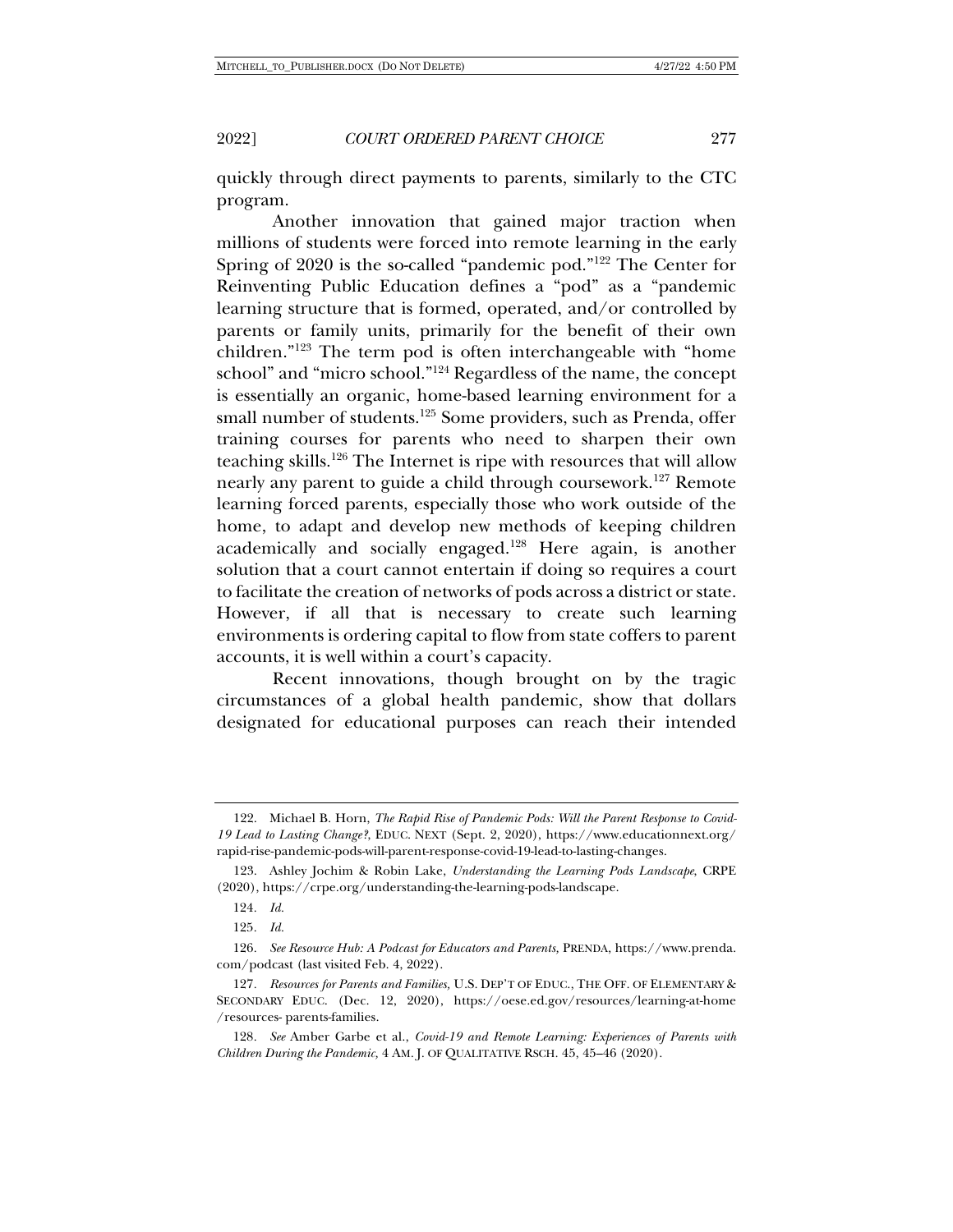beneficiaries with little friction.<sup>129</sup> This development was virtually unimaginable at the turn of the twentieth century.<sup>130</sup> Today's courts need only look at existing programs like the CTC or Education Savings Accounts in Arizona to gain confidence that SEAs and LEAs can be bypassed when issuing judgements granting parent plaintiffs relief under their state constitutions.131 Moreover, when parents manage educational spending, the money is not only spent but is spent in ways that uniquely align with student needs.<sup>132</sup>

Nevertheless, some still point to the unique positioning of public schools as an unbiased forum integral to the fabric of the United States as a rationale for insisting that educational resources flow only into public school systems, rather than steering resources directly to parents or non-public education service providers.<sup>133</sup>

#### *C. Rationale #3 – Public Schools Are Value-Neutral*

The first two rationales analyzed in this article deal with the administration of education. The third and fourth rationales are concerned with the nature of what schools teach when state dollars fund them. Some scholars believe that the education of children is exclusively within the purview of the state.<sup>134</sup> Amy Guttmann, who is now, somewhat ironically, the eighth president of the private, Ivyleague University of Pennsylvania, gives at least three reasons for ceding education to the hands of the state.<sup>135</sup> First, only the state can create a neutral space in which children can engage in

134*. See id.*

135*. Meet President Gutmann*, U. PA. (Nov. 2021), https://president.upenn.edu/meetpresident.

<sup>129</sup>*. See* U.S. INTERNAL REVENUE SERV., Publication 970, Tax Benefits for Education (2021).

<sup>130.</sup> GEO. WASH. U., GRADUATE SCH. OF EDUC. AND HUM. DEV., CTR. ON EDUC. POL'Y, HISTORY AND EVOLUTION OF PUBLIC EDUCATION IN THE US, 4 (2020).

<sup>131</sup>*. Child Tax Credit,* BENEFITS.GOV, https://www.benefits.gov/benefit/938 (last visited Feb. 4, 2022); Josh Cunningham*, Expanding Choices with Education Savings Accou*nts, 24 NAT'L. CONF. OF STATE LEGIS. (2016).

<sup>132.</sup> Arianna Prothero, *Some States Put Parents in Charge of Student Spending*, EDUC. WEEK (Feb. 24, 2015), https://www.edweek.org/teaching-learning/some-states-put-parents-incharge-of-student-spending/2015/02.

<sup>133</sup>*. See The Facts About School Vouchers,* PUB. SCHS. FIRST NC (Dec. 10, 2021), https://www.publicschoolsfirstnc.org/resources/fact-sheets/the-facts-about-schoolvouchers.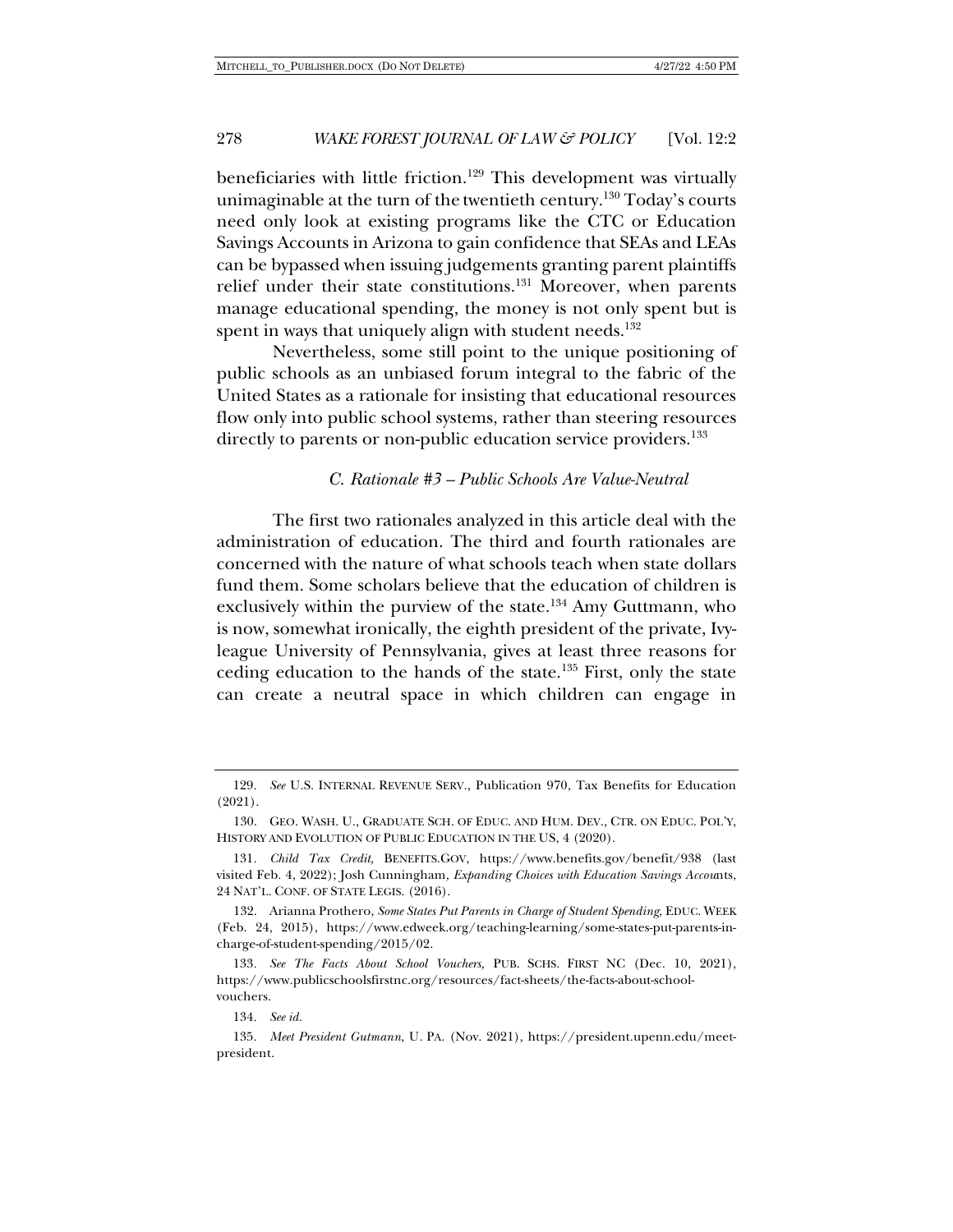uncoerced democratic deliberation.<sup>136</sup> One might think of this as learning another intellectual language: democratic deliberation at school and religion or partisanship at home.<sup>137</sup> Second, the management of public schools is democratic.<sup>138</sup> While some school boards are appointed by governmental entities such as mayors, most public schools in the United States are governed by locally elected school boards.139 Finally, Guttmann's third justification for a government-controlled education system is that public schools can confer social and moral capital upon a diverse population, namely religious and ethnic minorities. <sup>140</sup>

#### i. All Schools Convey Values

To some, Guttmann describes public schools that can serve as the *tabula rasa* for the uncoerced development of young American minds. While this aim sounds noble, it ignores the often racist and anti-religious sentiments that led to the widespread adoption of secularism in American public schools.

Guttmann fails to appreciate that the schools she describes carry implicit values with them. Guttmann applauds public schools' ability to create a space where "democratic deliberation" can flourish, and students have a chance to "share in self-consciously shaping the structure of their society."141 What Guttmann calls "neutral" reflects a preference for Enlightenment rationalism and individualism.142 The United States' commitment to a uniform system of government-run schools is joined by only a handful of democratic nations: Brazil, Greece, Latvia, Mexico, and Uruguay.<sup>143</sup> Other countries, with whom the United States may feel more fidelity, operate a wide array of secular, religious, and pedagogical schools.144 These systems are designed to be pluralistic so that a

- 142*. Id.* at 36.
- 143*. Id.* at 29.
- 144*. Id.*

<sup>136.</sup> ASHLEY ROGERS BERNER, NO ONE WAY TO SCHOOL: PLURALISM AND AMERICAN PUBLIC EDUCATION, 34–35 (Lance D. Fusarelli et al. eds., 2017).

<sup>137</sup>*. Id.* at 36.

<sup>138</sup>*. Id.* at 35.

<sup>139.</sup> WILLIAM G. HOWELL, BESEIGED: SCHOOL BOARDS AND THE FUTURE OF EDUCATION POLITICS, 1, 6 (Brookings Institution Press et al. eds., 2005).

<sup>140.</sup> BERNER, *supra* note 136, at 35.

<sup>141</sup>*. Id.* at 34.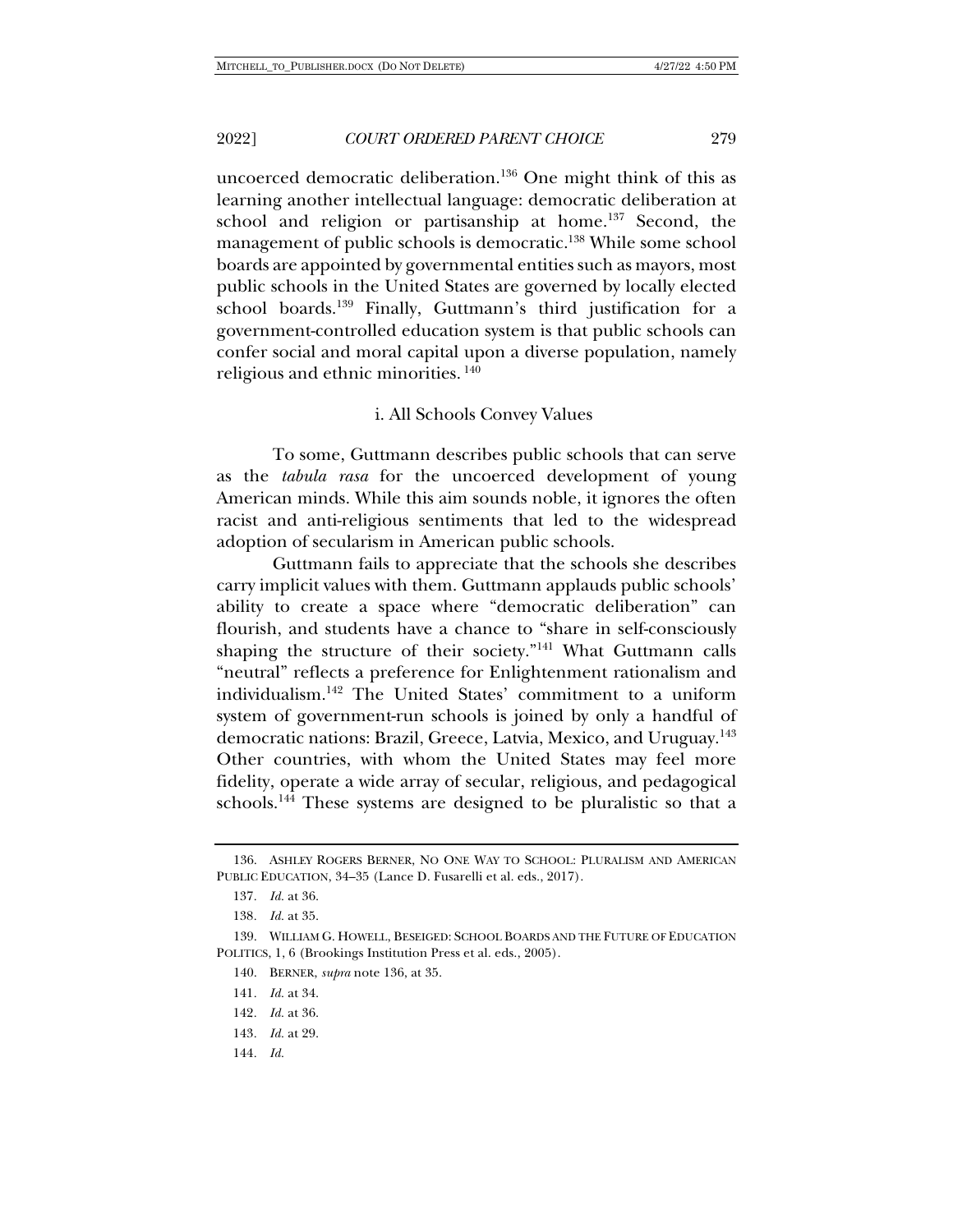multitude of ideas can interact.<sup>145</sup> This larger list includes: Germany, France, Hong Kong, Denmark, Israel, and most provinces in Canada.146 The Netherlands tops all—funding more than thirty different kinds of schools, only 30% of which are operated by the government.<sup>147</sup>

Rather than being value-neutral, quite the opposite is the case in public schools, especially those with democratically elected school boards.<sup>148</sup> In a district with democratically elected board members, the decisions of the board are quite literally those of the majority group within a community.<sup>149</sup> The winning group's biases are formalized by its board representatives and enacted upon the entirety of students, regardless of the diverse viewpoints held by the families within the district.<sup>150</sup> Furthermore, Guttmann ought to be wary of a recent trend of state laws that make school board races partisan.151 One such law was signed into effect by Tennessee Governor Bill Lee in 2021.<sup>152</sup> Local political parties in Tennessee may now host party primary races for the school board seats.153 The full effects of these partisan races is unknown, but as candidates will be able to raise campaign money in conjunction with political parties, these races are sure to be more expensive over time.<sup>154</sup> This

152. TENN. CODE ANN. § 49-22-201(a)(1), (d) (2021).

153*. Id.*

<sup>145</sup>*. Id.*

<sup>146</sup>*. Id.*

<sup>147</sup>*. Id.* at 40.

<sup>148.</sup> Joseph Beckham & Barbara Klaymeier Wills, *School Boards: Responsibilities, Duties, Decision-Making, and Legal Basis for Local School Board Powers*, EDUCATIONENCYLCOPEDIA.COM, https://education.stateuniversity.com/pages/2391/School-Boards.html (last visited Feb. 4, 2022).

<sup>149</sup>*. Id.*

<sup>150</sup>*. Id.*

<sup>151.</sup> States like Florida, Indiana, and Tennessee are either considering or have passed bills making school board elections partisan. *See* Andrew Atterbury & Juan Perez Jr., *Republicans Eye New Front in Education Wars: Making School Board Races Partisan*, POLITICO (Dec. 29, 2021), https://www.politico.com/news/2021/12/29/republicans-educationwars-school-board-races-526053; Casey Smith, *Indiana Lawmakers Get Pushback on Partisan School Board Bill*, ASSOCIATED PRESS (Jan. 11, 2022), https://apnews.com/article/ coronavirus-pandemic-health-education-indiana-indianapolis9ba4cd85fc2246e2deeb8c6cf 527fc6f.

<sup>154.</sup> Meghan Mangrum, *Gov. Bill Lee Signs Bill Greenlighting Partisan School Board Elections in Tennessee*, TENNESSEAN (Nov. 12, 2021), https://www.tennessean.com/story/news/ education/2021/11/12/tennessee-gov-bill-lee-greenlights-partisan-school-boardelections/6284601001.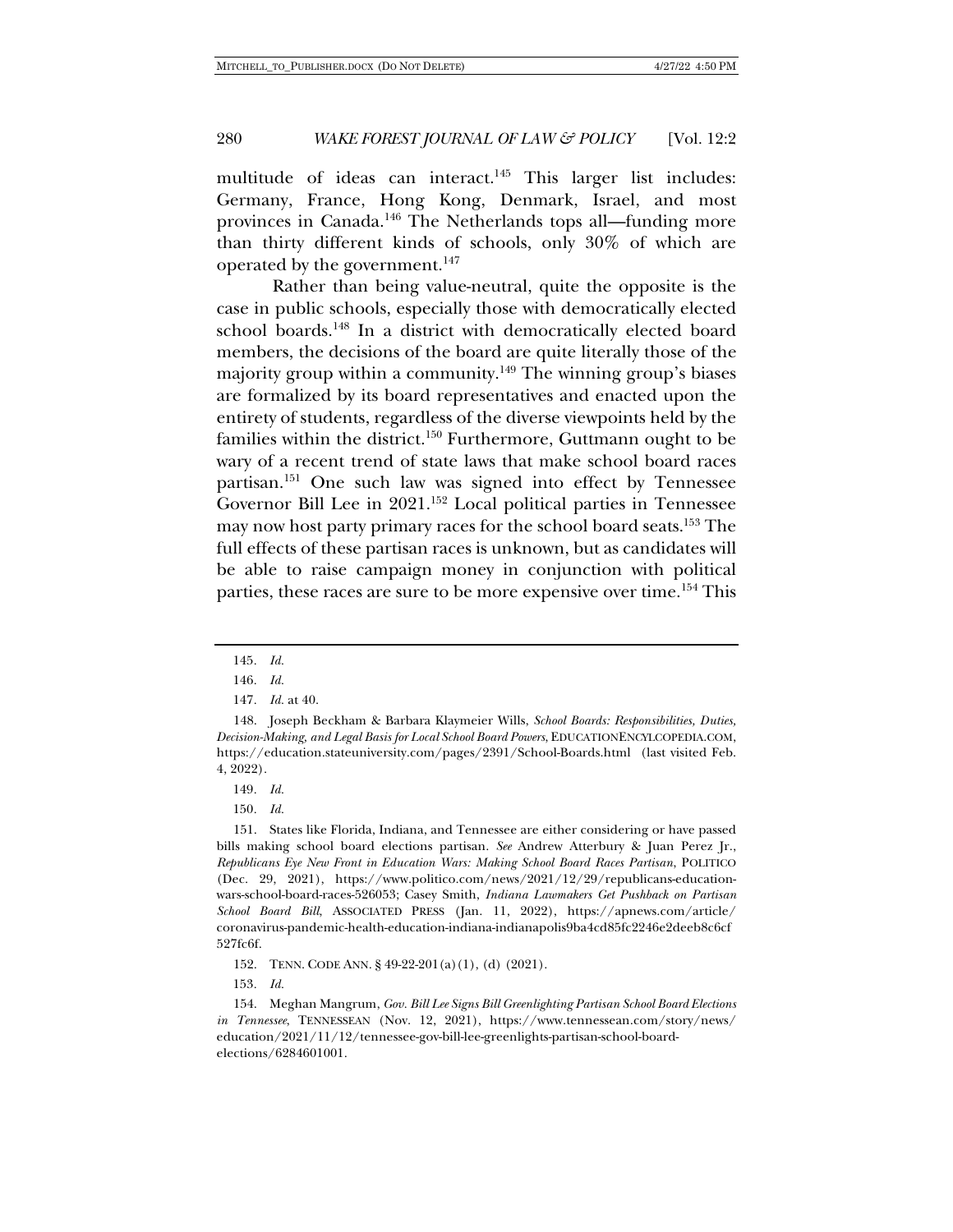could have the effect of creating barriers to candidates of modest means.

Perhaps more concerning than partisan school board races are the recent culture wars that have erupted in public school board meetings.155 Conservatives and progressives cannot agree on school discipline policy, mathematics, or how educators should teach basic matters of history in classrooms.156 Author Mike Rothschild, who writes about political movements, notes that many people who are engaging in public debate at school board meetings "think it's a battle between good and evil."157 A political winner must emerge from these battles and one side or another will bear the responsibility of governing schools with students from diverse backgrounds. Given the tone of debate in present-day school board meetings, it cannot be assumed that the winners will seek to operate value-neutral schools simply because they were democratically elected.

As William Galston notes, when the government funds only a single school system, it "side[s] with the ultimate claims of one group and not others."158 Claims such as Guttmann's claim that the government can create an ideologically neutral public space is not only false, but it cleverly lulls the reader into indoctrination of the worst kind: that which is implicit, unacknowledged, and cut off from diverse thought.159 When considering a plaintiff's claim in pursuit of relief of a constitutionally guaranteed right to quality education, courts should do their part to encourage an education ecosystem that allows schools of all types to thrive. A plethora of schools is

157. Erin Richars & Lindsay Schnell, *What Happens When Conservative School Boards Gain Power at Districts Around the Country*, TENNESSEAN (Oct. 20, 2021, 11:02 AM),

<sup>155.</sup> Heather Hollingsworth & Thomas Beaumont, *Culture War Fight Finds Mixed Success in School Board Races*, ASSOCIATED PRESS (Nov. 6, 2021), https://www.usnews.com/news politics/articles/2021-11-06/culture-war-fight-finds-mixed-success-in-school-board-races.

<sup>156</sup>*. Id.*; Max Eden, *The Bitter Debate Over School Discipline*, QUILLETTE (May 31, 2019), https://quillette.com/2019/05/31/the-bitter-debate-over-school-discipline; Christopher J. Phillips, *The Politics of Math Education*, N.Y. TIMES (Dec. 3, 2015), https://www.nytimes.com /2015/12/03/opinion/the-politics-of-math-education.html.

https://www.tennessean.com/story/news/education/2021/10/20/critical-race-theorycatalyst-rise-conservative-school-boards/8442122002.

<sup>158</sup>*. See generally* WILLIAM GALSTON, LIBERAL PLURALISM: THE IMPLICATIONS OF VALUE PLURALISM FOR POLITICAL THEORY AND PRACTICE 19 (2004) (emphasizing the importance of governments giving parents the freedom to choose diverse education options, rather than making parents' choices for them).

<sup>159.</sup> BERNER, *supra* note 136, at 44.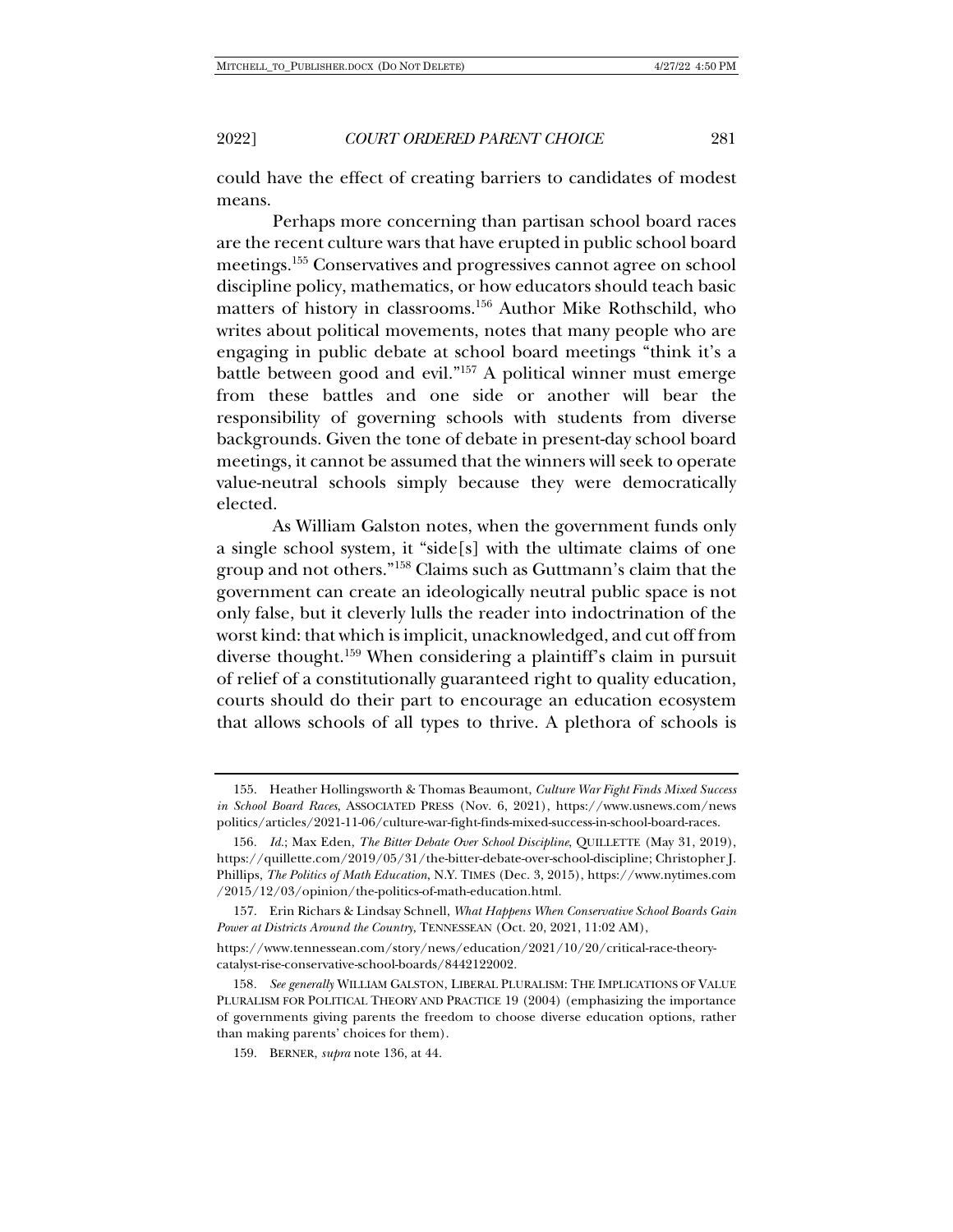needed because the United States remains remarkably diverse, and parents deserve to select from a range of options to meet the needs of their children.

Related to the concept of value-education is the matter of religious education. There may be some people and organizations (e.g., the State of Maine in *Carson*) that accept the right of parents to use state education dollars to attend private and home school, yet they would not extend that practice to include religiously affiliated schools.<sup>160</sup> Indeed this comes close to an argument put forth by the State of Maine in *Carson*. <sup>161</sup> During oral argument, the State responded to Justice Alito's question about whether a school affiliated with a religious organization that held firm to principles such as non-discrimination and charitable work and believed these principles should be encouraged among students, would qualify for the Maine town tuition funding program.162 The State of Maine responded that "[p]ublic schools often have a set of values that they want to instill: public service, be kind to others, be generous."163 It is clear that neither public schools, nor all other schools for that matter, can divorce values from education. The final question, then, is the extent to which values that are driven by religion can be freely exercised by parents in the context of education.

## *D. Rationale #4 – Schools Should Not Establish Religion with Government Funds*

The final section in Part III revisits the federal courts to examine the U.S. Supreme Court's treatment of public funds and religion because, in many states, the federal Establishment Clause combines with state constitutional provisions to erect a final barrier to public money flowing freely to parents seeking school choice at religious schools. The seminal case in modern Supreme Court jurisprudence that has restricted the use of public funds for religious purposes is *Locke v. Davey*. <sup>164</sup> In *Locke,* the Supreme Court issued a decision that many state departments of education and public school districts continue to cite in justifying the maintenance

<sup>160</sup>*. See, e.g.*, ME. STAT. tit. 20, § 5204(4) (2007).

<sup>161.</sup> Transcript of Oral Argument at 52, 55–56, Carson v. Makin (2021) (No. 20-1088).

<sup>162</sup>*. Id.* at 63–64.

<sup>163</sup>*. Id.* at 64.

<sup>164.</sup> Locke v. Davey, 540 U.S. 712 (2004).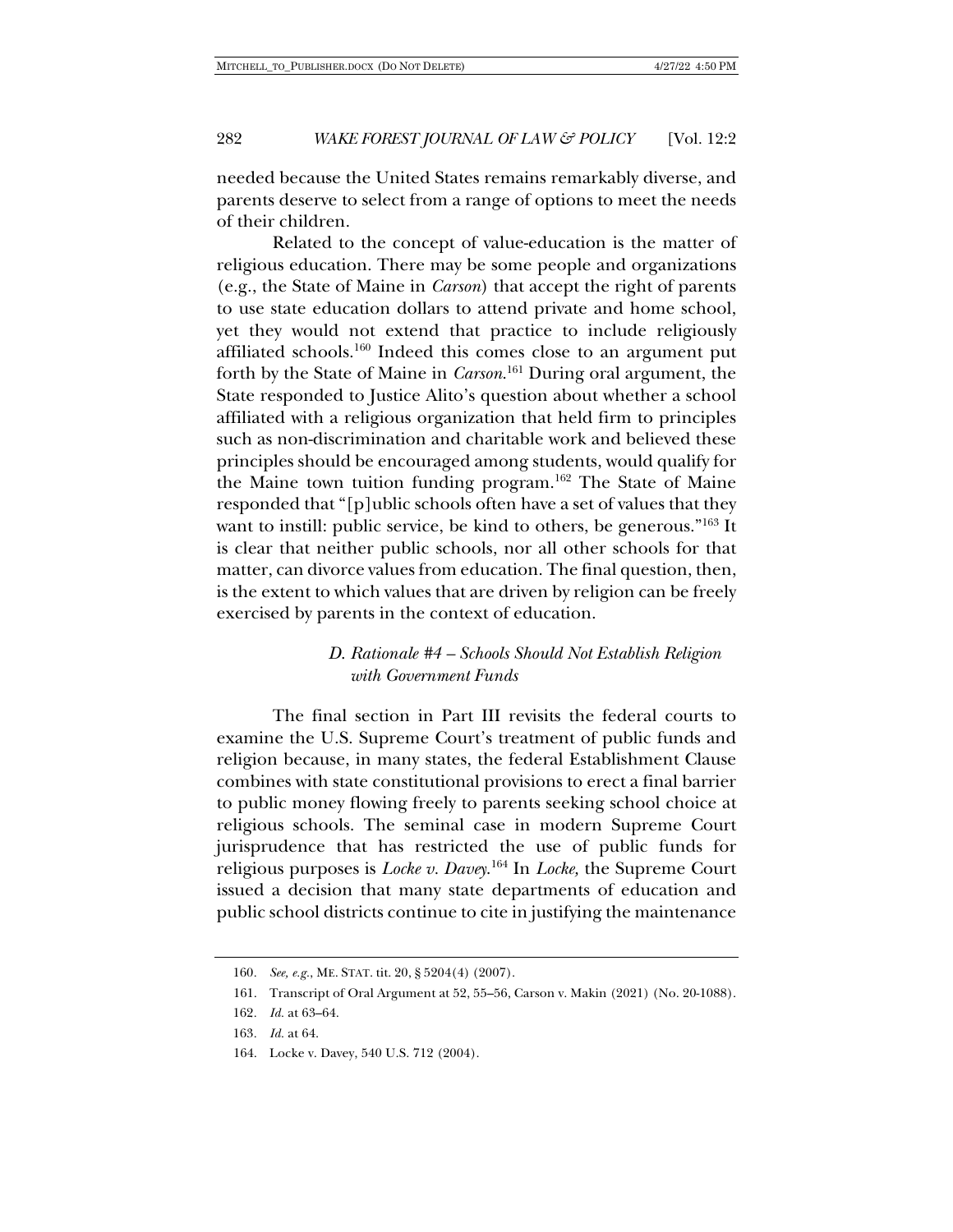of the government-operated monopoly in K-12 education.165 *Locke* is an instance of the Court working out the "play in the joints" that exists within the First Amendment.166 This "play" can be described as the space between the Establishment Clause and the Free Exercise Clause.167 There may be times when some state actions are permitted by the Establishment Clause but are not required by the Free Exercise Clause.168

In *Locke*, the State of Washington created the Promise Scholarship Program to assist academically gifted students with the costs of post-secondary education expenses.169 Eligible students could use the scholarship to pay for any education-related expense, including room and board.170 Students could also use the scholarship at any nationally accredited post-secondary institution in the state of Washington; however, students were not permitted to use the funds in their pursuit of a degree in theology.<sup>171</sup>

The plaintiff, Joshua Davey, was awarded a Promise Scholarship and chose to attend Northwest College, a private, Christian college that was an eligible institution under the scholarship program.<sup>172</sup> Intending to pursue vocational ministry, Davey selected a double major in pastoral ministries and business management/administration.173 At the beginning of the academic year Davey learned that because of his chosen course of study he could not use the Promise Scholarship, then worth about \$1,125 per year.174 Davey brought an action in federal court claiming that the denial of his scholarship solely because his chosen course of study was devotional theology violated his First Amendment rights.175 While the district court rejected Davey's claim, a divided

- 168*. Locke*, 540 U.S. at 718.
- 169*. Id.* at 715.
- 170*. Id.* at 716.
- 171*. Id.*
- 172*. Id.* at 717.
- 173*. Id.*
- 174*. Id.* at 716–17.
- 175*. Id.* at 718.

<sup>165</sup>*. See generally* Thomas C. Berg & Douglas Laycock, *The Mistakes in* Locke v. Davey *and the Future of State Payments for Services Provided by Religious Institutions*, 40 TULSA L. REV. 227, 228 (2004) (explaining how *Locke* will lead to states refusing to fund religious schools).

<sup>166</sup>*. Locke*, 540 U.S. at 718–19.

<sup>167.</sup> Walz v. Tax Comm'n of New York, 397 U.S. 664, 669 (1970).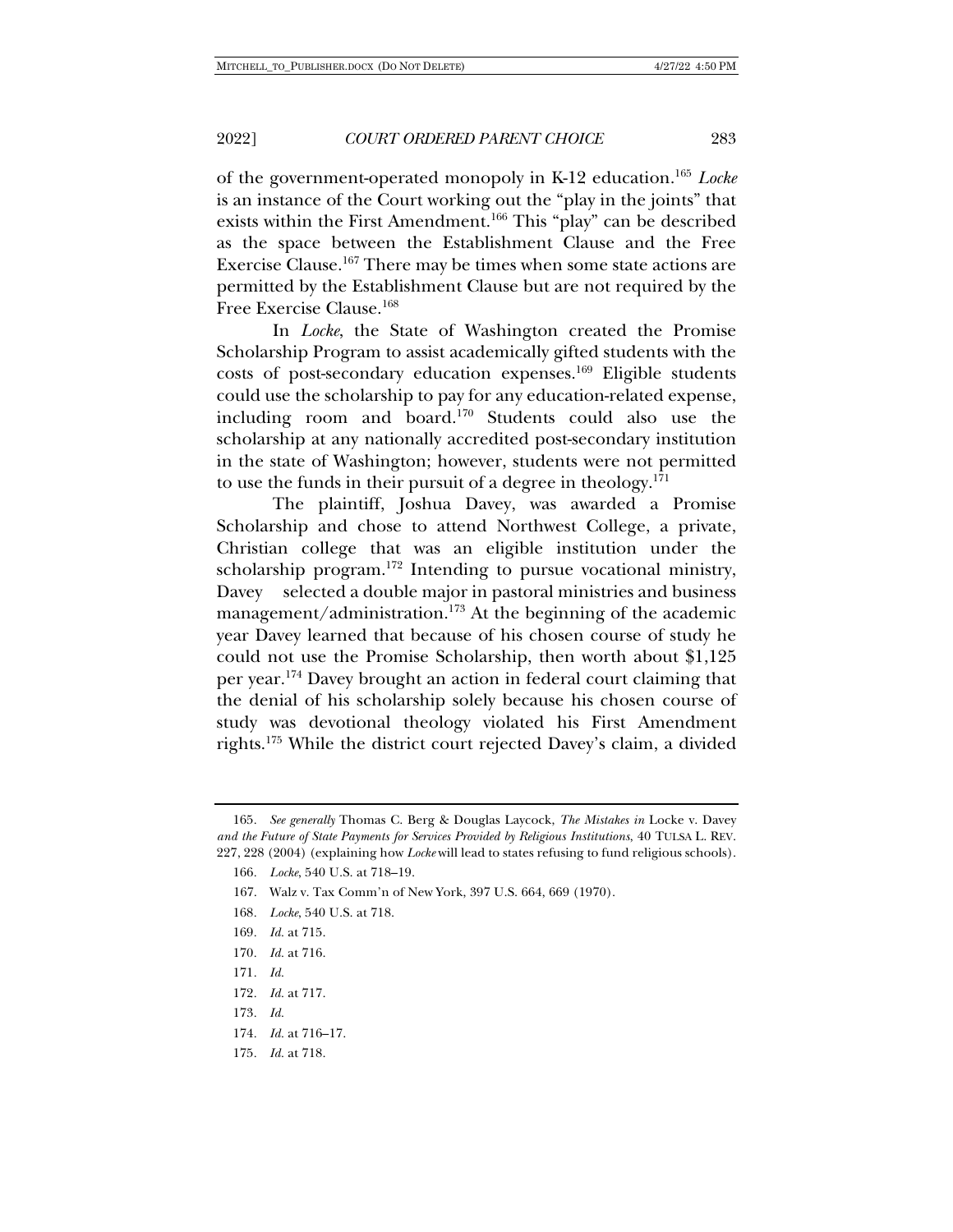Ninth Circuit reversed, concluding that Washington State had in fact impermissibly singled out religion for unfavorable treatment.<sup>176</sup>

Just two years before *Locke,* the Supreme Court allowed state funds to support students attending private and religious schools in Florida.177 The Court in *Locke* however, decided that it is the "Blaine Amendment" in Washington's State Constitution that tipped the scales in favor of a more restrictive interpretation of the Free Exercise Clause.178 Washington's Blaine Amendment, adopted in 1889, states in part that "[n]o public money or property shall be appropriated for or applied to any religious worship, exercise or instruction, or the support of any religious establishment."179

The Court reasoned that this limit is an enforceable safeguard not only against state-*sponsored* religion but also against state-*compelled* religious activity.<sup>180</sup> Without such safeguards states might, for instance, compel certain types of religious worship or citizens could be conscripted to build a physical house of worship.181 In short, the Court in *Locke* failed to find religious animus (which would have violated the Free Exercise Clause), but, rather, a state constitutional provision that prevents religious advancement on the back of a government enacted (and funded) program.<sup>182</sup>

Nearly twenty years later, a state on the far opposite side of the country would rely on *Locke* to seal its public coffers.183 In *Carson v. Makin*, the State of Maine argues that there is no question that Maine may require its *public* schools to provide a secular education rather than a sectarian education.<sup>184</sup> Extending this reasoning, Maine contends that it is able to bar families from using public dollars for attendance at schools that promote religious or sectarian beliefs.185 Maine does not limit use of funds to only public schools, parents can choose a private school for their child; however, the Maine Department of Education contends that private schools must

- 183. Carson v. Makin, 979 F.3d 21, 33 (1st Cir. 2020).
- 184*. Id.* at 25–26.
- 185*. Id.* at 38.

<sup>176.</sup> Davey v. Locke, 299 F.3d 748, 750 (9th Cir. 2002).

<sup>177.</sup> Zelman v. Simmons-Harris, 536 U.S. 639, 640 (2002).

<sup>178</sup>*. Locke*, 540 U.S. at 722.

<sup>179.</sup> WASH. CONST. art. I, § 11.

<sup>180</sup>*. Locke*, 540 U.S. at 726.

<sup>181.</sup> Principles of Religious Liberty, 82 Fed. Reg. 206, 8 (Oct. 26, 2017).

<sup>182</sup>*. Locke*, 540 U.S. at 726.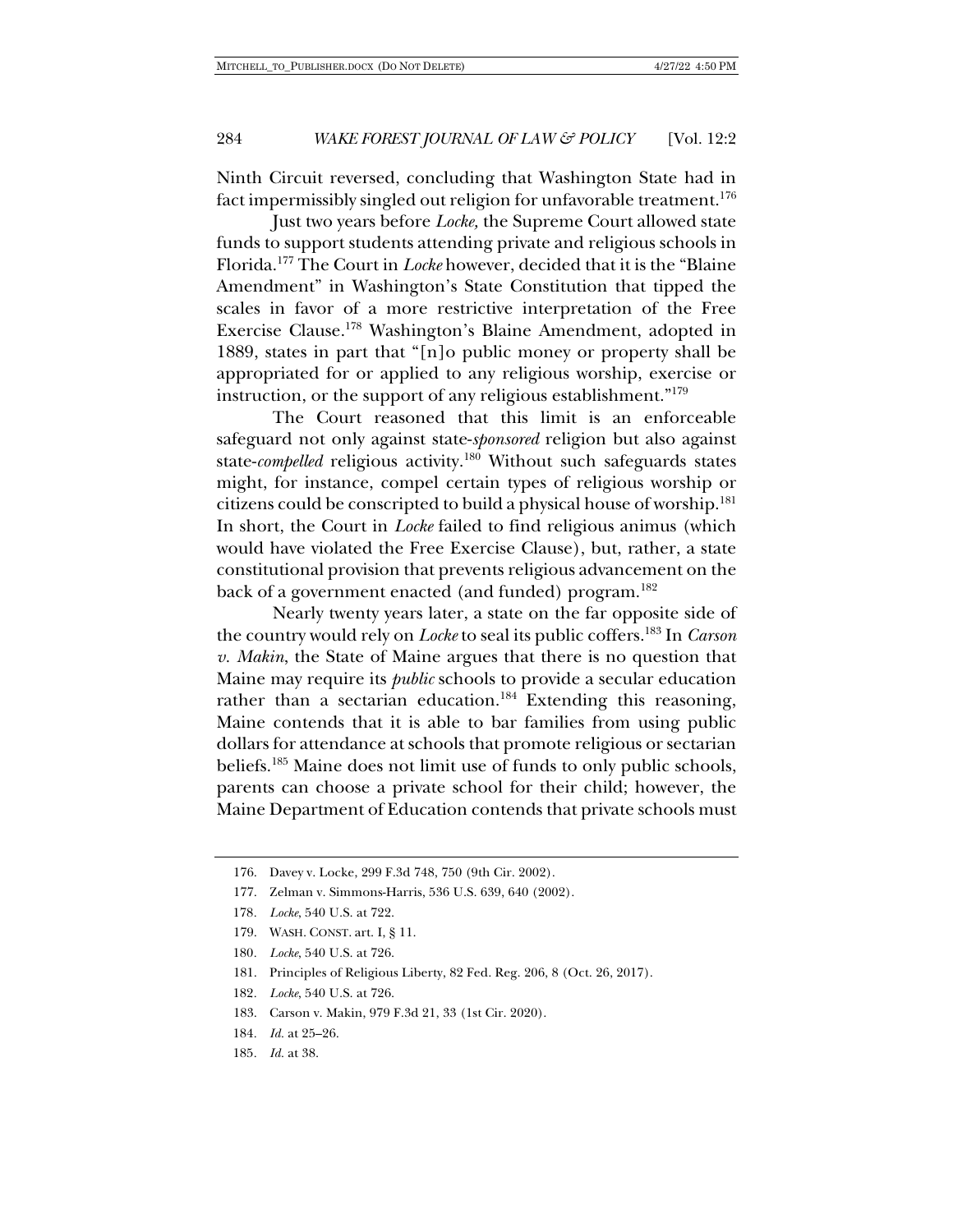provide a "rough equivalent" of a public education—one that is non-sectarian and religiously neutral.<sup>186</sup>

In *Locke* the Court ostensibly ruled against a sweeping interpretation of the Free Exercise Clause, but it did not bar the door to further inquiry.187 Important qualifications remained, the crux of the issue being that the student in *Locke* wanted to use the Washington state scholarship towards his religious training.<sup>188</sup> The Court would have no objection to Davey attending a religious school or studying something else, even religion, but because he was training to become a minister, the Court thought it ran afoul of the Establishment Clause.189 Nevertheless, a crack was left in the door, and successive cases, including *Carson*, may have kicked it in.190

i. Free Exercise Abounds in Education

This section examines several cases that weigh the question of how the federal Establishment and Free Exercise Clauses interface in the context of education. Proponents of a robust Establishment Clause want to cabin off public dollars from all religious entities and uses.191 Proponents of an expansive interpretation of the Free Exercise Clause want to compel state action when an individual's religious conviction requires it.192 The space between these views is the "play in the joints," and exploring it first requires investigating the historical forces at play when the United States shifted towards predominantly secular public schools.

> a. Blaine Amendments and Anti-Catholicism

Contrary to popular belief, the United States had over a onehundred-year history of publicly funded private and religious

<sup>186.</sup> Brief for Respondent at 18, Carson v. Makin (2021) (No. 20-1088).

<sup>187</sup>*. Locke*, 540 U.S. at 726.

<sup>188</sup>*. Id.* at 722.

<sup>189</sup>*. Id.* at 722–26.

<sup>190.</sup> *Carson*, 979 F.3d at 33.

<sup>191.</sup> Donald L. Beschle, *Does the Establishment Clause Matter? Non-Establishment Principles in the United States and Canada*, 4 U. PA. J. CONST. L. 451, 451 (2002).

<sup>192</sup>*. Id.*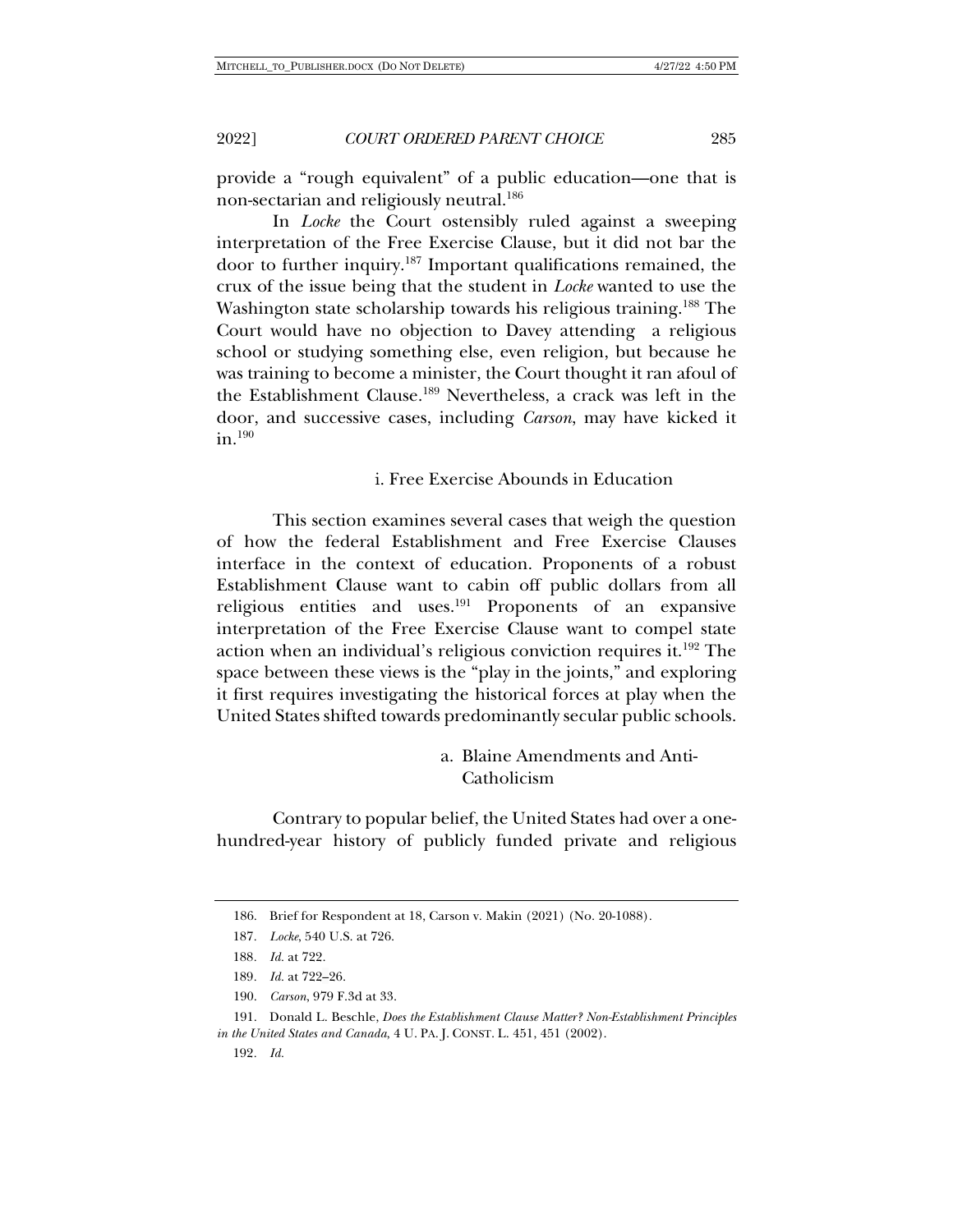schools.<sup>193</sup> President Thomas Jefferson's phrase, "the separation of church and state," did not come into use until the mid-nineteenth century.194 Some towns in the Northeast afforded residents so-called "education pluralism," where Catholic, Jewish, Congregationalist, and Protestant schools were simultaneously funded by the government.195 Over time, waves of Catholic immigrants found themselves caught in the zeitgeist of nativist forces such as the Know-Nothing Party and Ku Klux Klan.196 It was during the latter half of the nineteenth century that some American Protestants sought to take action against Catholic institutions by defunding its biggest mode of outreach—schools.197 Leading the charge was Congressman James Blaine who proposed a federal constitutional amendment that would prohibit states from funding religious schools.198 While the amendment ultimately failed at the national level, Blaine Amendments can be found in thirty-seven state constitutions.199

Unfortunately, over time, not only were hundreds of school doors shuttered to students from diverse backgrounds but, currently, most Americans are also unaware that the common (public) school as they know it is largely a function of religious prejudice.200 Not mincing words, the U.S. Supreme Court noted that the federal Blaine Amendment was "born of bigotry" and "arose at a time of pervasive hostility to the Catholic Church and to

194*. The First Amendment Says Nothing About "Separation of Church and State" or a "Wall of Separation Between Church and State." Where Did This Idea Come From? Is it Really Part of the Law?*, FREEDOM F. INST., https://www.freedomforuminstitute.org/about/faq/the-firstamendment-says-nothing-about-separation-of-church-and-state-or-a-wall-of-separationbetween-church-and-state-where-did-this-idea-come-from-is-it-really (last visited Feb. 4, 2022).

195. Robert Kennedy, *How Private Schools Evolved in the United States*, BOARDING SCH. REV. (Nov. 25, 2021), https://www.boardingschoolreview.com/blog/how-private-schoolsevolved-in-the-united-states.

196. FREEDOM F. INST., *supra* note 194.

197. Philip Hamburger, *Separation of Church and State*, 43 OCCASIONAL PAPERS FROM U. CHI. L. SCH, 1, 3 (2002).

198*. Answers to Frequently Asked Questions About Blaine Amendments*, INST. FOR JUST., https://ij.org/issues/school-choice/blaine-amendments/answers-frequently-askedquestions-blaine-amendments (last visited Feb 4, 2022).

199*. Id.*

200*. Id.*

<sup>193.</sup> Mark Walsh, *Long History Underlies Fight Over Religious-School Funding*, EDUC. WEEK (Jan. 14, 2020), https://www.edweek.org/policy-politics/long-history-underlies-fight-overreligious-school-funding/2020/01.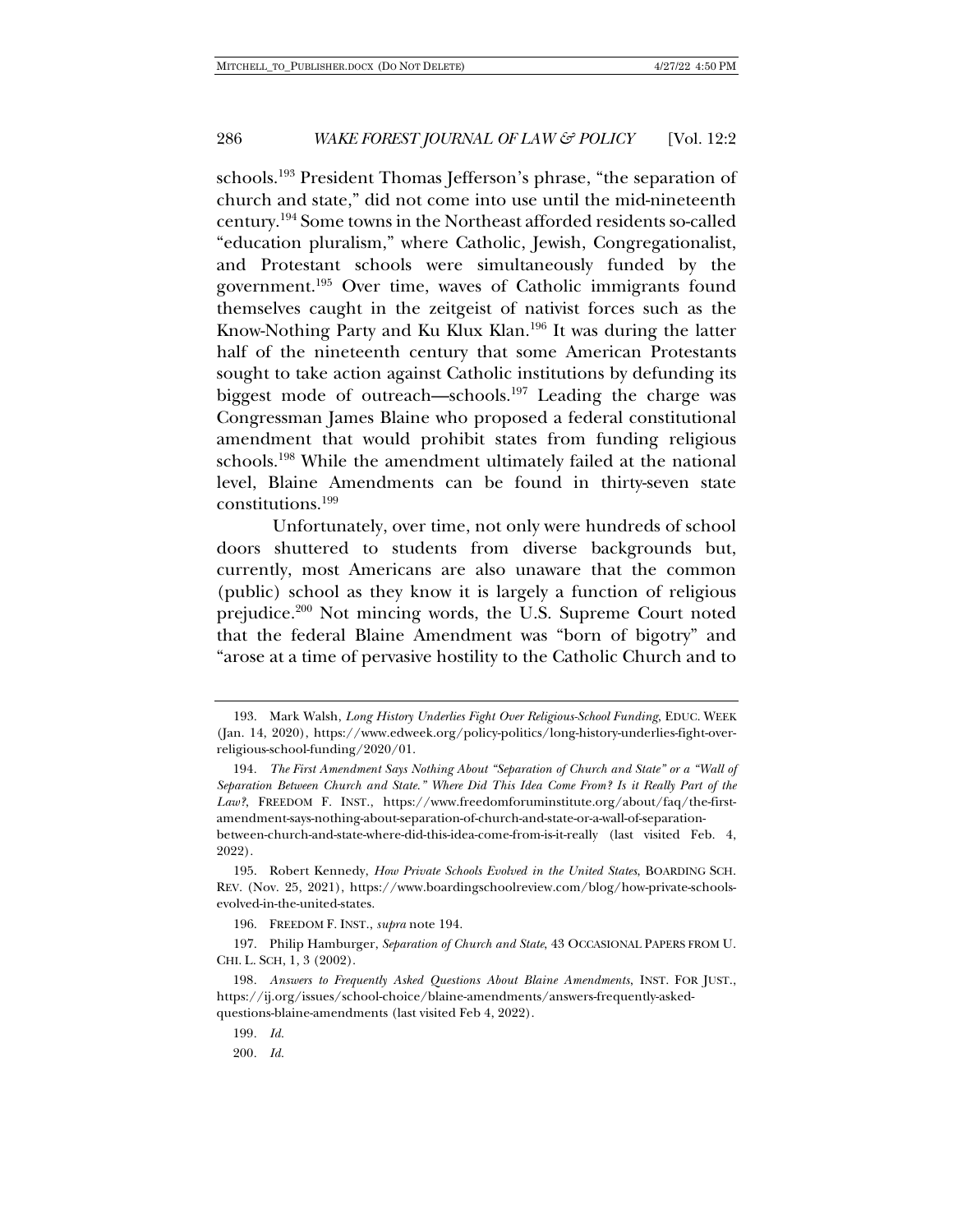Catholics in general" and that many of its state counterparts have a similarly "shameful pedigree."201 When a state's Blaine Amendment operates in tandem with the federal Establishment Clause, many believe an ultimate separation between religion and public education exists.202 The next portion of this article details cases that shed light on this important issue.

> b. The Supreme Court Starts a Twenty-Year March to Affirming Free Exercise in Public Education

> > 1. *Zelman v. Simmons-Harris* (2002)

Other cases such as *Pierce v. Society of Sisters* laid the foundation for the ultimate right of parents to control their children's primary and secondary education, but *Zelman v. Simmons-Harris* is where the Supreme Court definitively noted that it is the independent and private choice of parents that breaks the link between government funds and religious training.<sup>203</sup> Stated another way, parents not only have the right to make educational decisions for their children, but that right encompasses the ability to use state funds in a private or religious setting without running afoul of the Establishment Clause.204

Nearly twenty years after the *Zelman* ruling, more than 67,000 students took advantage of various parent choice programs in the State of Ohio during the 2020-2021 school year.<sup>205</sup> The State of Ohio established the Pilot Project Scholarship Program ("PPSP") to provide educational options for students in Cleveland, the majority of whom are from low-income and minority families.<sup>206</sup> At the time, only one in ten ninth graders in the Cleveland City Public School District could pass a basic proficiency examination.<sup>207</sup> Lest

<sup>201.</sup> Espinoza v. Mont. Dept. of Revenue, 140 S. Ct. 2246, 2259 (2020).

<sup>202</sup>*. See generally id.* at 2288.

<sup>203.</sup> Pierce v. Society of The Sisters of The Holy Names, 268 U.S. 510, 510 (1925); Zelman v. Simmons-Harris, 536 U.S. 639, 640 (2002).

<sup>204</sup>*. Zelman*, 536 U.S. at 653.

<sup>205.</sup> AM. FED'N FOR CHILD. GROWTH FUND, 2021 SCHOOL CHOICE GUIDEBOOK 5, 13 (2021).

<sup>206</sup>*. See generally Zelman*, 536 U.S. at 645.

<sup>207</sup>*. Id.*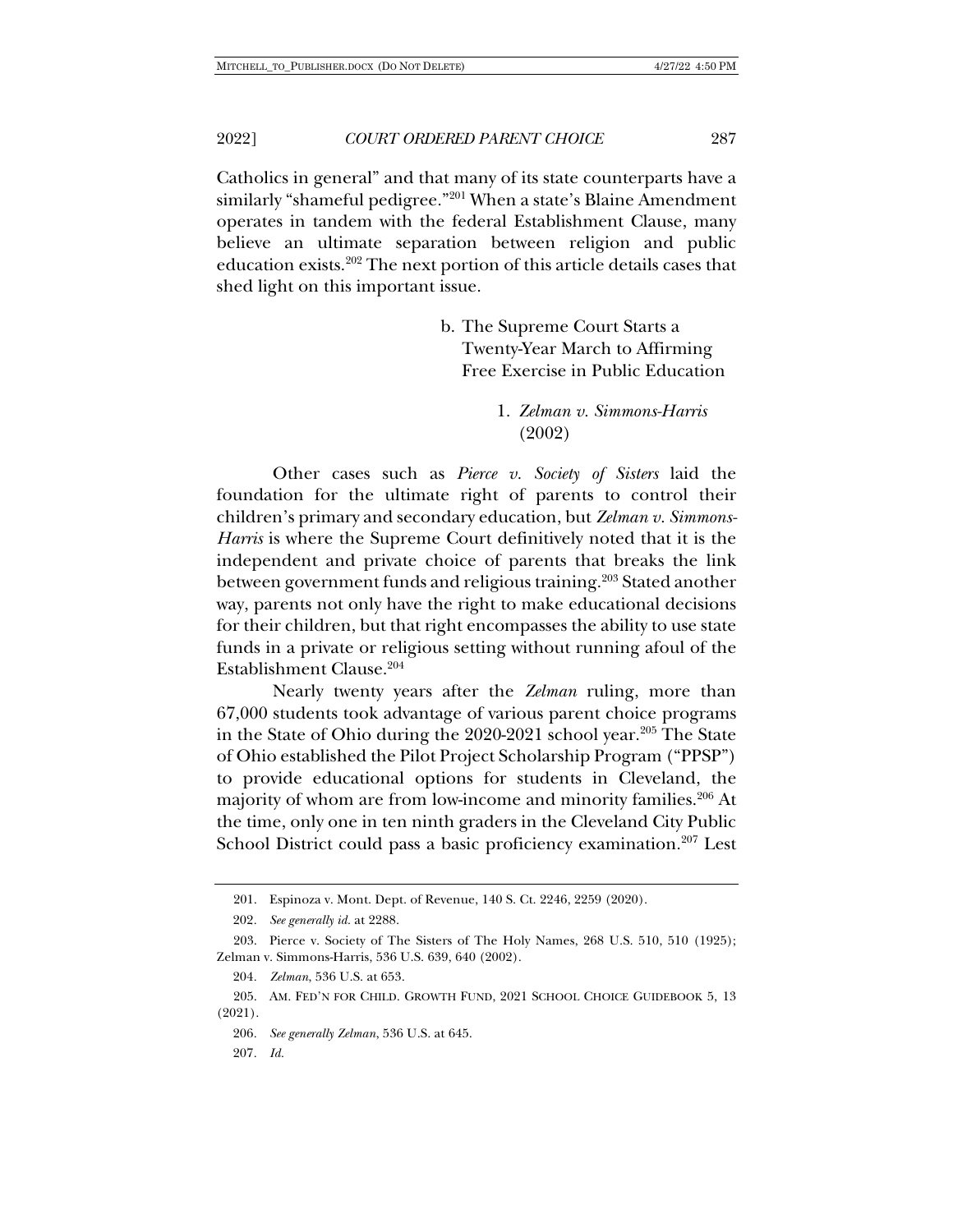the reader think that this example of academic performance is an aberration, according to the 2021 TN Ready assessment (the State of Tennessee's statewide, end-of-year standardized examination) only one in thirteen students in Shelby County (Memphis, Tennessee) were academically on track or had mastered math content at their grade level.<sup>208</sup> Approximately one in seven students in Shelby County were academically on track in English and Language Arts.<sup>209</sup> To combat the abysmal, and persistent performance of the Cleveland public schools, the PPSP gave families two pathways to remediate educational gaps. $210$  First, the program would pay for supplemental tutoring for students who remained in the public school system.211 The second pathway, which became the subject of litigation, provided tuition assistance for students to attend a participating public or private school of their parent's choosing.212 Eligibility requirements exist for both students (income-based eligibility with a family income of 200% of the poverty line, or about \$33,400 for a family of four) and schools (private schools must be located within boundaries of a covered district, meet certain statewide educational standards, and may not discriminate on the basis of race, religion, or ethnic background).<sup>213</sup> The scholarships are distributed in the form of checks, up to \$2,250, which are made payable to parents who then endorse the checks over to their chosen, eligible school.<sup>214</sup>

At the time of the legal challenge to the program, i.e., the 1999-2000 school year, 82% of the participating schools had a religious affiliation, and 96% of the participating students chose one of these religiously affiliated schools.215 At issue for the initial plaintiffs, a group of Ohio taxpayers, was whether the PPSP violated the federal Establishment Clause.<sup>216</sup> The Court found that there was no dispute that the program was designed with a valid, secular

215*. Id.* at 647.

216*. Id.* at 639.

<sup>208</sup>*. State Report Card,* TN DEP'T OF EDUC., https://reportcard.tnedu.gov/districts/792 /achievement (last visited Feb. 10, 2022).

<sup>209</sup>*. Id.*

<sup>210</sup>*. Zelman,* 536 U.S. at 645.

<sup>211</sup>*. Id.*

<sup>212</sup>*. Id.*

<sup>213</sup>*. Id.*; *see also "1999 Poverty Guidelines,"* OFF. OF THE ASSISTANT SEC'Y FOR PLAN. AND EDUC., https://aspe.hhs.gov/1999-hhs-poverty-guidelines (last visited Feb. 10, 2022).

<sup>214</sup>*. Zelman*, 536 U.S. at 645.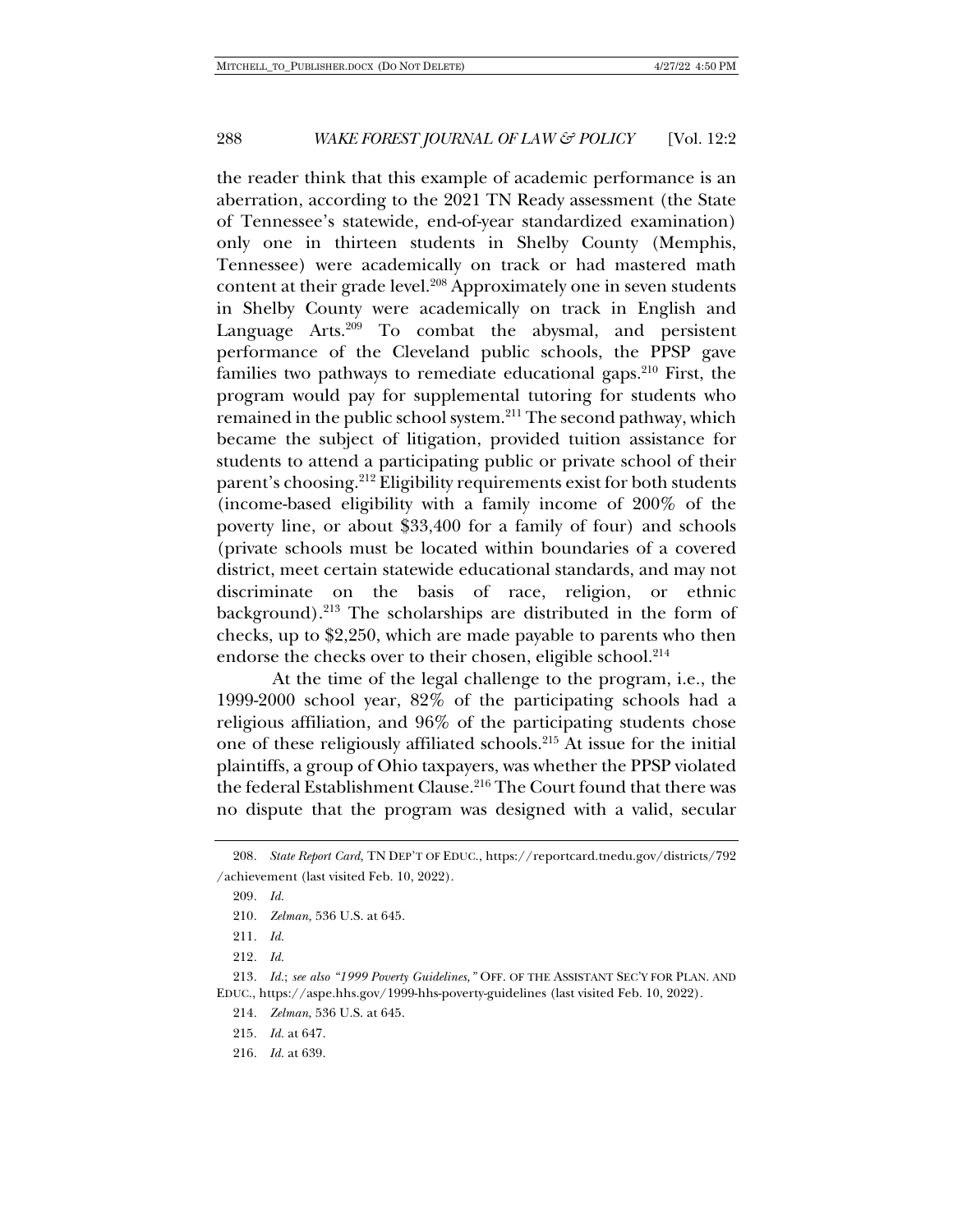purpose—namely, providing predominantly low-income children in Cleveland with educational assistance due to their being enrolled in demonstrably poor-performing schools. $217$  The primary question for the Court was whether, despite the "valid secular purpose," the program nevertheless advanced religion.<sup>218</sup>

In its analysis, the Court reaffirmed prior decisions in which it examined the class of beneficiaries of a given program.<sup>219</sup> Though a great majority of the students in the PPSP attended religious schools, the program was designed for "*all* parents."220 Likewise, eligible schools need not have a religious affiliation to participate.<sup>221</sup> The Court also deemed it important that a program in question permit recipients to have genuine choice and the attendant ability to direct funds to their chosen institutions.<sup>222</sup> Finally, the Court, in reversing the Court of Appeals, held that the program is entirely neutral with respect to religion and, in fact, provides benefits to a wide swath of people who are defined by financial need and residence.223 The Court found that genuine choice exists as parents can choose from among public and private, religious and secular schools.224

*Zelman* helped clarify that when individual parents are the recipients of public funds, they may use those funds at private and religious schools as they choose.<sup>225</sup> Quoting Justice O'Connor, *Zelman* held that "no reasonable observer is likely to draw from the facts . . . an inference that the State itself is endorsing a religious practice or belief" when government aid supports a school's religious mission only because parents independently choose to direct their scholarship towards the school.<sup>226</sup>

Functionally, the next case answers the question of whether a state may directly transfer public funds to a religious organization if the only reason for prohibiting such transfer is the religious status

217*. Id.* at 649. 218*. Id.* 219*. Id.* 220*. Id.* at 650. 221*. Id.* 222*. Id.* at 651. 223*. Id.* at 653. 224*. Id.* at 662. 225*. Id.* 226*. Id.* at 653.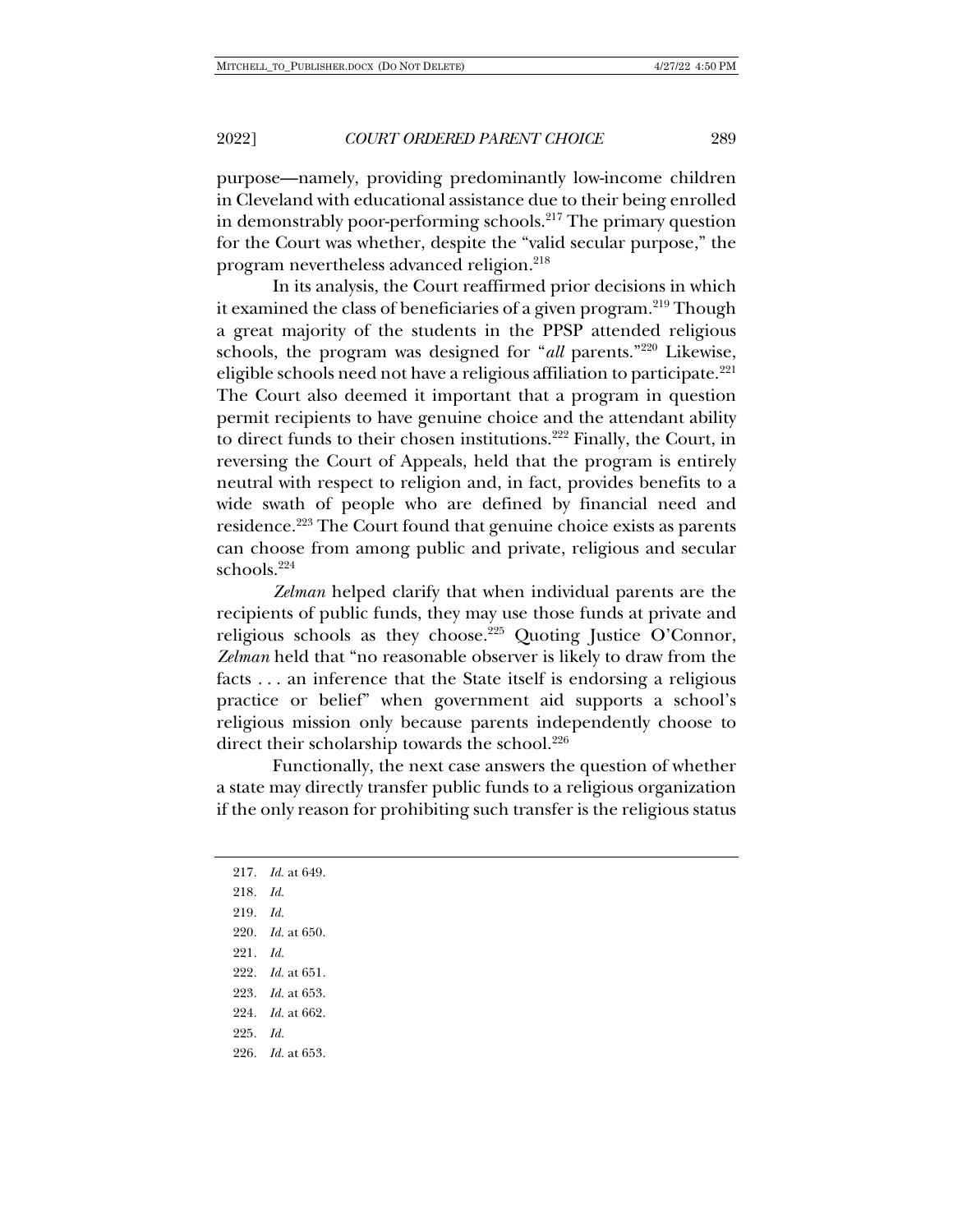of the organization. Put another way, does the exclusion of religious organizations from otherwise neutral, government aid programs violate the Free Exercise Clause?

> 2. *Trinity Lutheran Church of Columbia, Inc. v. Comer* (2017)

The Missouri Department of Natural Resources has a program, the Missouri Scrap Tire Program, which offers grants to qualifying nonprofit organizations that install playground surfaces made from recycled tires.<sup>227</sup> Were it not for Trinity Lutheran Church's status as a church, it would have received a grant as part of this program as it intended to resurface a portion of its playground.228 The Department had a firm policy of rejecting applicants owned or controlled by churches, sects, or other religious entities.229 This policy was enacted to comport with the Missouri Constitution's Blaine Amendment, which reads:

> That no money shall ever be taken from the public treasury, directly or indirectly, in aid of any church, sect or denomination of religion, or in aid of any priest, preacher, minister or teacher thereof, as such; and that no preference shall be given to nor any discrimination made against any church, sect or creed of religion, or any form of religious faith or worship.<sup>230</sup>

It is undisputed that but for its religious status, Trinity Lutheran Church's application in 2012 would have earned it a grant based on the strength of its application and the number of grants ultimately awarded by the Department.<sup>231</sup> In granting the Department's motion to dismiss, the District Court relied on *Locke*, ruling that the Free Exercise Clause does not generally prohibit withholding an affirmative benefit on account of religion.232

<sup>227.</sup> Trinity Lutheran Church of Columbia, Inc. v. Comer, 137 S. Ct. 2012, 2017 (2017).

<sup>228</sup>*. Id.* at 2018.

<sup>229</sup>*. Id.*

<sup>230.</sup> MO. CONST. art. I, § 7.

<sup>231</sup>*. Trinity*, 137 S. Ct. at 2018.

<sup>232</sup>*. Id.*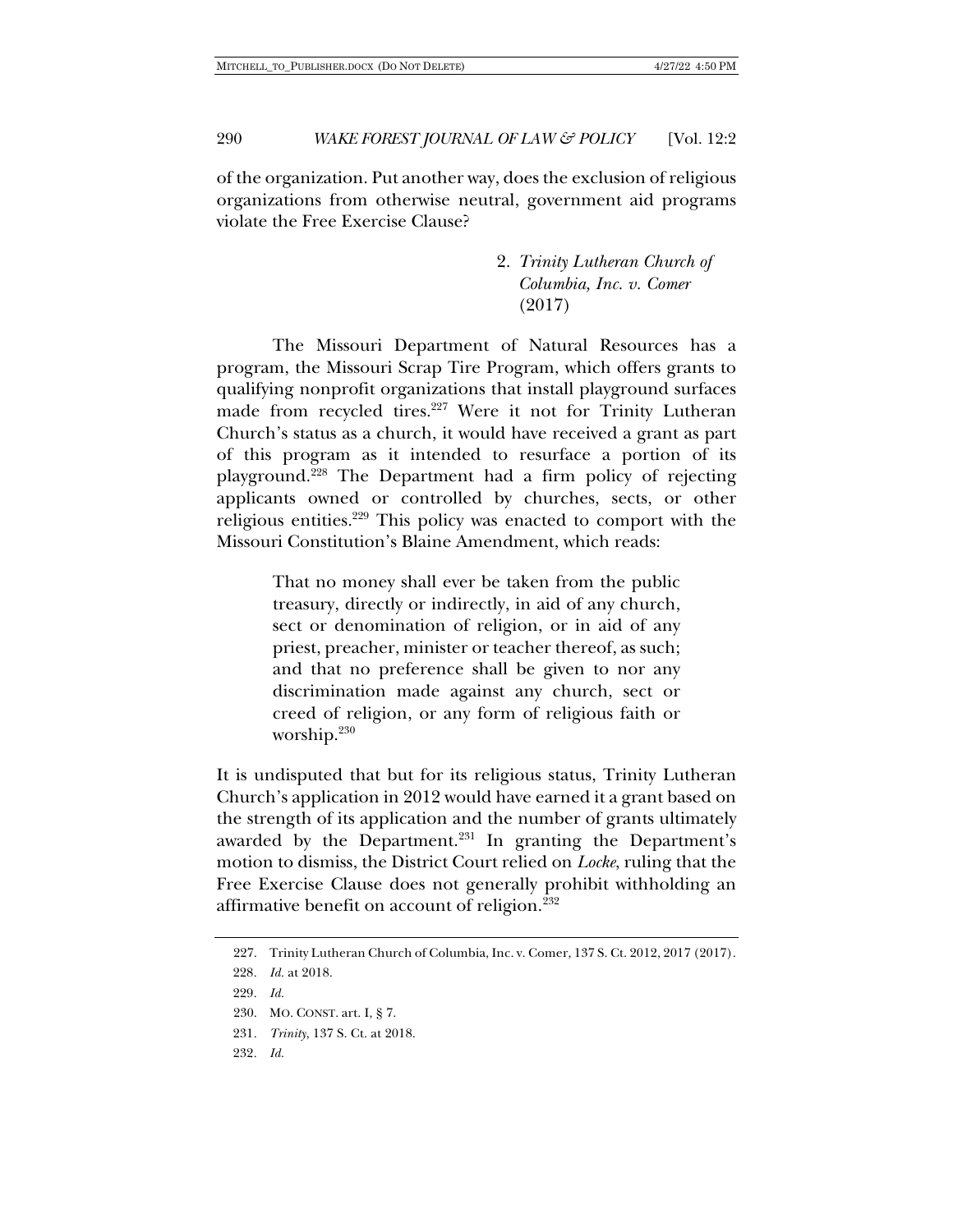The Supreme Court reversed the lower courts and found for Trinity Lutheran Church.233 The Department's policy forces Trinity Lutheran to make a choice: it can participate in an otherwise available public benefit program, or it may remain a religious institution.234 To condition the availability of benefits upon the willingness to surrender religious status or belief effectively penalizes the free exercise of a constitutional liberty.235

Unlike an entrenched constitutional right, the Missouri Department argued that there is no loss of constitutional liberty because the state had no obligation to provide the subsidy program in the first place.236 However, Trinity Lutheran did not claim entitlement to the subsidy itself; rather, the express discrimination is that it must disavow its religious character simply to participate in the program.<sup>237</sup>

Despite the numerous arguments put forth by the Department that this program should be analyzed through the *Locke* lens, the Court finds numerous differences between the two underlying fact patterns, including that the State of Missouri's policy goes so far as to disqualify participants from the receipt of public benefit solely based on religious character.<sup>238</sup> The reader should fully examine the majority decision in *Trinity Lutheran* for more detailed analysis, but it is worth noting that the Court was particularly careful to note that *Trinity Lutheran* involves express discrimination based on religious identity.239 In footnote three, the Court makes clear that it did *not* address religious use of funding or other forms of discrimination.240 The "status" versus "use" distinction, such that one exists, would be explored more deeply four years later in *Carson v. Makin.*<sup>241</sup>

It is almost certainly the case that, having read the Court's footnote three in *Trinity Lutheran*, some state and local governments believe there is no obligation to confer a public benefit on a

<sup>233</sup>*. Id.* at 2024–25. 234*. Id.* at 2024. 235*. Id.* at 2022 (citing McDaniel v. Paty, 435 U.S. 618, 626 (1978)). 236*. Id.* 237*. Id.* 238*. Id.* at 2023–24. 239*. Id.* at 2024 n.3. 240*. Id.* 241. Carson v. Makin, 979 F.3d 21, 21 (1st Cir. 2020).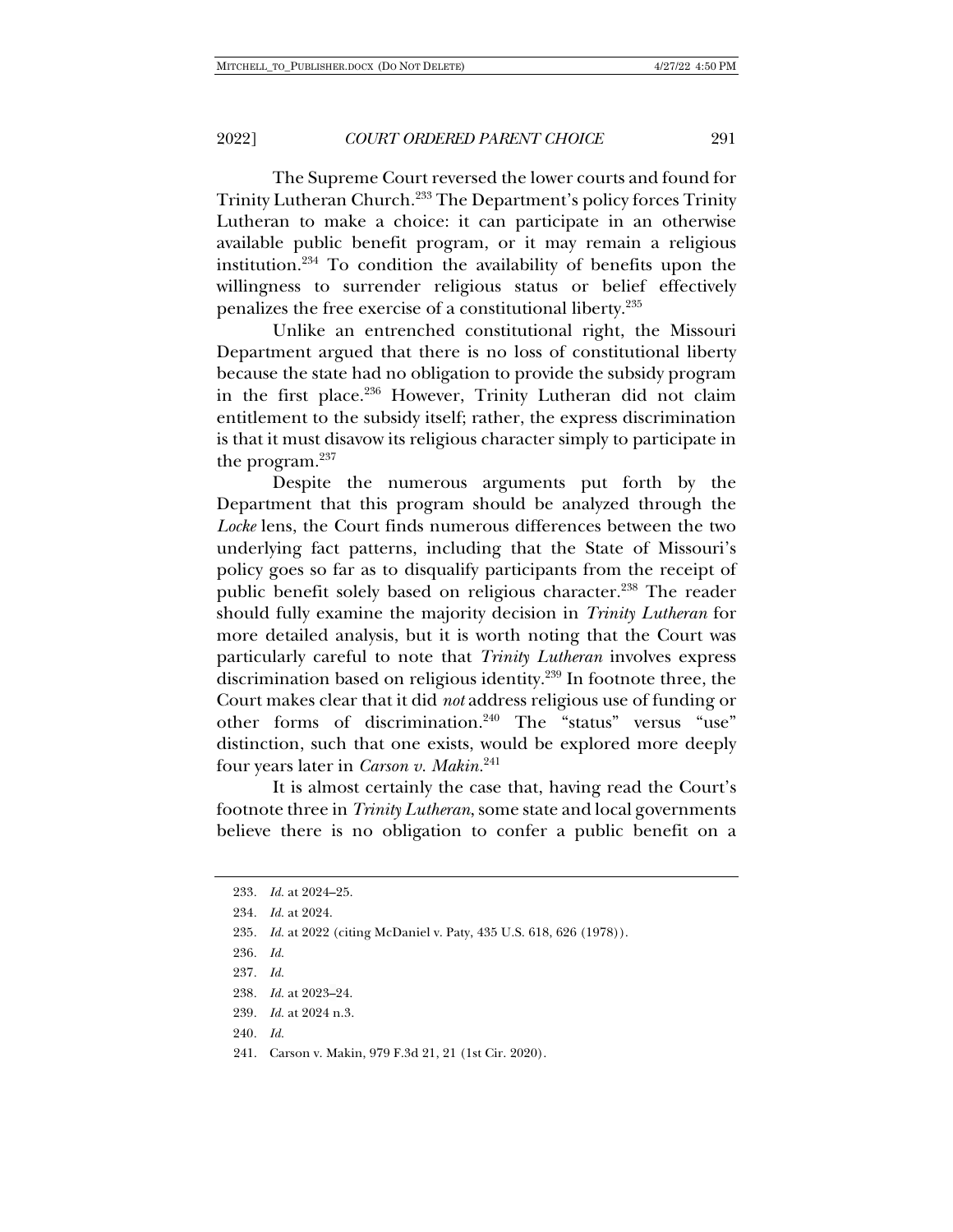religious organization (or person) as long the laws or rules in place merely block religious *use* of public funds, rather than barring a party because they claim a religious *identity* or *affiliation*. <sup>242</sup> In his concurrence, Justice Gorsuch writes that the status-use distinction is a line too blurry to be helpful when evaluating First Amendment cases.243 Does a religious man say grace before dinner (i.e., status)? Or does a man begin his meal in a religious manner (i.e., use)? The answer to this hypothetical may not matter because, as he notes, the First Amendment guarantees free *exercise* of religion, not merely the right of inward belief.244

Prior to addressing the issue of status-use head on, the Court would hear another case, this time one that involves a state aid program that explicitly denies parents the use of the aid at a religious organization.245 *Espinoza* is offered as a melding of *Zelman* (parents directing state aid to a religious school) and *Trinity Lutheran* (a state law that excluded the participation of religious schools). $246$ 

> 3. *Espinoza v. Montana Department of Revenue*<sup>247</sup>

Montana has a tax credit scholarship program, enacted in 2015, that grants a tax credit of up to \$150 to any taxpayer who donates to a participating scholarship granting organization.<sup>248</sup> The stated goal of the Montana Legislature when enacting the law was "to provide parental and student choice in education."249 Similar tax credit scholarship programs exist in twenty-one states and served 319,223 students during the 2020-2021 school year.<sup>250</sup> A family whose child receives the scholarship may use it at a "qualified education provider."251 The Montana Legislature also directed the

- 246*. Id.*
- 247*. Id.*
- 248*. Id.* at 2250–52.

<sup>242</sup>*. Trinity,* 137 S. Ct. at 2025 (Gorsuch, J., concurring).

<sup>243</sup>*. Id.* at 2025–26.

<sup>244</sup>*. Id.*

<sup>245.</sup> Espinoza v. Mont. Dept. of Revenue, 140 S. Ct. 2246, 2246 (2020).

<sup>249.</sup> Tax Credit for Qualified Education Contributions, 15 MCA § 30 (2021).

<sup>250.</sup> AM. FED'N FOR CHILD. GROWTH FUND, *supra* note 205, at 5, 12.

<sup>251</sup>*. Espinoza,* 140 S. Ct. at 2252 (citing Mont. Const., Art. X § 6(1)) ("Aid prohibited to sectarian schools . . . Legislature . . . shall not make any direct or indirect appropriation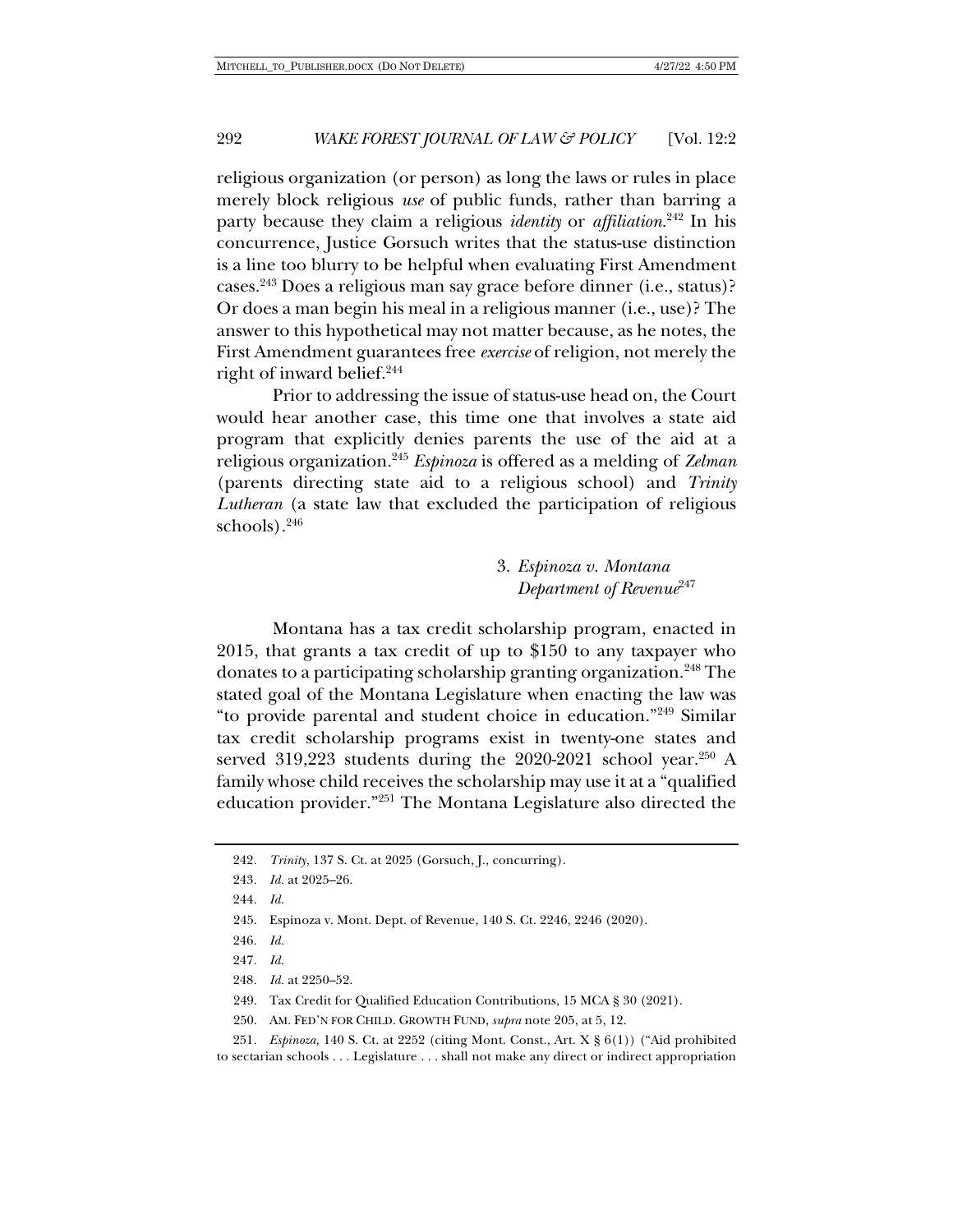program to comport with Article X, Section 6, of the Montana Constitution which contains a so-called "Blaine Amendment," prohibiting aid to "sectarian schools."252 The provision reads:

> Aid prohibited to sectarian schools.... The legislature, counties, cities, towns, school districts, and public corporations shall not make any direct or indirect appropriation or payment from any public fund or monies, or any grant of lands or other property for any sectarian purpose or to aid any church, school, academy, seminary, college, university, or other literary or scientific institution, controlled in whole or in part by any church, sect, or denomination.253

After the passage of the tax credit scholarship program, the Montana Department of Revenue promulgated rules to allow for the implementation of the program.<sup>254</sup> "Rule 1," created over the objection of the Montana Attorney General, changed the definition of "qualified education provider," that is, a school or setting at which a scholarship can be used, to *exclude* any school "owned or controlled in whole or in part by any church, religious sect, or denomination."255

A trio of low-income mothers, including petitioner Kendra Espinoza, had children enrolled at Stillwater Christian School in Kalispell, Montana.256 Despite having an overtly Christian mission, the school admits students of any race, sex, or national and ethnic origin.257 Stillwater Christian School meets the statutory definition of a "qualified education provider," but according to Rule 1, the petitioners would have been unable to use the scholarship to defray

256*. Id.*

or payment from any public funds or monies . . . for any sectarian purpose or to aid any church, school, academy. . . controlled in whole or in party by any church, sect, or denomination.").

<sup>252.</sup> MONT. CODE ANN. § X-6-1 (2021).

<sup>253</sup>*. Id.*

<sup>254</sup>*. Espinoza,* 140 S. Ct. at 2252.

<sup>255</sup>*. Id.*

<sup>257.</sup> Stillwater Christian School's mission is to "equip students with the tools for learning through a Christ-centered education." *See Who We Are*, STILLWATER CHRISTIAN SCH., https://www.stillwaterchristianschool.org/about-us/who-we-are (last visited Feb. 4, 2022).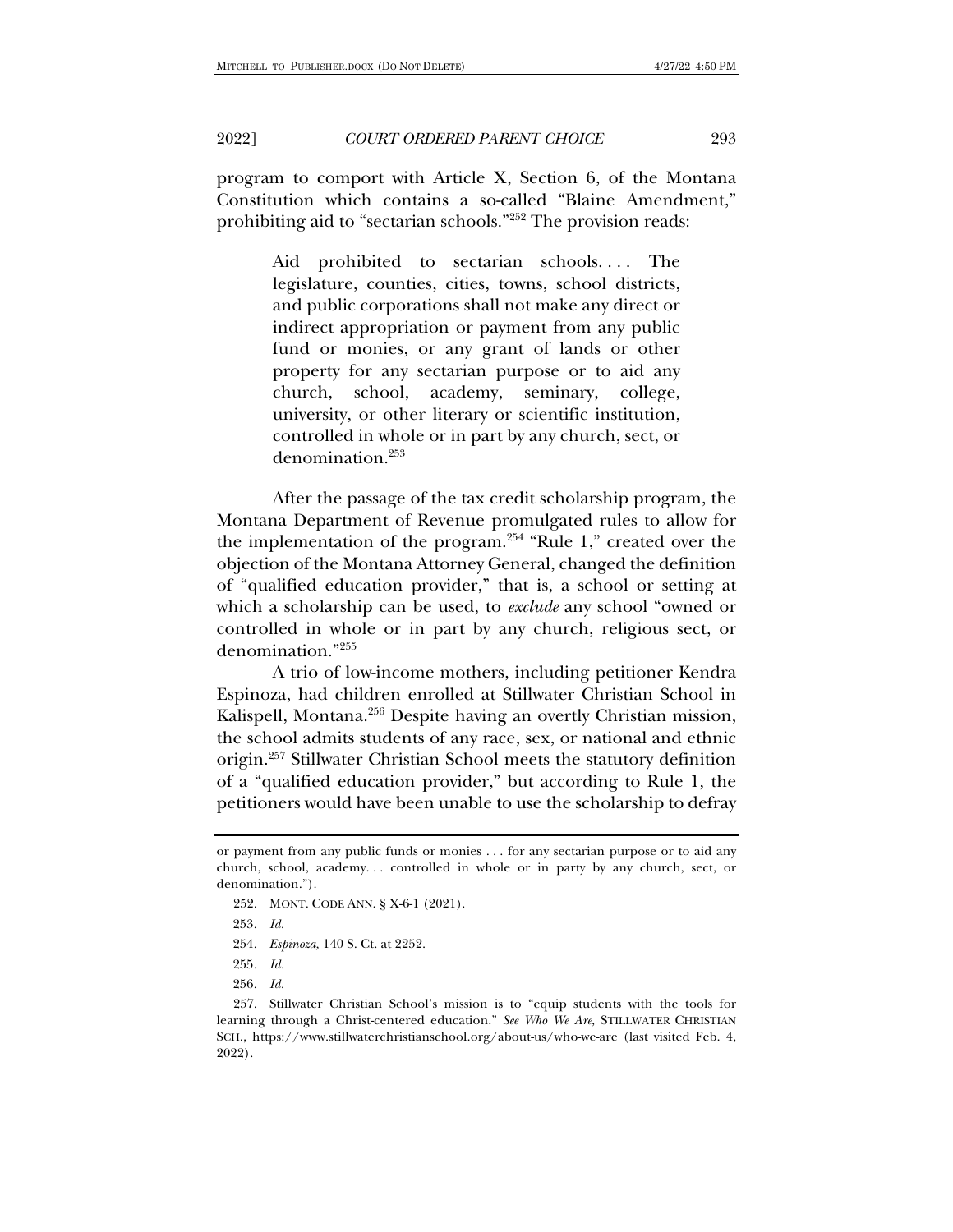the cost of tuition because of the school's religious mission.258 The parents challenged Rule 1 on the grounds that it was in conflict with the aim of the statute that created the scholarship program and that it could not be justified on the grounds that it was compelled by the state's Blaine Amendment.<sup>259</sup> Furthermore, petitioners alleged that the rule discriminated based on their religious views and the religious nature of the school they had chosen for their children.<sup>260</sup>

In 2018, the Montana Supreme Court found first that the scholarship program, even disregarding Rule 1, provided aid by subsidizing tuition payments at religiously affiliated schools, in violation of the State Constitution.261 The court went on to hold that the statute without Rule 1 could not stand, given the state's Blaine Amendment.<sup>262</sup> Because the statute had no mechanism for preventing aid from flowing to religious schools, it could not be construed as consistent with the no-aid provision.<sup>263</sup> Finally, the Montana Supreme Court agreed with the petitioners' argument that the Department of Revenue exceeded its authority in promulgating Rule 1 because it transformed the definition of qualifying schools.264

The question *Espinoza* posed, as framed by the United States Supreme Court, is relevant to those courts and policy onlookers who have been wary of state-sponsored religion through the vehicle of educational aid. As stated by the majority, *Espinoza* asked "whether the Free Exercise Clause precluded the Montana Supreme Court from applying Montana's no-aid provision to bar religious schools from the scholarship program."265 Key to the Court's ruling is determining whether the exclusion of religious schools, which subverted the will of certain families, was consistent with the U.S. Constitution.<sup>266</sup>

The Court in *Espinoza*, like that in *Trinity Lutheran*, found the case to turn on religious *status* (that is, the status of the excluded

258*. Espinoza,* 140 S. Ct. at 2252. 259*. Id.* 260*. Id.* 261*. Id.* at 2253. 262*. Id.* 263*. Id.* 264*. Id.* 265*. Id.* at 2254. 266*. Id.*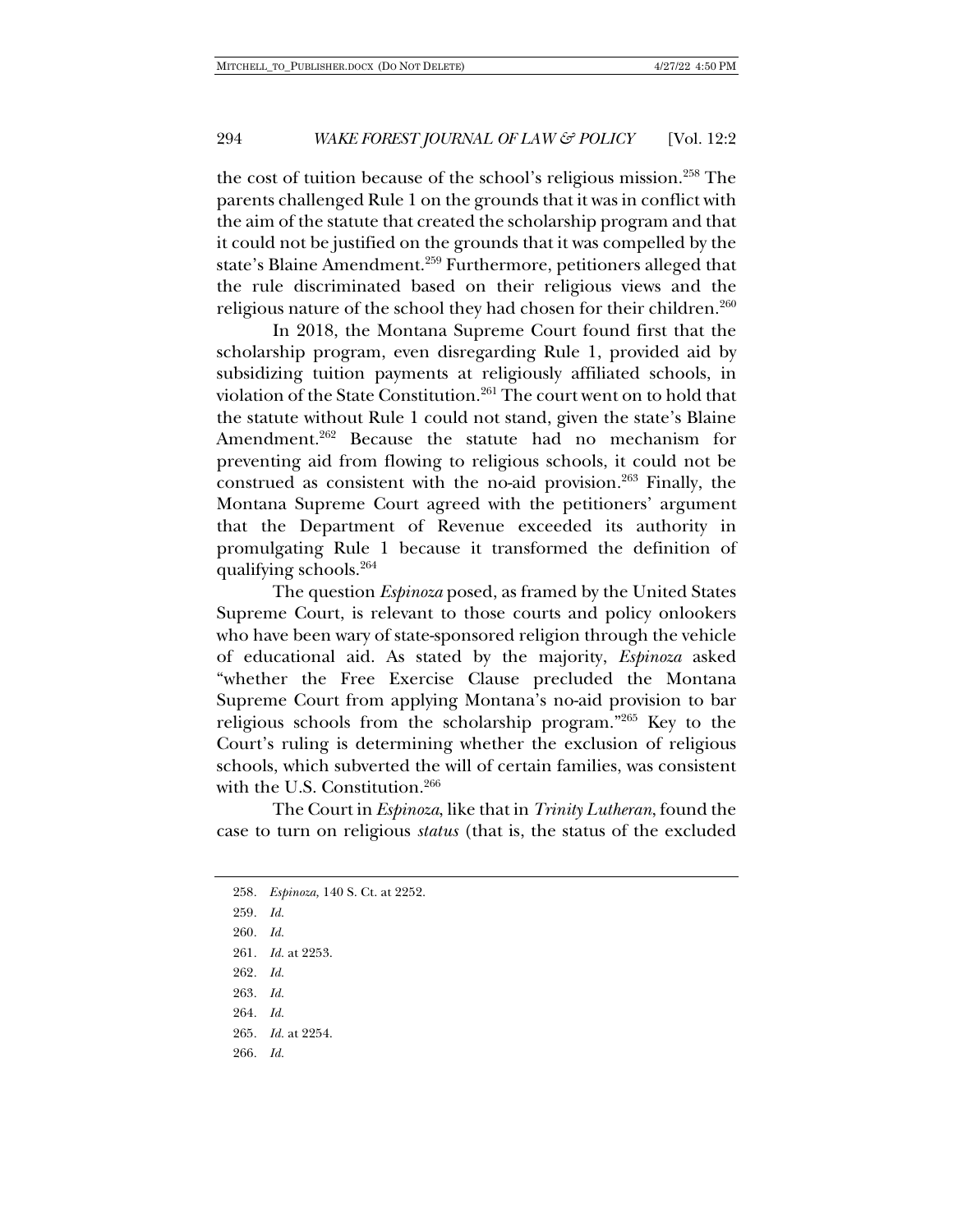schools) rather than the religious *use* of the funds.<sup>267</sup> The Montana Court did not rule on the particulars of how scholarship funds might be used by recipients, only *where* the funds would be used.<sup>268</sup> The Supreme Court found, therefore, a great deal of overlap between the programs in *Espinoza* and *Trinity Lutheran* rather than likening the Montana program to that in *Locke*. 269

For a school to qualify to receive funds under the Montana program, it must divorce itself from any religious affiliation.<sup>270</sup> As was the case in *Trinity Lutheran*, such a condition inevitably discourages the exercise of First Amendment rights. This contrasts with *Locke* where Washington State placed narrow conditions on which courses of study could be pursued with the scholarship fund in question.271 Moreover, unlike the Montana program, the Washington higher education scholarship program allowed funds to be used at religious schools.<sup>272</sup>

Finally, the Court noted that there is no historical tradition that supports the blanket disqualification of religious schools from receiving government aid.<sup>273</sup> Indeed, as has been shown in this article, many states supported private, even denominational schools, well into the twentieth century.274 *Espinoza* makes it clear that laws that deny participation in otherwise neutral programs based on the religious status of the would-be participant do not pass constitutional muster.275 The remaining question is raised in Justice Gorsuch's concurrence in *Trinity Lutheran*, the determination of whether the status-use line is a distinction without a difference.  $276$ 

#### 4. *Carson v. Makin*

*Carson* forces the question about whether a public benefit (a student aid program), one that is tethered to a state's constitutional obligation, can be denied to families who choose to use the benefit

*. Id.* at 2255–56. *. Id.* at 2253. *. Id.* at 2255, 2257–58. *. Id.* at 2256. *. Id.* at 2257. 272*. Id. . Id.* at 2258. 274*. Id. . Id.* at 2260. *. Id.* at 2257.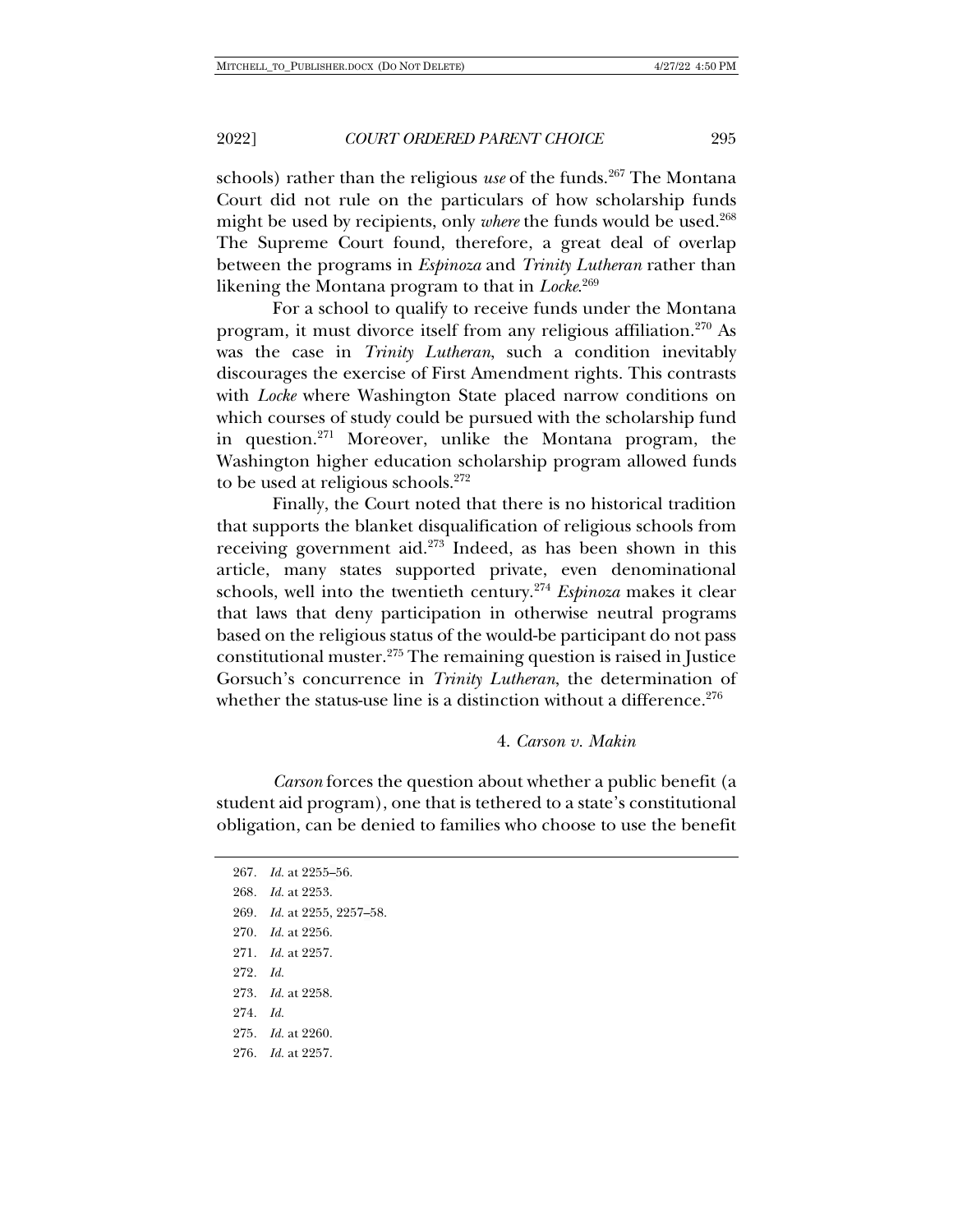at schools that provide religious or sectarian instruction.277 In states with and without Blaine Amendments, this is one of the last remaining barriers to families using state and local funds to select from a full range of educational options for their children.<sup>278</sup>

At issue in *Carson* is the "town tuitioning program" that Maine uses to meet its constitutional obligation to support and maintain public schools.<sup>279</sup> Because parts of the state are sparsely populated, not all districts operate their own secondary schools.280 Instead, districts have a number of options for ensuring access for secondary schools for their residents.<sup>281</sup> Some districts work directly with nearby public and private schools.<sup>282</sup> Other districts allow families to select the public or private school of their choice, paying a portion of their tuition.283 However, in the case of private schools, the state only allows payments to go to schools that are nonsectarian, that is, those that do not provide religious instruction.<sup>284</sup>

Prior to 1980, parents in Maine could choose sectarian schools, and hundreds of students attended them annually under the program.285 In 1980, the Maine Attorney General opined that including sectarian schools violated the federal Establishment Clause.286 The state legislature codified this opinion, providing that

279. ME. CONST. art. VIII, pt. I, § 1.

280. Carson v. Makin, 979 F.3d 21, 43 (1st Cir. 2020) ("Given that Maine is 'still largely rural' and that so many of its [school administrative units] do not operate public secondary schools . . . Maine has long relied on private academies to fill gaps were public secondary school education is not accessible.").

281*. Id.*

282. ME. DEP'T OF EDUC., SCHOOL ENROLLMENT ATTENDANCE AND ELIGIBILITY (2020), https://www.maine.gov/doe/schools/schoolops/enrollment.

283*. Id.*

284. Amy Howe, *Conservative Justices Scoff at Maine's Exclusion of Religious Schools from Tuition-Assistance Program*, SCOTUSBLOG (Dec. 8, 2021, 4:42 PM), https://www.scotusblog. com/2021/12/conservative-justices-scoff-at-maines-exclusion-of-religious-schools-fromtuition-assistance-program.

285. Mark Walsh, *Can Public Money Go to Religious Schools? A Divisive Supreme Court Case Awaits*, EDUC. WEEK (Nov. 18, 2021), https://www.edweek.org/policy-politics/can-publicmoney-go-to-religious-schools-a-divisive-supreme-court-case-awaits/2021/11.

286*. Id.*

<sup>277.</sup> Carson v. Makin, 979 F.3d 21, 26 (1st Cir. 2020).

<sup>278.</sup> Rachel Laser, *Do Taxpayers Have to Fund Religious Education? The Supreme Court May Say Yes.*, WASH. POST (Dec. 5, 2021, 8:00 AM), https://www.washingtonpost.com/ opinions/2021/12/05/carson-v-makin-supreme-court-religious-education.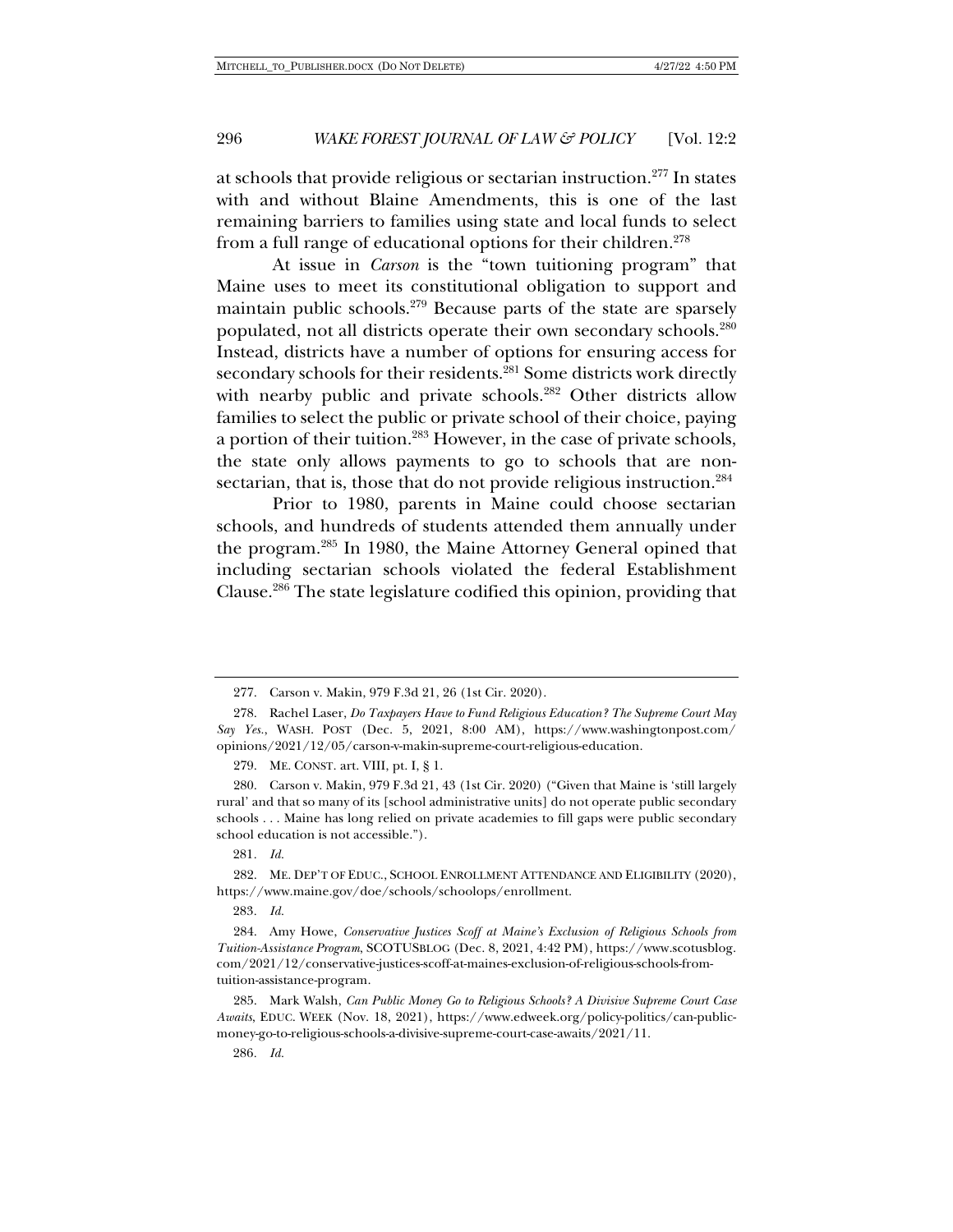a chosen school must be "a nonsectarian school in accordance with the First Amendment of the United States Constitution."287

The key difference between the programs in Montana (*Espinoza)* and Maine (*Carson*) is that in the former, programmatic funds are barred from transferring to schools affiliated with a religious institution, i.e., their status is religious.288 In Maine, association or affiliation with a faith, church, or religious institution does not, in itself, render a school ineligible.289 Rather, state department of education employees make determinations about a school's activities and curriculum and decide whether a school's practices are secular.290 The effect is that a family cannot even seek out a school that aligns with its sincerely held religious beliefs.291

Arguing for the parents seeking to use Maine's tuition assistance program to send their children to schools that aligned with their faith, Michael Bindas argued that in *Espinoza* the Court held that parents have a right to direct the religious upbringing of their children, and they may exercise that right by sending their children to religious schools.292 In *Carson*, some of the petitioners, the Nelsons, seek to send their son to Temple Academy.<sup>293</sup> Temple Academy is fully accredited and is recognized by the Maine Department of Education as "providing equivalent instruction" in satisfaction of Maine's compulsory education law.<sup>294</sup> Temple is however, deemed "sectarian" as it operates from "a thoroughly Christian and Biblical world view," providing a "biblically-integrated education."295 Maine's program in effect punishes the Nelsons for finding a school that is aligned with their own beliefs.

295*. Id.* at \*7.

<sup>287.</sup> ME. STAT ANN. tit. 20-A § 2951 (West 2021).

<sup>288</sup>*. Compare* Espinoza v. Mont. Dep't of Revenue, 140 S. Ct. 2246, 2251 (2020) ("The Court relied on the 'no-aid' provision of the State Constitution, which prohibits any aid to a school controlled by a 'church, sect, or denomination.'"); *with* Carson v. Makin, 979 F.3d 21, 25–26 (1st Cir. 2020) ("[A] private school must be 'nonsectarian in accordance with the *First Amendment*' and comply with certain separate reporting requirements.").

<sup>289</sup>*. See Carson*, 979 F.3d at 38 ("While affiliation or association with a church or religious institution is one potential indicator of a sectarian school, it is not dispositive.").

<sup>290.</sup> Brief for Petitioner, Carson v. Makin, No. 20-1088 (2021), WL 4081075 at \*5.

<sup>291</sup>*. Id.* at \*5–6.

<sup>292.</sup> Transcript of Oral Argument, *supra* note 161, at 27.

<sup>293.</sup> Brief for Petitioner, Carson v. Makin, No. 20-1088 (U.S. Feb. 4, 2021), WL 4081075 at \*6.

<sup>294</sup>*. Id.*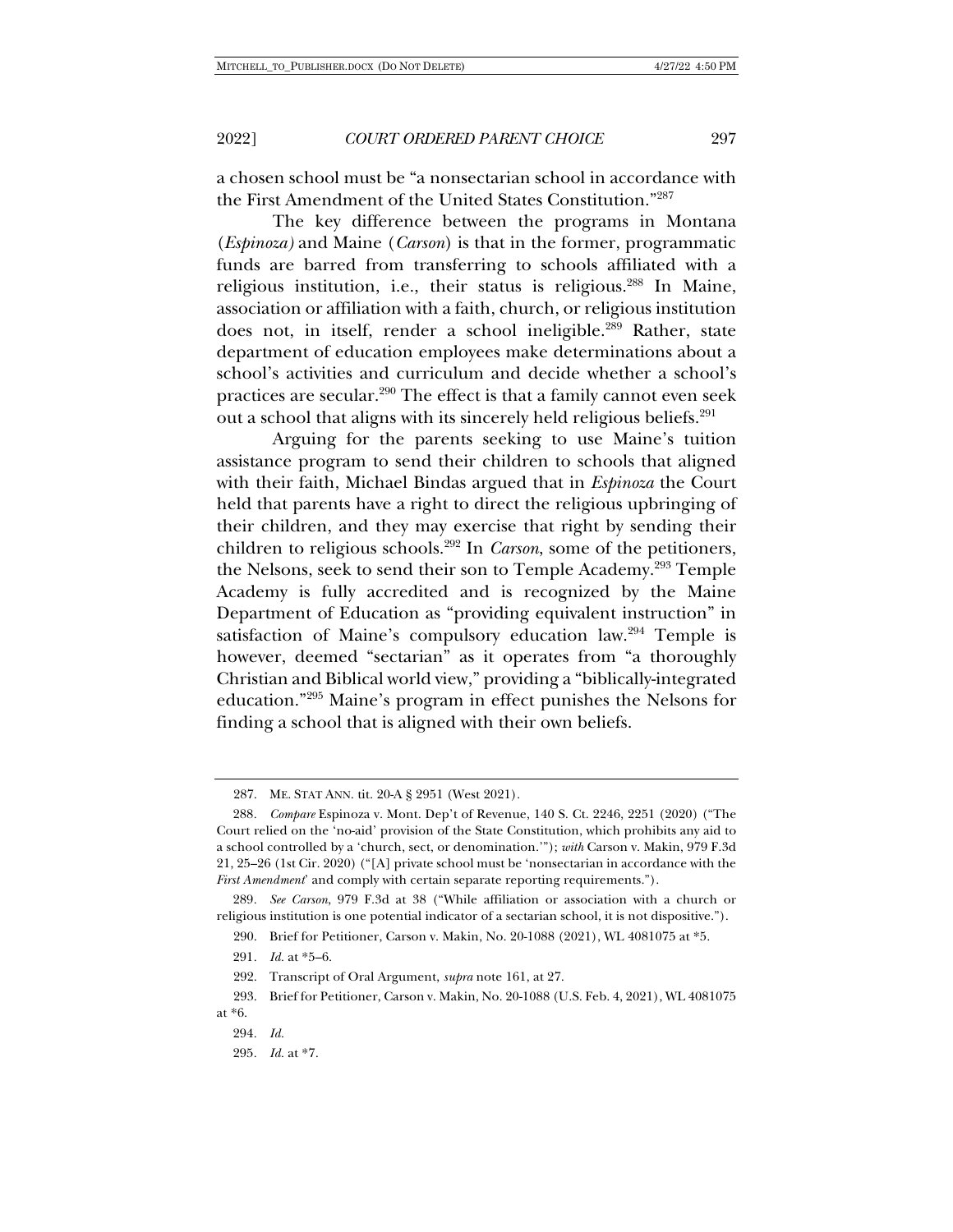Maine argued that by barring sectarian teaching, this policy promotes religious neutrality.296 The program allows any school, religious or not, to participate in the program as long as students are not taught through the "lens of faith."297 In this manner the state attempts to ensure that all students receive an education that is roughly equivalent to that provided in a government-run school.<sup>298</sup> During oral argument, several Justices probed the state about how to identify an education that is "roughly equivalent" to that in a public school.299 It stands to reason that if the only way to block a non-equivalent education is by identifying schools that teach through the "lens of faith," the state is engaging in unconstitutional discrimination.300 Recognizing this trap, the State was forced to claim that elite private schools such as Exeter, Andover, and Miss Porter's are equivalent to Maine's government run high schools.<sup>301</sup> Those three schools have an average day school tuition of \$49,116 and an average tuition for boarders of \$62,355.302 It is simply laughable to think that the educational experience at any of these three schools is equivalent to that of a public high school in Bangor, Maine. Fundamentally, what makes Phillips, Exeter, and Bangor Public High School (per pupil expenditure of \$13,539 per year) more similar than Bangor High School and John Bapst Memorial High School (day school tuition of \$9,950/yr.) is that they are "not inculcating religion."303

- 300*. See generally* Brief for Petitioner, *supra* note 293, at \*1, 32–33.
- 301. Transcript of Oral Argument, *supra* note 161, at 54–55.

302*. Tuition and Fees for the 2021-2022 School Year*, MISS PORTER'S SCH., https://www.porters.org/affordability (last visited Feb. 1, 2022) (showing \$66,825 for boarding tuition and \$53,810 for day tuition); *Tuition and Financial Aid*, PHILLIPS ACAD. ANDOVER, https://www.andover.edu/admission/tuition-and-financial-aid (last visited Feb. 1, 2022) (showing \$61,950 for boarding tuition and \$48,020 for day tuition); *Tuition & Payment Options*, PHILLIPS EXETER ACAD., https://www.exeter.edu/admissions-andfinancial-aid/tuition-financial-aid/payment-options (last visited Feb. 1, 2022) (showing \$58,714 for boarding tuition and \$45,859 for day tuition).

303*. Bangor Public Schools*, U.S. NEWS & WORLD REP., https://www.usnews.com/ education/k12/maine/districts/bangor-public-schools-103905 (last visited Feb. 1, 2022) (showing per pupil cost of \$13,539 per year); *Day Student Tuition and Fees*, JOHN BAPST MEMORIAL HIGH SCH., https://www.johnbapst.org/admission/day-student-tuition-and-fees (last visited Feb. 1, 2022) (showing tuition of \$9,950); Transcript of Oral Argument, *supra* note 161, at 56 (discussing that while Bangor Public High School may be different from

<sup>296.</sup> Brief of Respondent, Carson v. Makin, No. 20-1088 (U.S. Oct. 22, 2021), WL 4993533 at \*28–29.

<sup>297</sup>*. Id.* at \*20.

<sup>298</sup>*. Id.* at \*44.

<sup>299.</sup> Transcript of Oral Argument, *supra* note 161, at 51–54, 67–68, 87.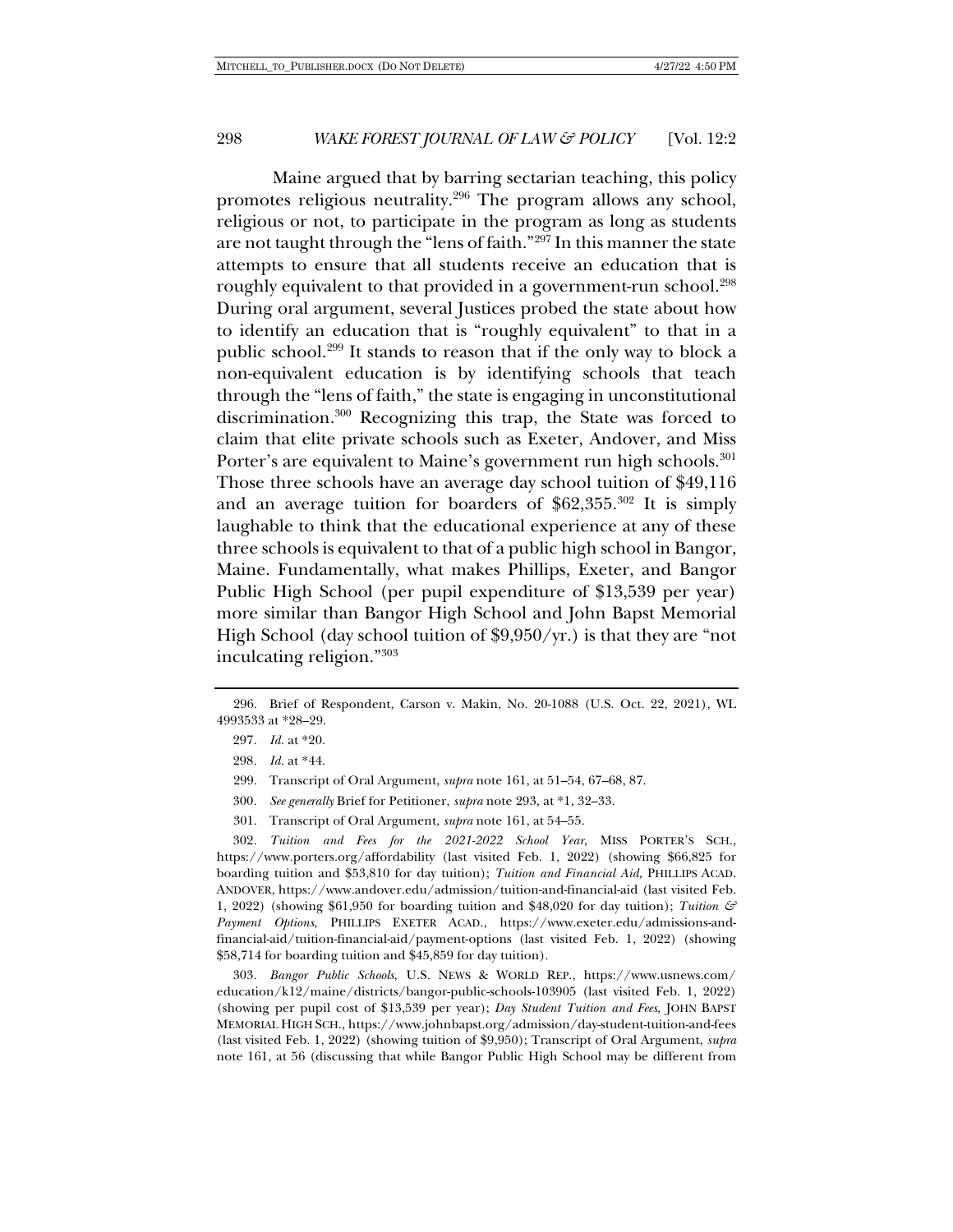Two additional lines of questioning are worth exploring. The first line of questioning came from Justice Gorsuch and was directed at the attorney for Respondent's amicus curiae, the Department of Justice for the United States.<sup>304</sup> The Department of Justice asserted that the question presented is whether the government must subsidize religious practice.305 Justice Gorsuch immediately recognized and cut off this spurious argument.<sup>306</sup> He noted that this case is not about whether there is an obligation to create a program, but once a program is created, as is the case in Maine, to suggest that a devout person can satisfy their religious obligations outside of the program while operating in a purely secular manner within the program, suggests favoritism towards religions whose practices require less of their adherents.<sup>307</sup> "So," Justice Gorsuch asked, "to the Orthodox Jewish family, it is a burden, and to the Protestant family, it may not be?"308

The second line, from Justice Thomas, centered around whether a tuition assistance program should be considered a subsidy given the compulsory nature of school attendance in Maine.309 In addressing the attorney for the State of Maine, Justice Thomas offered an important insight about K-12 education in the  $II S<sup>310</sup>$ 

| Justice Thomas: | So, if you—you require them<br>to go and you don't have<br>schools available and you make<br>provisions for them to comply<br>with that compulsory law, then<br>how can you say that going to a<br>particular school is a subsidy? |
|-----------------|------------------------------------------------------------------------------------------------------------------------------------------------------------------------------------------------------------------------------------|
| Mr. Taub:       | How can we say that going to a<br>particular school is a subsidy?                                                                                                                                                                  |

Andover, Phillips, or Exeter in many ways, what they all share in common "is that they are not inculcating religion").

- 304. Transcript of Oral Argument, *supra* note 161, at 97.
- 305*. Id.*
- 306*. Id.*
- 307*. Id.* at 97–98.
- 308*. Id.* at 98.
- 309*. Id.* at 50.
- 310*. Id.* at 50–51.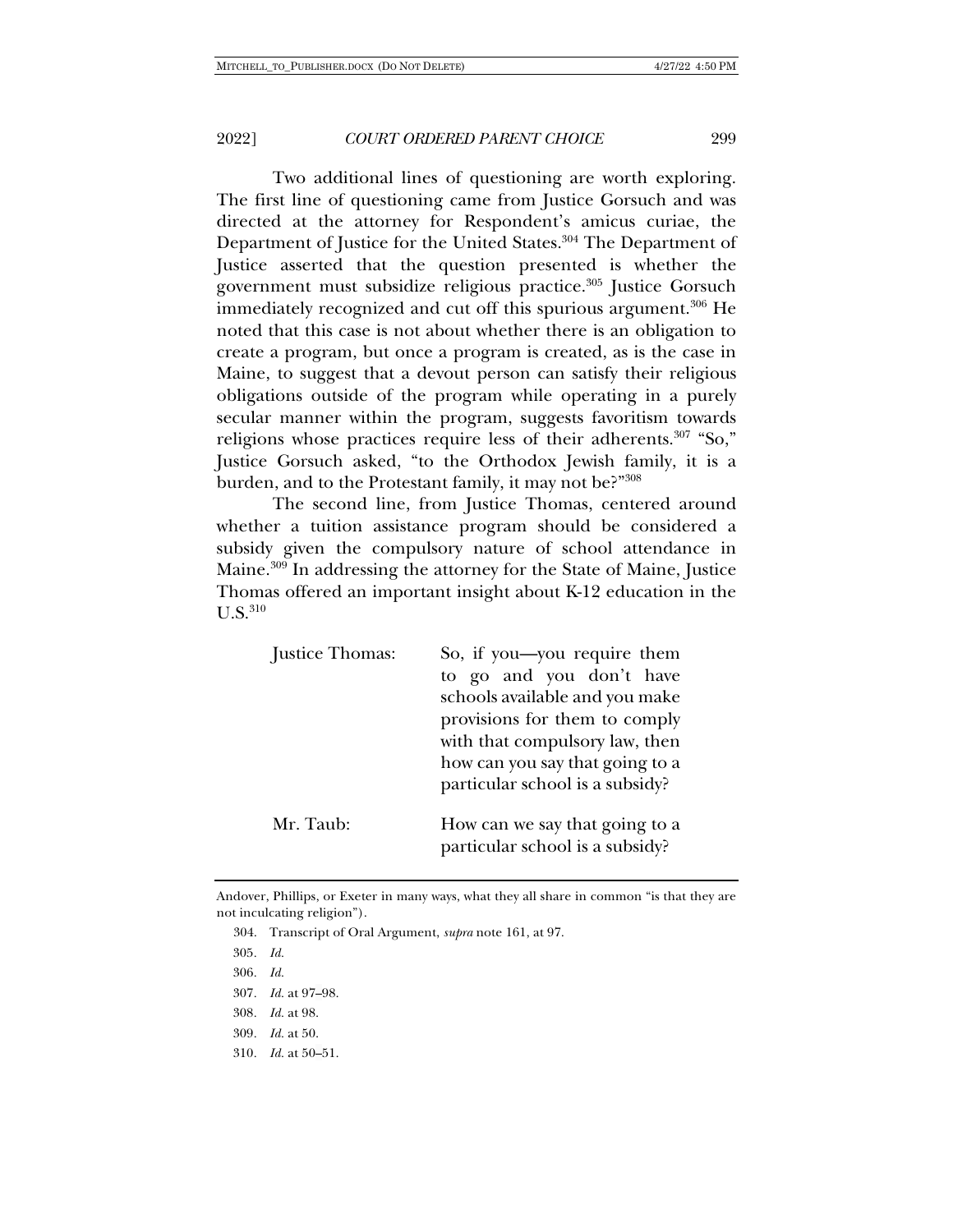Justice Thomas: Yes. You say—you require them to go to schools to do something that you haven't provided for $[.]^{311}$ 

All fifty states have compulsory education laws. $312$  At the same time, no state can claim to provide a satisfactory education to all students within its borders.<sup>313</sup>

Fusing the Gorsuch and Thomas lines of argument offers a glimpse of what may be possible to future litigants. All states require attendance in schools, for students with and without religious beliefs.314 All states make provisions for education via their constitution.315 Compulsion is present, as are programmatic resources.316 Nevertheless, many families do not have their needs met by the existing, public school system.317 A court needs only to extend Justice Gorsuch's reasoning a small step forward to find that in a state that has made the decision to require and provide education, withholding the program's funds from a family whose sincerely held beliefs cannot be satisfied by attendance in the public schools would be discriminatory.

As Justice Kavanaugh said during the *Carson* hearing, the parent petitioners are seeking equal treatment, not special treatment.318 In this instance, equal treatment looks like fulfilling their legal obligation of compulsory school attendance in a manner that aligns with their beliefs and doing so with the same resources afforded to families who choose schools that align with the nonsectarian worldview of the Department of Education.

314. State Educ. Prac., *supra* note 312.

315. SCOTT DALMAN & ANUSHA NATH, EDUCATION CLAUSES IN STATE CONSTITUTIONS ACROSS THE UNITED STATES 1 (2020).

316*. Id.* at 6–7.

318. Transcript of Oral Argument, *supra* note 161, at 119.

<sup>311</sup>*. Id.*

<sup>312.</sup> State Educ. Prac., *Table 1.2. Compulsory School Attendance Laws, Minimum and Maximum Age Limits for Free Education by State: 2017*, NAT'L CTR. FOR EDUC. STAT., https://nces.ed.gov/programs/statereform/tab1\_2-2020.asp (last visited Feb. 9, 2022).

<sup>313.</sup> Laura Adler-Greene, *Every Student Succeeds Act: Are Schools Making Sure Every Student Succeeds?*, 35 TOURO L. REV. 11, 15, 22–23 (2019).

<sup>317.</sup> Kristin Kaput, *Evidence for Student Centered Learning*, EDUC. EVOLVING, January 2018, at 14.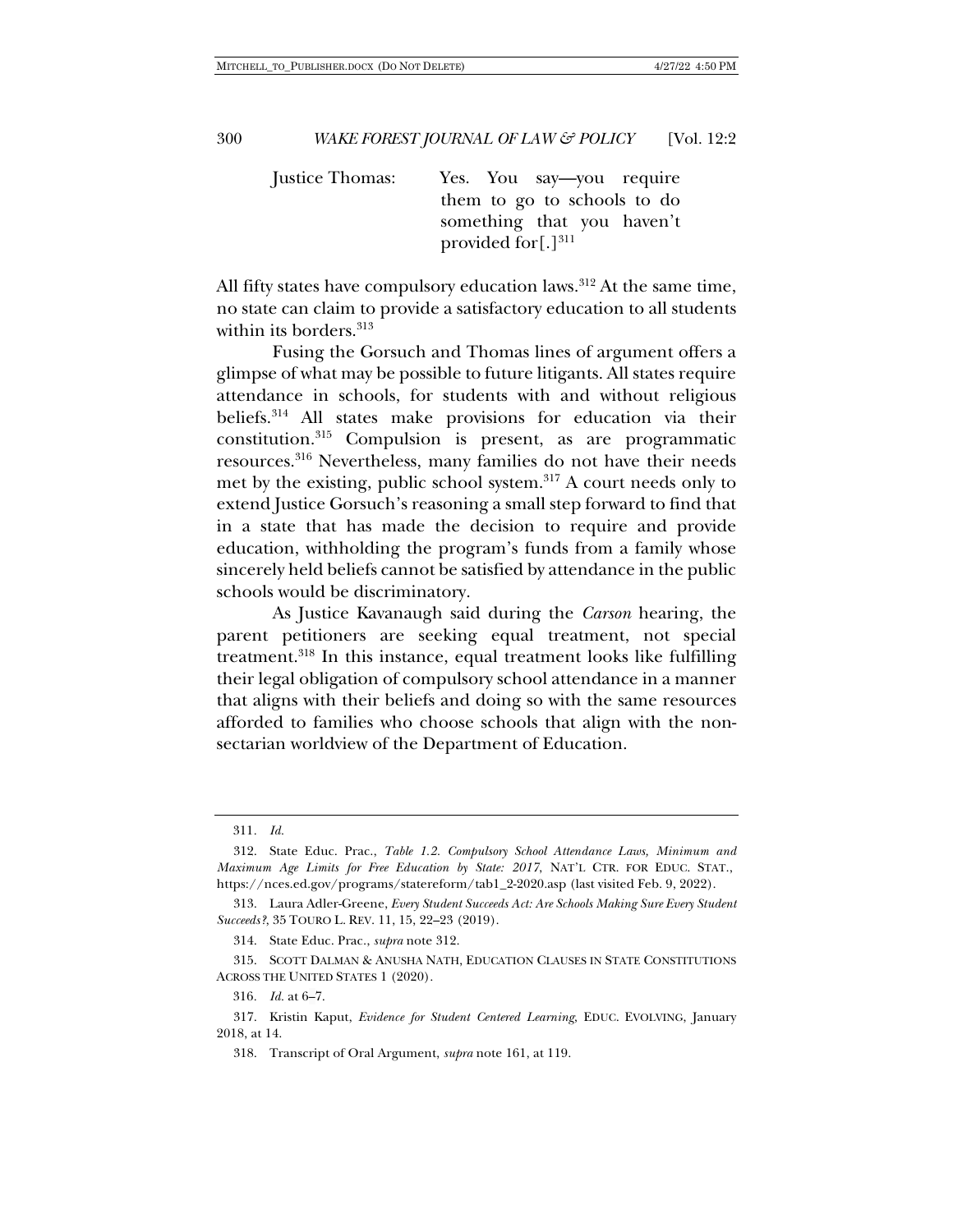## IV. COURT INITIATED SCHOOL CHOICE – A SOLUTION FIFTY YEARS IN THE MAKING

This article asserts that American courts are poised to engage in the next wave of education litigation in a series that began nearly fifty years ago in *San Antonio v. Rodriguez*. <sup>319</sup> What might be deemed a "fourth wave" will see the decoupling of single-payer financing from the aspirational educational outcomes sought by plaintiffs. Specific causes of action could take different forms, such as a parents' bill of rights, parent-teacher compacts, and private choice litigation. This activity will occur predominantly at the state level, but federal cases like *Espinoza* and *Carson* add to the atmospheric changes that make far-reaching state-level reform possible. Adding energy to this moment are state-based, K-12 school choice policies, the number of which has exploded in recent years.320 At its core, school choice affirms the right of each individual child to access the educational setting that best meets his or her needs.321 The educational settings may differ—homeschool, zoned public schools, public charters, private schools, micro schools, and learning pods—but all have a role to play in a country as rich in diversity as the United States. To date, legislatures have enacted school choice laws; however, based on the analysis in this article, future plaintiffs may develop causes of action that encourage courts to demand choice-based legislative action.

Continued judicial engagement in education is appropriate given the limitations of the adequacy lawsuits that became fashionable during the "third wave" of school finance litigation.<sup>322</sup> Adequacy cases have significant limitations, not the least of which is the difficulty in defining educational inputs and outcomes.<sup>323</sup> Education is particularly fraught given the number of variables. $324$ When faced with questions of educational adequacy in *City of* 

324*. Id.*

<sup>319.</sup> San Antonio Indep. Sch. Dist. v. Rodriguez, 411 U.S. 1, 3 (1973).

<sup>320.</sup> Sean P. Corcoran et al., *Leveling the Playing Field For High School Choice: Results from a Field Experiment of Informational Interventions*, NAT'L BUREAU OF ECON. RSCH., Mar. 2018, at 39.

<sup>321.</sup> Stuart Biegal, *School Choice Policy and Title VI: Maximizing Equal Access for K-12 Students in a Substantially Deregulated Educational Environment*, 46 HASTINGS L.J. 1533, 1539 (1995).

<sup>322.</sup> Roellke et al., *supra* note 17, at 130.

<sup>323.</sup> Reed, *supra* note 21, at 178.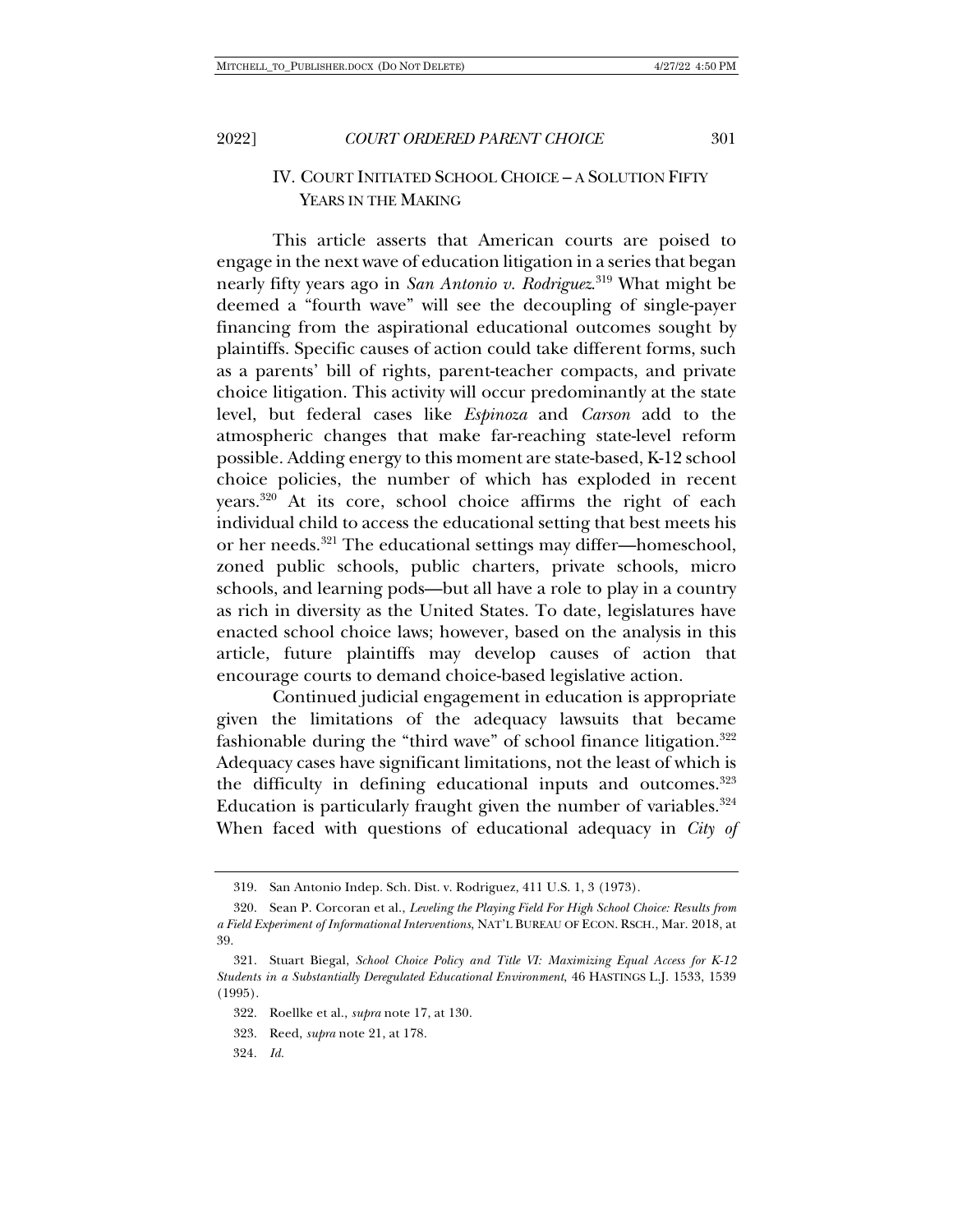*Pawtucket v. Sundlun*, the Rhode Island Supreme Court refrained from ruling in part because of the difficulty in defining a beneficial, system-wide outcome.<sup>325</sup> The court determined that the proper forum for this matter was the legislature.<sup>326</sup> North Carolina Chief Justice Mitchell cautioned that courts should not fully cede responsibility of enunciating state constitutional rights to their respective legislatures.327 "I don't think standards are necessarily determinative [of the constitutional issue]. If they are set too low, I think there is still a place for the courts to step in and say we have to do better than that."328

Rather than abdicating responsibility, modern courts can initiate parent choice programs without being overly prescriptive and usurping the role of the legislature. Courts need not specify the precise mechanism by which educational choice occurs, but broadly speaking, a court should feel free to press a legislature into ensuring that every parent in the state has meaningful access to an educational setting that works for their child. This article has attempted to detail explanations for this shift. First, history warns against the over-reliance on funding formula revision.<sup>329</sup> Second, the concept of the school district as the most efficient conduit for education reform is, at best, a relic.<sup>330</sup> Third, the myth of the public school system as the value-neutral developer of young minds has been shattered.331 And finally, the High Court has ruled that the Free Exercise Clause affords families the ability to use public dollars in ways that align with their beliefs.<sup>332</sup> The time has come for courts to acknowledge the party who is best suited to determine the efficacy of the education being provided—parents. One must assume that over the past fifty years, judgements issued by state courts in these important cases were made in good faith and with the hope that outcomes would improve in the not-too-distant

<sup>325.</sup> Pawtucket v. Sundlun, 662 A.2d 40, 57 (R.I. 1995).

<sup>326</sup>*. Id.* at 59.

<sup>327.</sup> Tico A. Almeida, *Refocusing School Finance Litigation on At-Risk Children:* Leandro v. State of North Carolina, 22 YALE L. & POL'Y REV. 525, 546 (2004).

<sup>328</sup>*. Id.*

<sup>329.</sup> Dalman & Nath, *supra* note 315, at 4–5.

<sup>330.</sup> Heinrich Mintrop & Gail L. Sunderman, *Predictable Failure of Federal Sanctions-Driven Accountability for School Improvement—And Why We May Retain It Anyway*, 38 EDUC. RSCH. 353, 359 (2009).

<sup>331</sup>*. Id.* 

<sup>332</sup>*. See* Locke v. Davey, 540 U.S. 712, 726 (2004).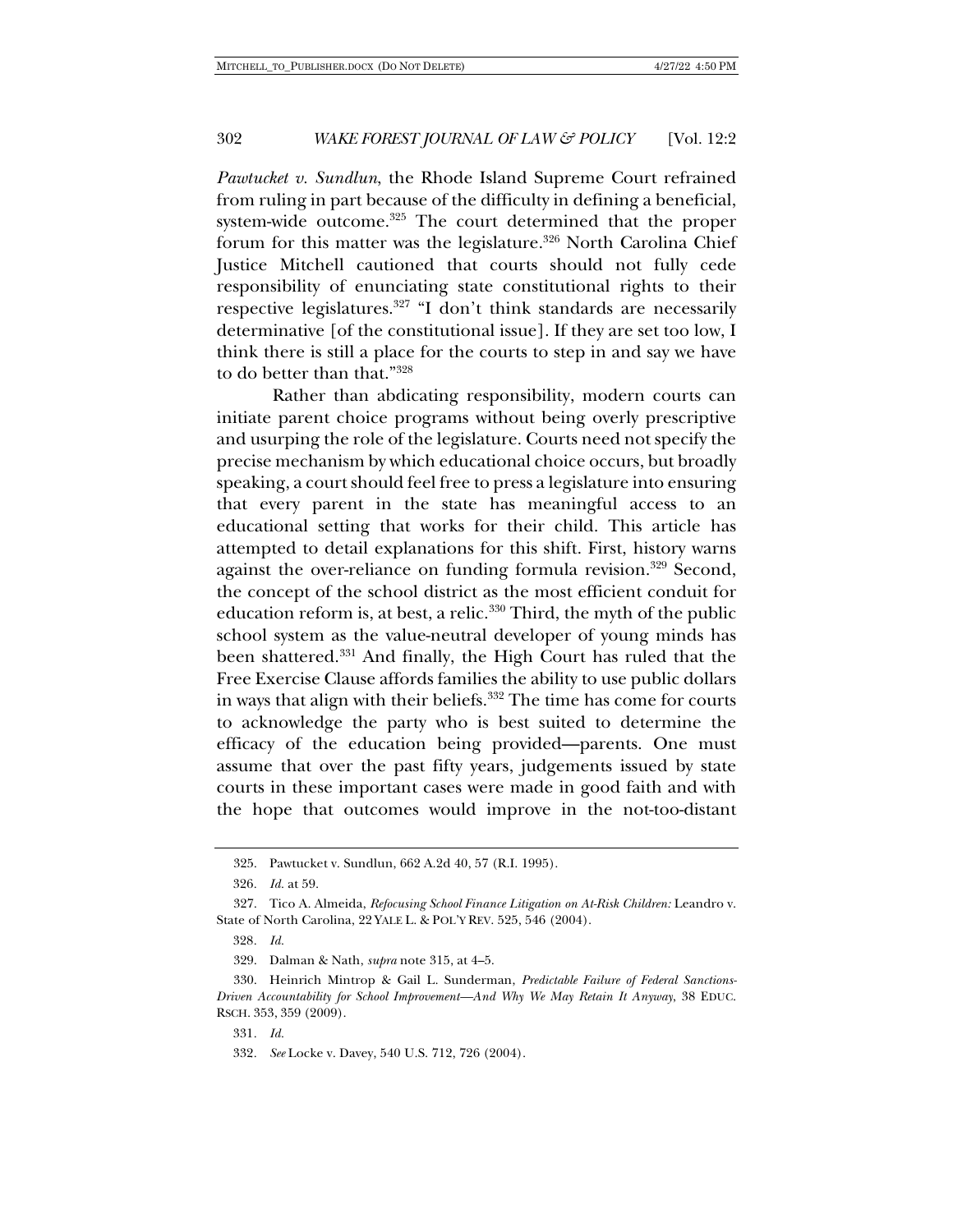future. The fatal conceit was the assumption that the way to bolster a state-based right to a high-quality education was to pour resources into systems rather than students (or their parents by proxy). Today's courts should consider requiring participation from the plaintiff and amici when crafting a remedy. This will increase the likelihood that the outcome will satisfy the parties. By incorporating the plaintiffs and amici, hammer-wielding courts can avoid the temptation of viewing every problem as a nail—reflexively ordering more money without regard to how it is spent and whether the children at issue would experience greater benefit from a different remedy.333

It is still up to a state legislature to create a program that it deems most workable for students within the state.<sup>334</sup> Options might include voucher plans, education savings accounts, tax credit scholarships, and K-12 529 accounts. Each of these school choice programs affords parents the opportunity to use public dollars to customize an educational experience for their child.

In 1990, Wisconsin policymakers, including Republican Governor Tommy Thompson and a bipartisan group of legislators, agreed that they must do better by the low-income children of Milwaukee.335 They ushered in the first modern school choice program, a voucher program, which allowed parents to direct funds to the private school of their choice.<sup>336</sup> Legislators asked then, and litigants should continue to ask: can we make it possible for parents to customize their children's education through a broad array of voluntary associations with education service providers?<sup>337</sup> One recent innovation in school choice policy is the Education Savings Account ("ESA").<sup>338</sup> In ESA programs, a portion of the dollars that are regularly appropriated for education according to a state's

<sup>333.</sup> Note, *supra* note 45, at 1087.

<sup>334</sup>*. See generally* Stuart Biegal, *School Choice Policy and Title VI: Maximizing Equal Access for K-12 Students in a Substantially Deregulated Educational Environment*, 46 HASTINGS L.J. 1533 (1995).

<sup>335</sup>*. Milwaukee School Choice*, INST. FOR JUST., https://ij.org/case/jackson-v-benson (last visited Feb. 7, 2022).

<sup>336.</sup> LADNER, *supra* note 62, at 7–8.

<sup>337.</sup> MATTHEW LADNER, LIBERTY, EFFICIENCY, AND EQUITY 148 (Michael McShane et al. eds., 2015).

<sup>338.</sup> Laurie Todd-Smith, *School Choice Empowers Families and Creates Greater Student Outcomes,* AM. FIRST POL'Y INST. (June 15, 2021), https://americafirstpolicy.com/latest/ school-choice-empowers-families-and-creates-greater-student-outcomes.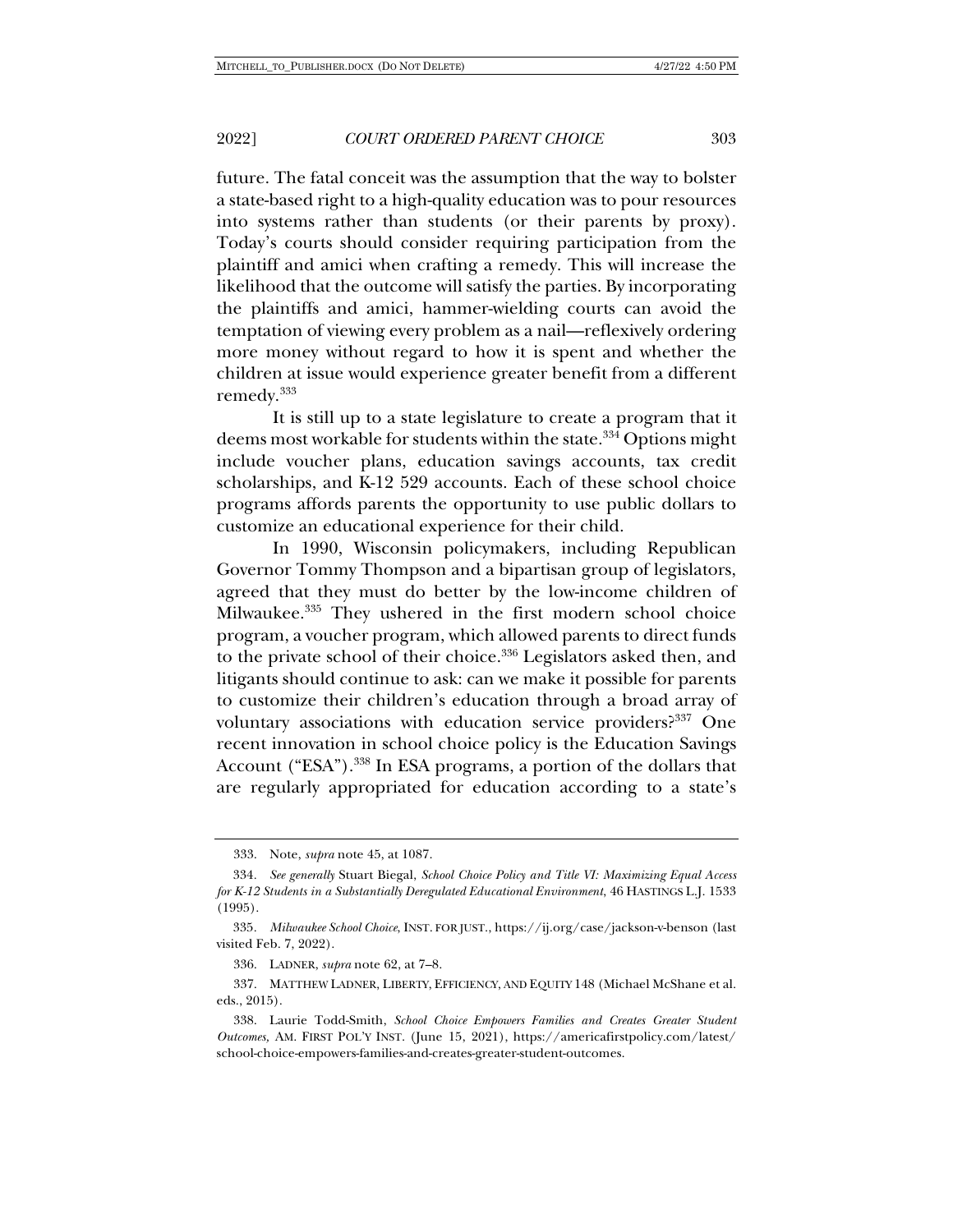funding formula are deposited into an account for limited use for a single student.339 Parents may use ESA funds for a wide range of education-related services and materials including tuition, textbooks, educational therapies, tutoring, technology, exam fees, and even higher education costs.<sup>340</sup> Nearly 30,000 students participated in ESA programs in five states during the 2020-2021 school year.<sup>341</sup> Six more ESA programs have been enacted but have yet to enroll students as of this article's writing.<sup>342</sup> The largest ESA program is Florida's Gardiner Scholarship Program, which provides ESAs to eligible students with disabilities.<sup>343</sup> The average scholarship amount was approximately \$10,267 per student during the 2020-21 school year.<sup>344</sup> Fifty-four percent of the funds dispersed by parents in the Gardiner Program went to tuition and fees.<sup>345</sup> Another 30% went to curriculum and materials.<sup>346</sup> Eight percent went to therapist services, 5% to tutoring, and the final  $3\%$  went to other expense categories.347 This program gives parents the flexibility to make state appropriated education dollars work more efficiently than could have been imagined during the school finance cases litigated last century.

Today, parents can log into their ESA account to check balances, make educational purchases, and search for service providers.348 To say the world has changed since *San Antonio* is an understatement. Meanwhile, most school districts and state departments of education function at best like twentieth century factories.349 To borrow another analogy, in a world where Amazon Prime is ubiquitous, public education is the Sears & Roebuck catalogue.

342. AM. FED'N FOR CHILD. GROWTH FUND, *supra* note 205, at 5, 12.

343*. Gardiner Scholarship Program Fact Sheet*, FL DEP'T OF EDUC., https://www.fldoe.org/core/fileparse.php/5606/urlt/Gardiner.pdf (last visited Feb. 11, 2022).

344*. Id.*

345*. Id.*

346*. Id.*

347*. Id.*

348*. See generally* Douglas Reed, *Twenty-Five Years after Rodriguez: School Finance Litigation and the Impact of the New Judicial Federalism*, 32 L. & SOC'Y REV. 175 (1998).

349*. Id.*

<sup>339</sup>*. Id.*

<sup>340</sup>*. Id.*

<sup>341</sup>*. Id.*